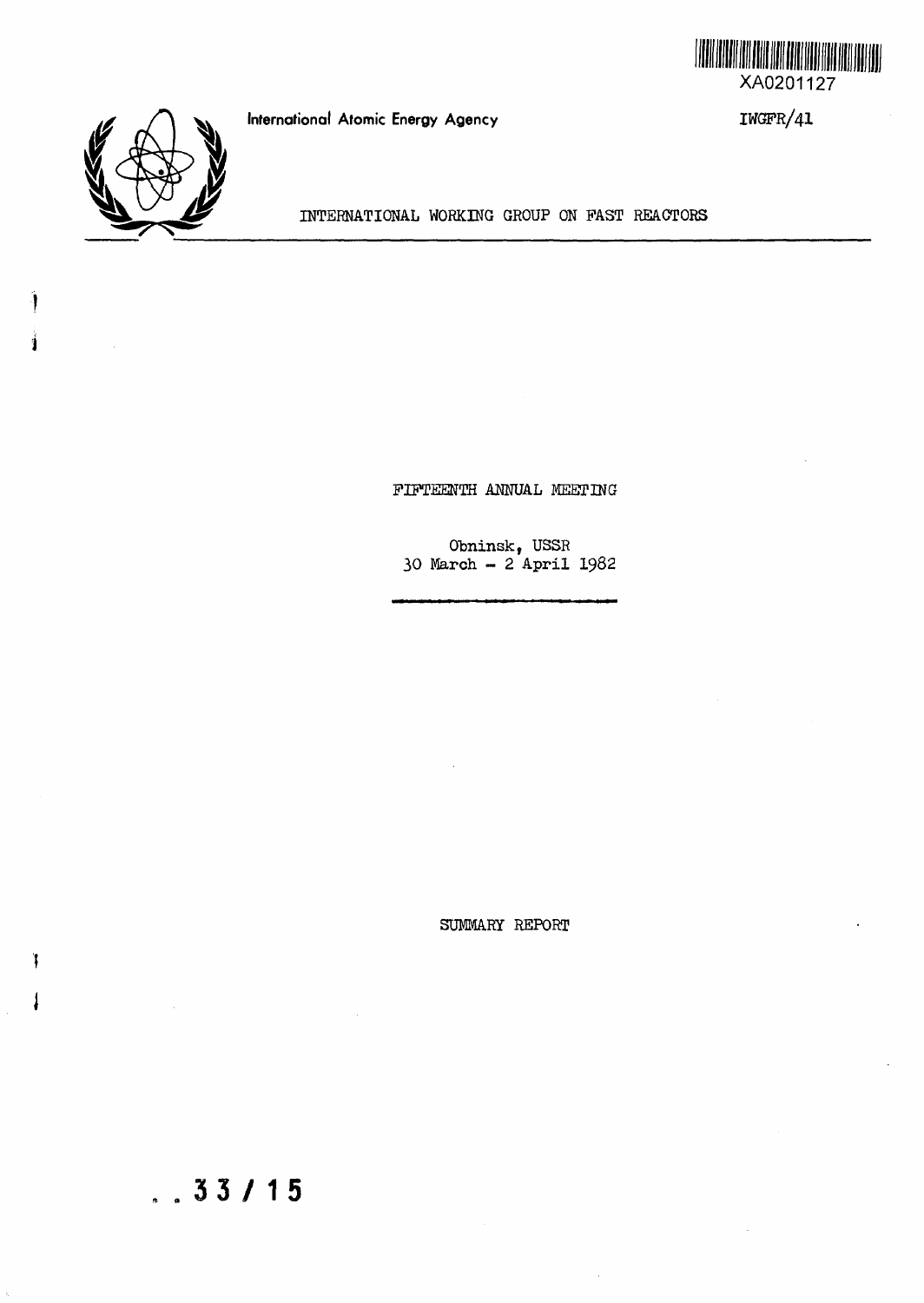SUMMARY REPORT

 $\label{eq:R1} \mathcal{H}^{\alpha}_{R}(x) = \mathcal{H}^{\alpha}_{\alpha}(x) = \mathcal{H}^{\alpha}_{\alpha}(x) = \mathcal{H}^{\alpha}_{\alpha}(x)$ 

 $\sim$ 

30 March-2 April 1982

Obninsk, USSR

FIFTEENTH ANNUAL MEETING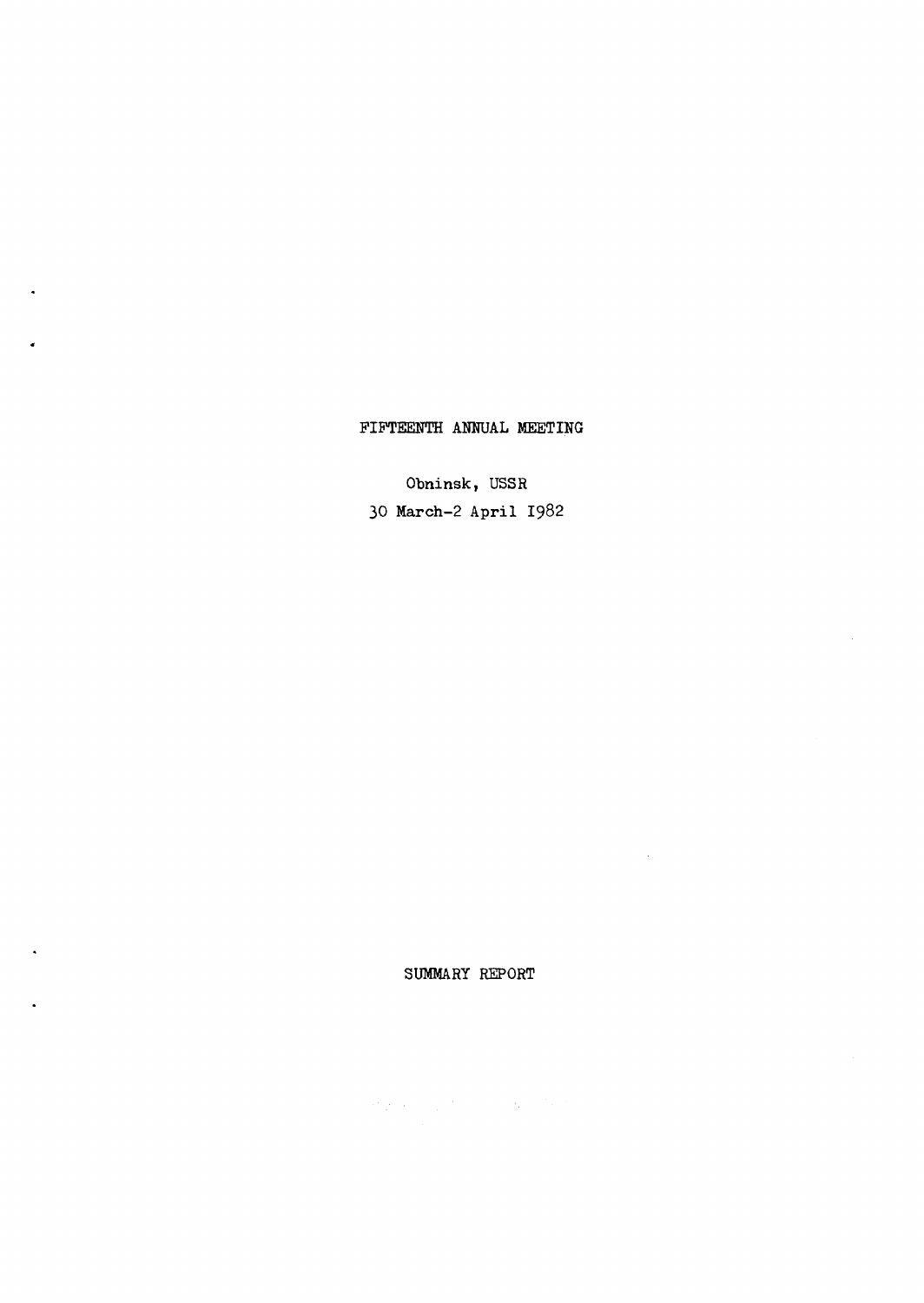Printed by the IAEA in Austria Septem'ber 1982

 $\ddot{\phantom{a}}$ 

 $\mathbf{r}$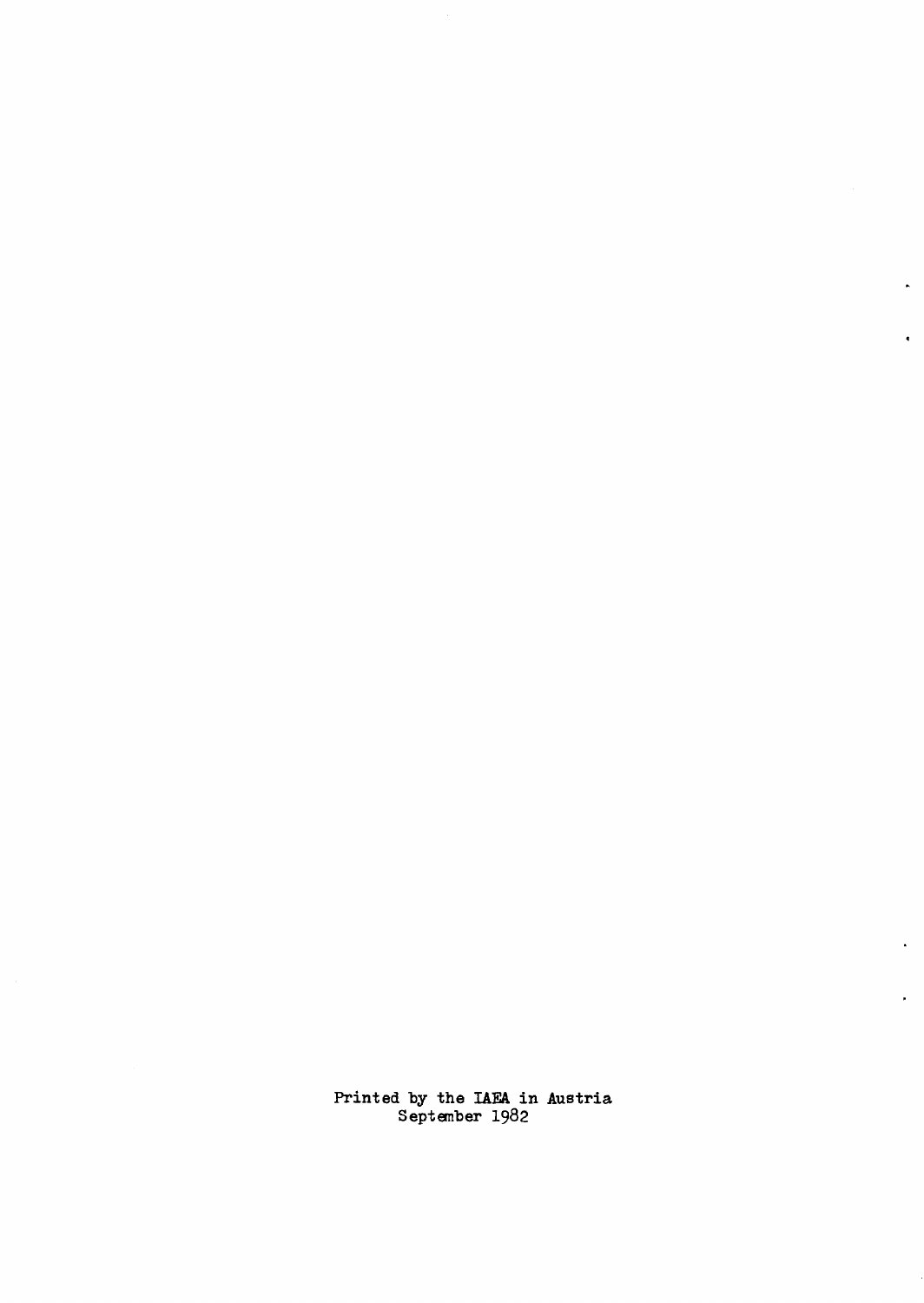## Foreword

The Fifteenth Annual Meeting of the IAEA International Working Group on Fast Reactors was held in Obninsk, USSR, from March 30 to April 2, 1982.

The Summary Report contains the Minutes of the Meeting and appendices.

Review papers on national programmes in the field of LMFBRs and other papers presented at the Meeting are published as a separate report.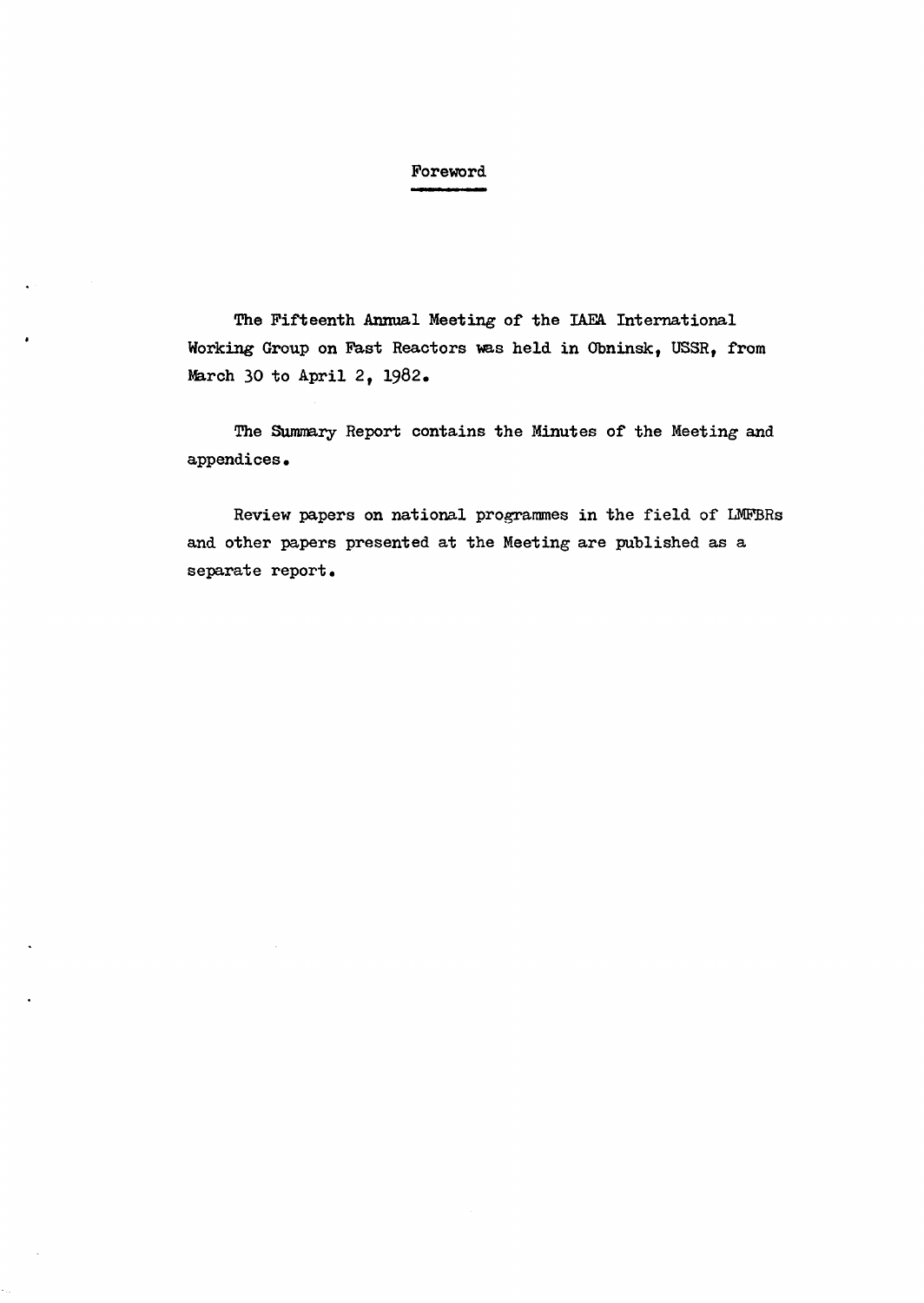## TABLE OP CONTENTS

 $\mathbf{A}^{\prime}$ 

 $\epsilon$ 

 $\hat{\boldsymbol{\epsilon}}$ 

 $\epsilon$ 

 $\sim$ 

| SUMMARY REPORT |                                                                                                                                                       | 7  |
|----------------|-------------------------------------------------------------------------------------------------------------------------------------------------------|----|
| Appendix I.    | List of participants at the 15th Annual Meeting of                                                                                                    | 13 |
| Appendix II.   | Agenda and Time Schedule of the Meeting                                                                                                               | 16 |
| Appendix III.  | Review of the IWGFR Activities for the Period since<br>the Fourteenth Annual Meeting of the Group                                                     | 19 |
| Appendix IV.   | Preliminary Programme of the Third International<br>Conference on Liquid Metal Engineering and<br>Technology in Energy Production                     | 23 |
| Appendix V.    | Preliminary Programme for IAEA Symposium on LMFBR<br>Power and Test Plant Experience and Future Design                                                | 25 |
| Appendix VI.   | List of Meetings on Atomic Energy (Sponsored by the<br>IAEA) which may be of Interest to the IWGFR Members                                            | 26 |
| Appendix VII.  | Justification or Preliminary Programmes of some of<br>the Agency's Meetings                                                                           | 27 |
| Appendix VIII. | List of Meetings on Atomic Energy (non-sponsored<br>by the IAEA) which may be of Interest to the IWGFR                                                | 35 |
| Appendix IX.   | List of Meetings on Atomic Energy (non-sponsored<br>by the IAEA) which could be of Interest to the<br>IWGFR and for which the Support of the IWGFR is | 37 |
| Appendix X.    | List of Proposed Topics for the IWGFR Specialists'                                                                                                    | 38 |
| Appendix XI.   | Justifications of Proposed IWGFR Specilists'                                                                                                          | 39 |
| Appendix XII.  | List of Topics Proposed by Participants of the<br>Specialists' Meetings                                                                               | 44 |
| Appendix XIII. | Recommendations on Preparation and Distribution<br>of Minutes and Reports                                                                             | 45 |
| Appendix XIV.  | List of Meetings Sponsored by the IWGFR                                                                                                               | 46 |
| Appendix XV.   | List of Meetings Recommended by the IWGFR to be<br>held in the Period after the 15th Annual Group<br>Meeting (from April 1982 through 1983)           | 50 |
| Appendix XVI.  | International Working Group on Fast Reactors<br>List of Members                                                                                       | 51 |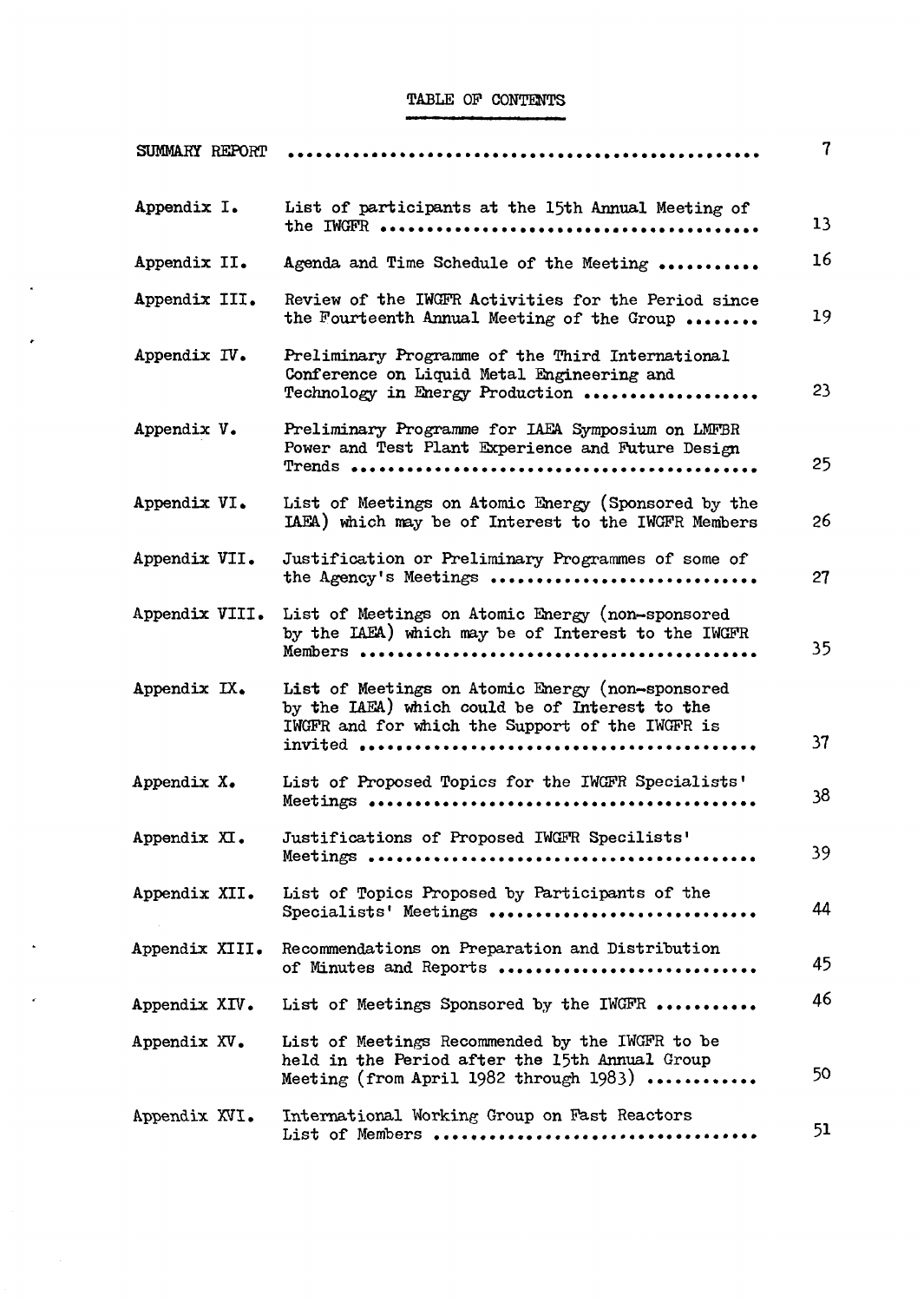#### SUMMARY REPORT

#### Introduction

The Fifteenth Annual Meeting of the IAEA-IWGFR was held in accordance with the recommendations of the previous Annual Group Meeting, in Obninsk, USSR, from 30 March to 2 April 1982. All Member States of the group were represented at the meeting: France, the Federal Republic of Germany, India, Italy, Japan, the Union of Soviet Socialist Republics, the United Kingdom and the United States of America. The meeting was also attended by representatives from the Commission of European Communities, the International Atomic Energy Agency and observers from Belgium and Switzerland. The meeting was opened by Mr. H. J. Laue, Director of the IAEA Division of Nuclear Power, the participants were welcomed by Prof. 0. D. Kazachkovskij, Director of the Obninsk Research Centre, and the meeting was presided over by Mr. E. I. Inyutin, USSR.

The List of Participants is attached to the Summary Report (Appendix I). The Agenda and Time Schedule of the meeting are given in Appendix II.

- 1. Review of IWGFR Activities
	- a. Approval of the Minutes of the Fourteenth IWGFR Meeting (Item la)

The Chairman suggested the approval of the Minutes of the Fourteenth Annual IWGFR Meeting. It was so agreed.

## b. Report by the Scientific Secretary regarding Activities of the Group (Item lb)

The Review of the IWGFR activities for the period since the Fourteenth Annual Meeting of the IWGFR was distributed in advance amongst the members of the Group and the Scientific Secretary mentioned only the changes which took place during the time after the distribution of the Review, including preparation of the IAEA proposal on revision of "General Recommendations Concerning Arrangements for Specialists' Meetings Organized in the Framework of the IWGFR" and "Recommendations on Preparation and Distribution of Minutes and Reports". The final version of the Review is given in Appendix III.

- 2. Consideration of Conferences on Fast Reactors
- a) International Topical Meeting on Liquid Metal Fast Breeder Reactor Safety and Related Design and Operational Aspects, Lyon, France, 19-23 July 1982 (Item 2a)

Mr. L. Vautrey of France reported that the preparations for the conference are going well and are almost completed. The preliminary programme of the Conference has been prepared and distributed. About 400 participants are expected to attend the Conference. The paper selection committee has selected 231 papers. Letters concerning details of presentations were sent to authors of the papers.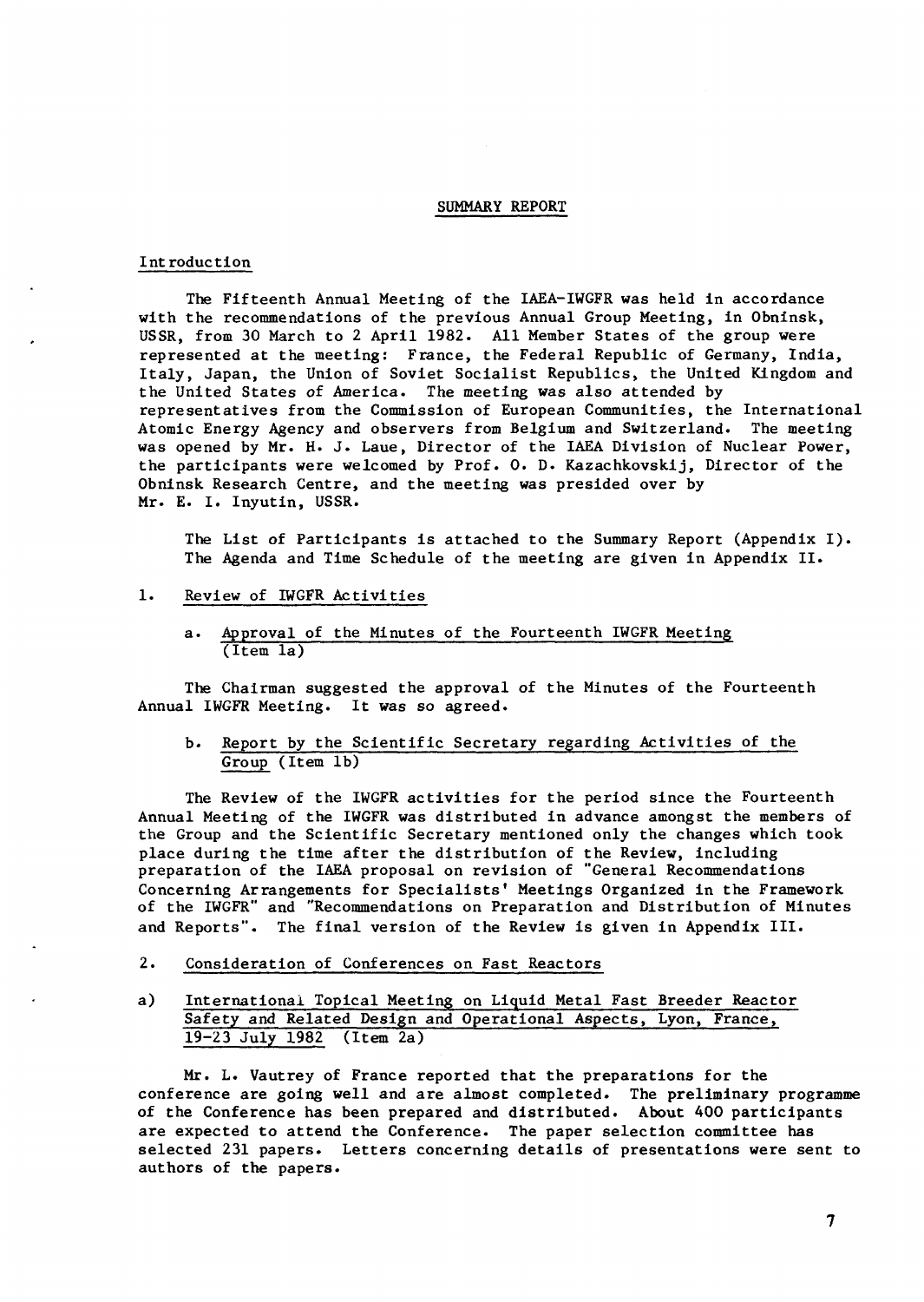## b) Third International Conference on Liquid Metal Technology, Oxford, United Kingdom, April 1984 (Item 2b)

The Conference was endorsed by the members of the IWGFR at the 14th Annual Group Meeting. The preliminary agenda of the Conference was distributed by Mr. R. Wheeler of the United Kingdom during the 15th Meeting of the IWGFR (Appendix IV). It is planned that the Conference will take place on 9-13 April 1984. The members of the IWGFR were invited to nominate additional members to the Steering Committee. Specialists from France, the Federal Republic of Germany, India, Italy and the United States of America have already been nominated.

## c) IAEA Symposium on LMFBR Power Plants Experience and Future Trends 1984 (Item 2c)

Mr. Marth of the Federal Republic of Germany proposed to postpone the Symposium to 1985 because of some potential overlapping of this Symposium with the Conference on Liquid Metal Technology. Mr. L. Vautrey supported this proposal since the operation of Super-Phenix-I is now expected in 1984. It was therefore recommended by the members of the IWGFR to postpone the Symposium to 1985 and that it should be held in France. It was also recommended that the title of the Symposium should be "LMFBR Power and Test Plant Experience and Future Design Trends". A preliminary draft programme of the Symposium has been prepared by the members of the IWGFR (Appendix V).

### d) IAEA Symposium on "Choice and Justification of the Design Solutions and Basic Parameters of Large LMFBRs (Item 2d)

Since the topic of this Symposium is expected to be covered to some extent at the above-mentioned Symposium on "LMFBR Power and Test Plant Experience and Future Design Trends" it was agreed by the members of the IWGFR that the Symposium on "Choice and Justification of the Design Solutions and Basic Parameters of Large LMFBRs" should not be recommended as an IAEA Symposium for 1985.

## e) IAEA International Conference on Nuclear Power Experience, Vienna 13-17 September, 1982 (Item 2e)

The status of preparation for this Conference was reported by the Scientific Secretary of the IWGFR. In accordance with the decision of the Paper Selection Committee, it is expected that five papers will be presented on fast breeder reactors during the plenary session No. 5, "Advanced Systems", by specialists from France, Japan, Union of Soviet Socialist Republics, the United Kingdom and the United States of America. Ten papers were selected for the technical session 5.1 on "Advanced Reactors and Their Fuel Cycles".

#### f) IAEA Meetings which may be of Interest to IWGFR Members (Item 2f)

A list of the IAEA meetings which may be of interest to the IWGFR members was distributed and discussed during the meeting. It is given in Appendix VI and justifications or preliminary programmes are given in Appendix VII.

## g) Coordination of the Schedule for the Major International Meetings having a Predominant Fast Reactor Interest (Item 2g)

A list of meetings on nuclear energy (not sponsored by the IAEA) which could be of interest to the IWGFR members was discussed. It is given in Appendix VIII. Mr. R. Wheeler of the United Kingdom suggested that the next conference on Fast Breeder Reactor Safety be held in 1986. The members of the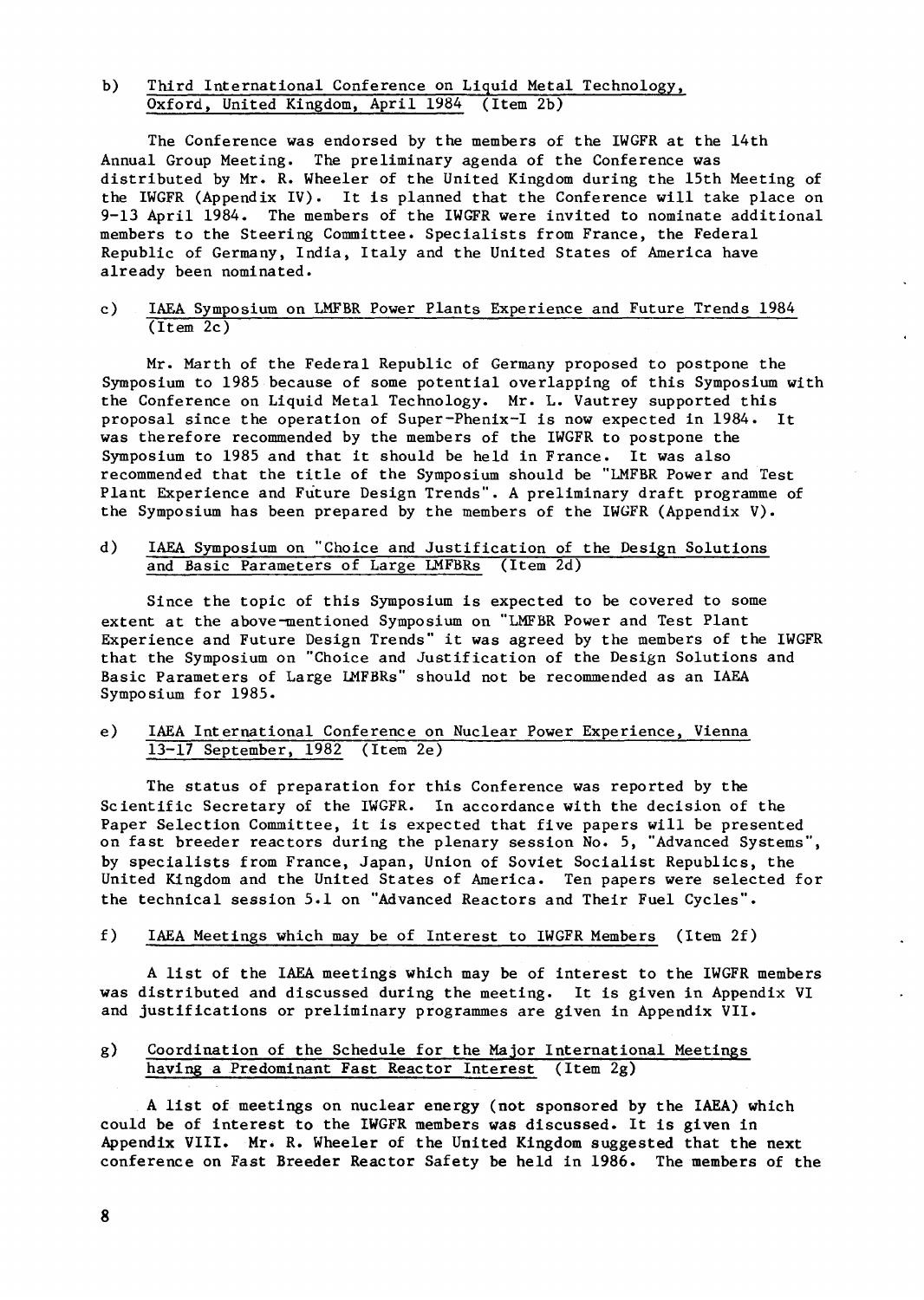IWGFR endorsed the proposal and agreed to support the conference. It was recommended that the conference should be held in 1986 somewhere in Europe (probably in the United Kingdom).

3. Consideration of Recommendations of Some of the IWGFR Specialists' Meetings for Which the Support of the IWGFR is requested

The Scientific Secretary of the IWGFR reported to the members some of the recommendations and proposals for topics for the IWGFR specialists' meetings, which were made by the participants of the following meetings:

- a) Specialists' Meeting on "Fuel Failure Detection and Location in LMFBRs", Karlsruhe, Federal Republic of Germany, 11-14 May 1981.
- b) Specialists' Meeting on "Design Features Affecting the Dynamic Behaviour of Fast Reactor Cores", Rome, Italy, June 2-5, 1981.
- c) Specialists' Meeting on "Sodium Boiling Noise Detection", Chester, United Kingdom, 9-11 June 1981.

The list of topics recommended by participants of the Specialists' Meetings is given in Appendix XII It was agreed not to automatically include the topics in the list of proposed specialists' meetings for consideration and voting. However, the members of the IWGFR should be informed by the Scientific Secretary about the proposed topics.

The IWGFR members supported, in general, the proposal of the participants of the Specialists' Meeting on Sodium Boiling Noise Detection to organize a benchmark test for the analysis of sodium boiling noise detection data. However, it was agreed, that the final decision could be made only after the distribution of an initial proposal which is forthcoming.

#### 4. Consideration of a schedule for specialists'meetings in 1982-1983

a) Specialists' Meeting on Sodium Fires, Design and Testing, Richland, Washington, USA, May 24-28, 1982 (Item 4a)

Mr. Horton of the USA informed the members of the IWGFR, that the preparation of the meeting was progressing well. Six Member countries of the IWGFR have nominated participants for this meeting (France, the Federal Republic of Germany, Italy, Japan, UK and USA). Information for participants of the meeting concerning meeting arrangements, air travel, meeting aids, security arrangements, etc. was distributed amongst the members of the IWGFR early in March. Copies of the information letter were also distributed during the 15th Annual Meeting.

## b) Specialists' Meeting on "Advances in Structural Analysis for LMFBR Applications", Saclay, France, 12-15 Oct. 1982 (Item 4b)

Mr. L. Vautrey reported that the meeting is under preparation. The preliminary programme of the meeting was presented to the members of the IWGFR. The official letter has been sent to the IAEA informing about the agreement of the French Government to host the meeting. It was agreed by the members of the IWGFR that the preparation and presentation by the Meeting Chairman or his representative of the summary paper based on the meeting results to the SMIRT-7 Conference could be useful.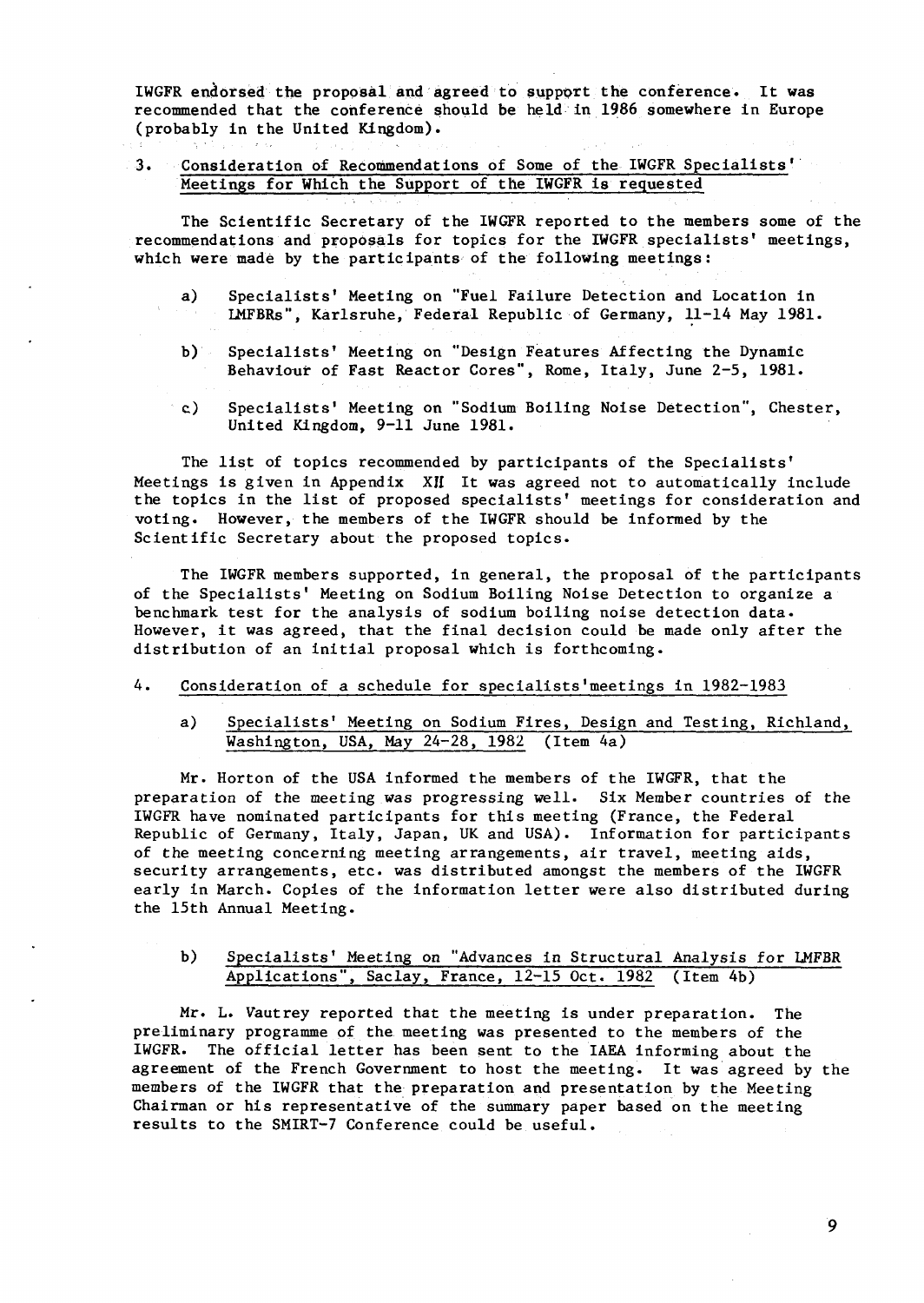c) Specialists' Meeting on "Thermal Stratification in Sodium", Grenoble, France, 18-21 Oct. 1982 (Item 4c)

Mr. L. Vautrey informed the members about a status of preparation for the meeting. The official agreement of the French Government to host the meeting has been sent to the IAEA. A preliminary agenda was distributed amongst the members of the IWGFR during the meeting of the Working Group.

## d) Specialists' Meeting on "Theoretical and Experimental Work on Steam Generator Safety With Particular Reference to Leak Development and Detection", Spring 1983 (Item 4d)

Mr. W. Marth reported that due to organizational changes at the Dutch company TNO, the meeting had to be postponed to spring 1983. The members of the IWGFR agreed to this date. The meeting will be held, preferentially in the Netherlands or in the Federal Republic of Germany. Comments on the preliminary programme have been received from Mr. Horton, USA. It was agreed that Mr. W. Marth would send the letter in the near future indicating the exact place and date for the specialists' meeting.

#### e) Suggestions of the IWGFR on other Specialists' Meetings (Item 4e)

A new topic was proposed by the United Kingdom In January 1982 instead of the topic on Equation of State of Materials of Relevance to the Analysis of Hypothetical Fast Breeder Reactor Accidents. This new topic on Heat and Mass Transfer in the Reactor Cover Gas was included in the List of Topics for voting.

The Federal Republic of Germany also suggested to change the topic on Fast Reactors as Actinide Burners to the new one-on "3-dimensional Power Distribution; Requirements for and Status of Calculational Methods". It was decided that the topic would be included in the list for voting in 1983. It was agreed to delete the topic on Fast Reactors as Actinide Burners.

As a result of the discussion on the list of topics and voting, it was recommended that the IAEA should sponsor the following meetings in 1983:

### 1) Theoretical and Experimental Work on Steam Generator Safety with Particular Reference to Leak Development and Detection

As it was mentioned in item 4d, this meeting should be held in April or in May 1983 either in the Netherlands (preferentially) or in the FRG.

## 2) Properties of Structural Materials Including Environmental Effects

The United Kingdom's offer to host this meeting was accepted. September 1983 might be a suitable time for holding the meeting.

#### 3) Fast Reactor Absorber Materials

The USSR's offer to host this meeting was accepted. June or July 1983 were proposed as a possible date for the meeting.

#### 4) Sodium Boiling under Decay Heat Conditions

This was recommended as a reserve topic.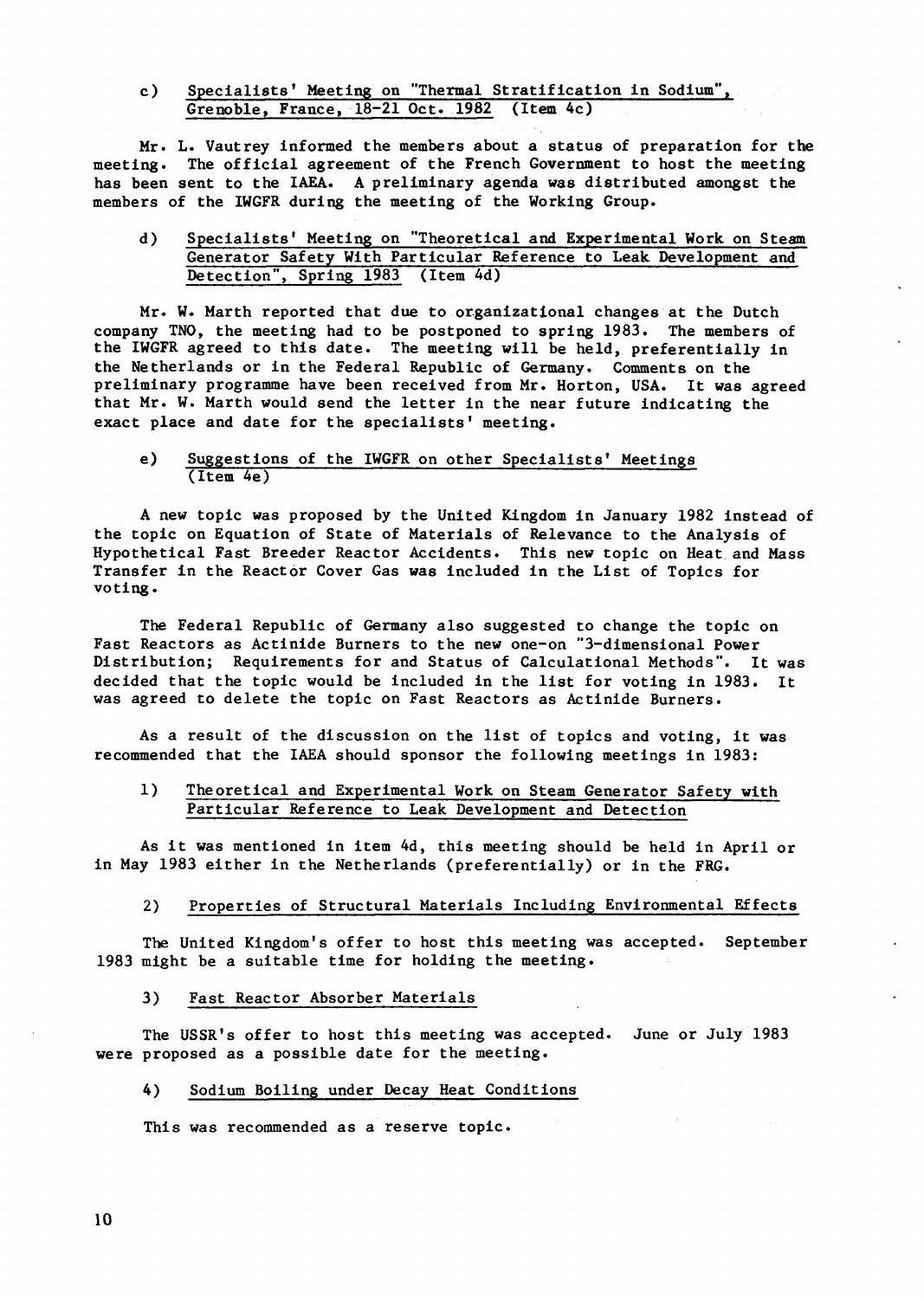5. Consideration of the other IWGFR activities

## a. Preparation of the Technical Report on "Status of Fast Breeder Reactors in the World"

During a detailed discussion on the preliminary outline of the report different views were exchanged. Reservations about its aims and the amount of effort required were noted. If the report is published under the auspice of the IWGFR it should be prepared very carefully in order to be able to compete with other world-wide known publications on IMFBRs, including the INFCE report of the Working Group 5. Such preparation would take a lot of effort and time. Two other possible options were proposed by the IWGFR. They are publication of national presentations at the IWGFR Annual Meetings or periodical updating of the INFCE report of the Working Group 5. It was requested that the IAEA would consider these proposals and inform the members of the IWGFR about its decision.\*

## b. Revision of the "LMFBR Plant Parameters" report

The members of the IWGFR supported the proposal to up-date the report. However it was noted that the list of parameters, which was prepared by the Scientific Secretary on the basis of the list of parameters distributed by Dr. Paranjpe with modifications by Dr. Smith and which was used by the Scientific Secretary for preparation of the first draft report, had not yet been received by the members of the IWGFR. It was recommended that the style of presentation should be considered once more in the Agency and the resulting list of parameters should be distributed amongst the members of the IWGFR for comments. The draft report should be prepared before the 16th meeting of the IWGFR and discussed at the meeting.

### c. Consideration of appropriate fields for coordinated research programmes

It was noted that some coordination efforts are being carried out by the CEC. The IWGFR members expressed the view that the CEC's experience could help in finding topics which might be of interest to possible IAEA actions. It was therefore recommended that the Scientific Secretary should prepare, together with Mr. Balz, a list of possible actions. This list which will be distributed amongst the IWGFR members for further consideration should also take into account actions proposed by participants of IWGFR Specialists' Meetings.\*\*

\* At the 14th annual meeting of the IWGFR in 1981, the Working Group was informed that the Agency intends to publish a technical report on the status of fast breeder reactors. As no reservation was recorded the activity was included in NENP's programme and financial plan for 1982. At the 15th meeting, the majority of the members were not ready to contribute to such a report, but if the Agency would be able to prepare the report without direct assistance of the IWGFR, then some of the members are willing to review it carefully and to comment on it. The report will therefore be prepared by the Agency as a timely and objective review of the status of fast breeder reactors. Good bases for such a report include the INFCE report for which certain parts have to be updated, and the national reports prepared by the IWGFR members annually.

\*\* The idea to initiate a CRP within the IWGFR was generally supported. After discussions with CEC and selection of a topic a detailed working programme should be prepared with the assistance of consultants, nominated by the IWGFR Member States.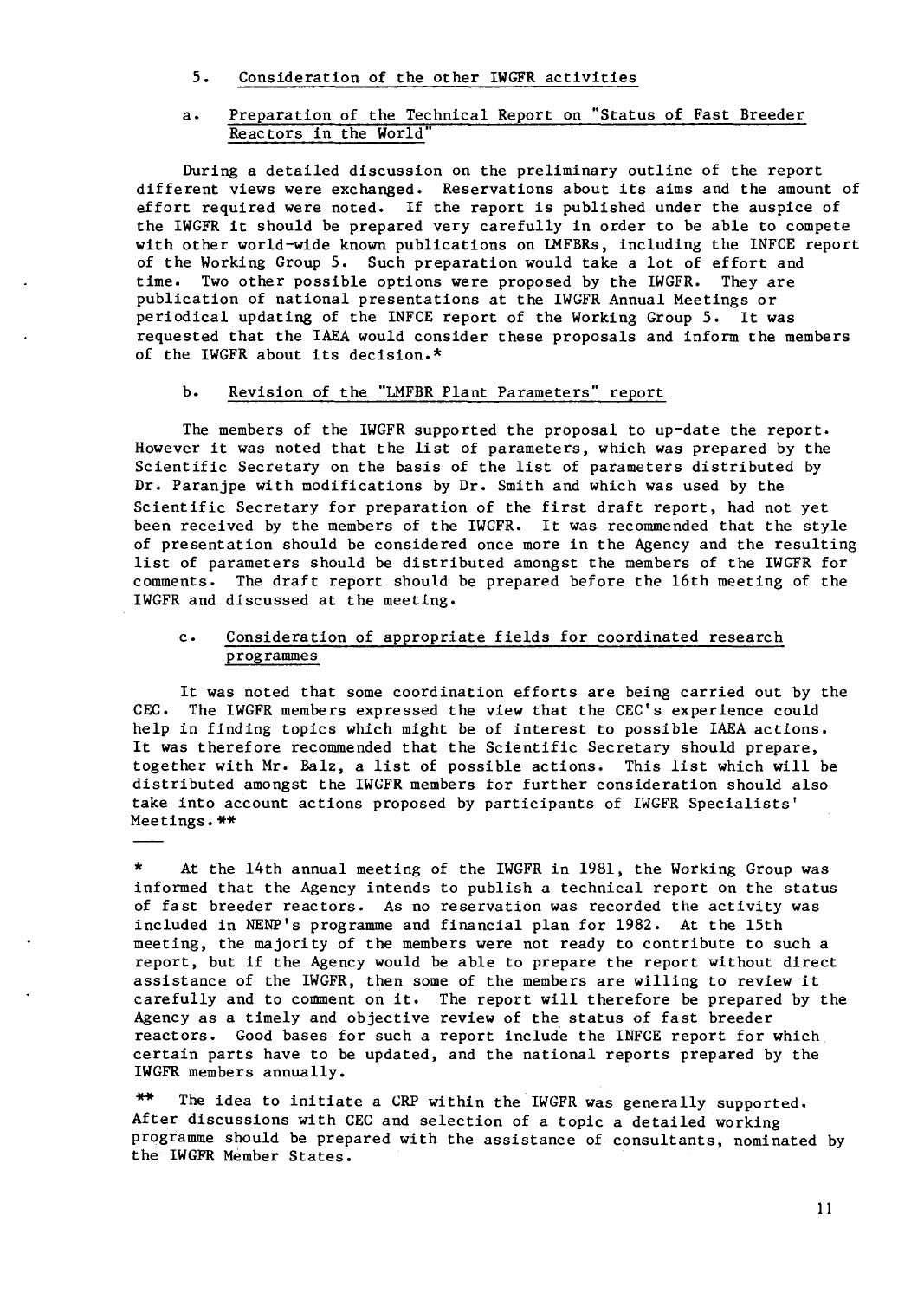## d. Consideration of the request of the IAEA safeguards system studies section for technical experts on the design of fuel handling systems of IMFBRs

The members of the IWGFR were informed that the IAEA Safeguards system studies section was planning to hold a consultants' meeting in 1983 on safeguarding LMFBRs. They were requested to recommend 1 or 2 technical experts who could prepare and present a paper at this meeting on trends of development and design for fuel handling systems of LMFBRs.

The members of the IWGFR from FRG, USA and USSR reported that the Authorities of their countries would be ready to respond to the official request of the IAEA concerning such experts. The representative of the CEC, Mr. Balz, informed the members that the CEC is also interested in proposing an expert for the presentation of a paper at such a planned meeting. It was requested that copies of the official letter requesting nomination of participants for the meeting should be sent to the members of the IWGFR and to the CEC. The meeting could be organized by the IAEA Department of Safeguards in cooperation with the Division of Nuclear Power in order to assure direct input from the IWGFR and to receive feedback on the results achieved at the meeting. It was recommended that the Scientific Secretary should report to the members of the IWGFR about the results of the planned meeting.\*

## 6. Revision of "Recommendations on Preparation and Distribution of Minutes and Reports" and "General Recommendations Concerning Arrangements for Specialists' Meetings Organized in the Framework of the IWGFR

The revised Annex II of the IWGFR Terms of Reference titled "Recommendations on Preparation and Distribution of Minutes and Reports" which was agreed upon by all IWGFR members is given in Appendix XIII.

The members of the IWGFR were not ready to discuss Annex I titled "General Recommendations Concerning Arrangements for the Specialists' Meetings Organized in the Framework of the IWGFR" since the proposed text was not submitted sufficiently in advance. The members of the Group requested also the policies and procedures from the IAEA Administrative Manual concerning organization of Technical Committee Meetings. It was recommended that discussion of the proposal should be postponed to the 16th meeting of the IWGFR.

## 7. Presentations and Discussions on National Programmes on Fast Breeder Reactors

The national programmes of all the Member States were presented and discussed. They will be issued as a separate report.

### 8. The date and place of the Sixteenth Annual Meeting of the IWGFR

It was recommended that the next IWGFR meeting should be held in Vienna, on 12 April-15 April 1983.

\* Some changes were made in the draft of the IAEA programme for 1983-84 after the request of the Safeguards System Studies Section in December 1981 and after the 15th meeting of the IWGFR late in March 1982. The consultants' meeting on safeguarding FBRs has been postponed from 1983 to 1984 or 1985.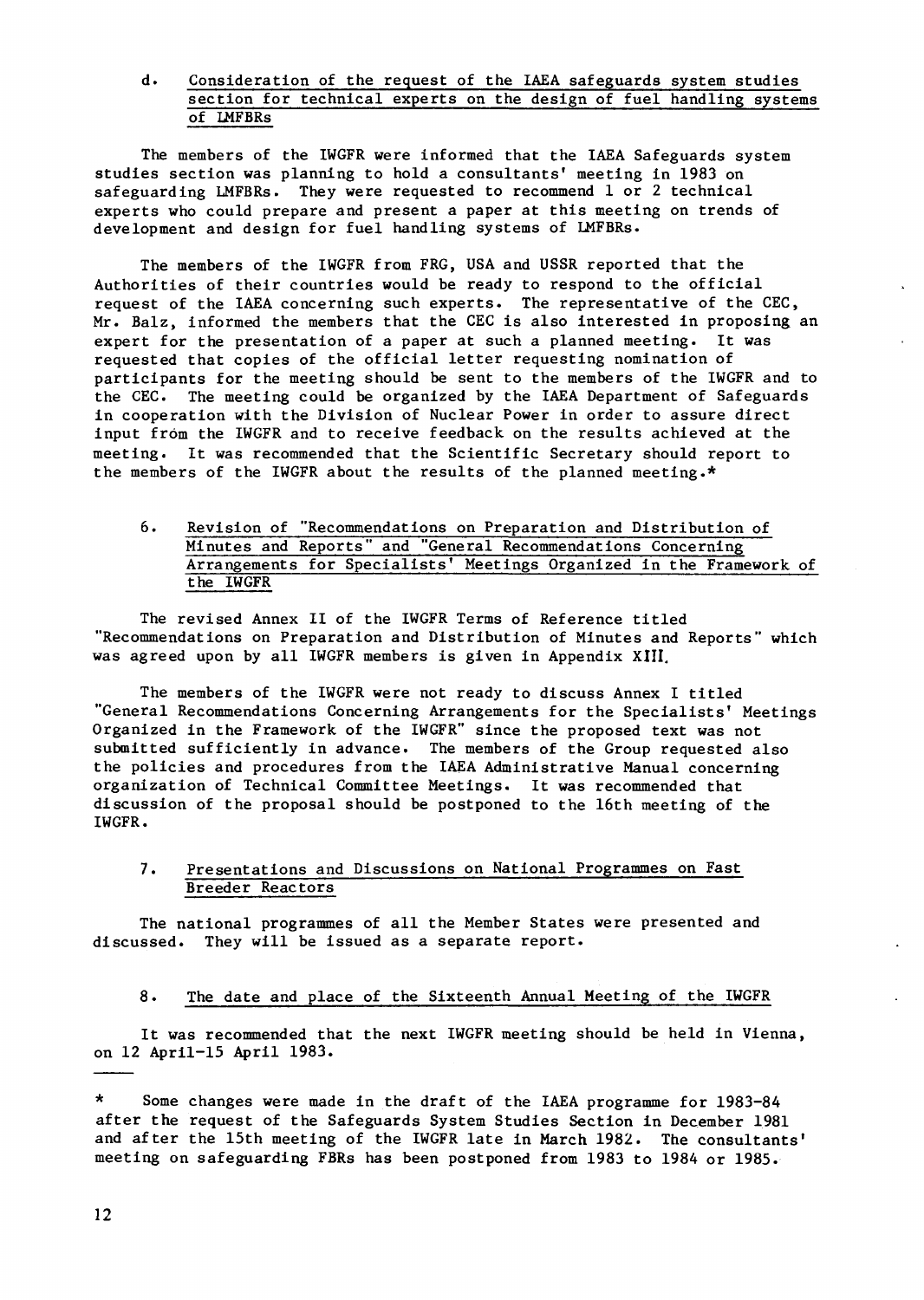## Appendix I

## List of participants at the 15th Annual Meeting of the IWGFR

## FRANCE

L. Vautrey Commissariat a l'Energie Atomique CEN de Saclay B.P.No . 2 91190 Gif-sur-Yvette

## GERMANY, FED. REP. OF

| M. Kempken | Bundesministerium fuer Forschung<br>und Technologie |
|------------|-----------------------------------------------------|
|            | Heinemannstrasse 2                                  |
|            | Postfach 200706                                     |
|            | $D - 5300$ Bonn 2                                   |
| W. Marth   | Kernforschungszentrum Karlsruhe                     |
|            | Projekt Schneller Brueter                           |
|            | Postfach 3640                                       |
|            | D-7500 Karlsruhe                                    |

## INDIA

| S. Paranipe | Reactor Research Centre |
|-------------|-------------------------|
|             | Kalpakkam-603 102       |
|             | Chingleput District     |
|             | Tamil Nadu              |

## ITALY

| F. Pierantoni | CNEN Fast Reactor Programme<br>Vía Arcoveggio 56/23<br>$I-40129$ Bologna |
|---------------|--------------------------------------------------------------------------|
| L. Bruzzi     | CNEN Fast Reactor Programme                                              |

Via Arcoveggio 56/23 1-40129 Bologna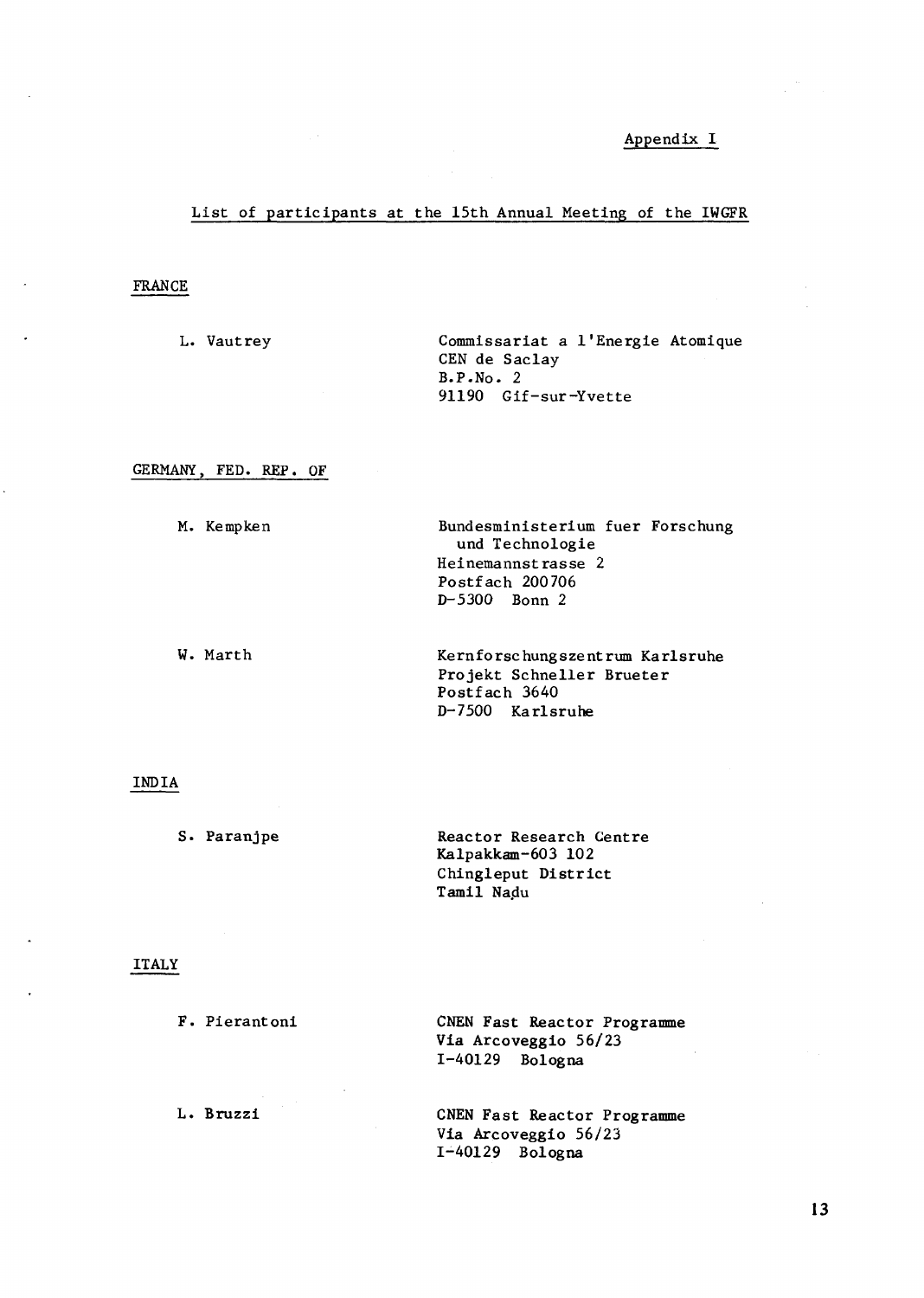Y. Matsuno Experimental Fast Reactor Division O-arai Engineering Center, PNC 4002 Naritamachi, O-arai Higashi Ibaragi-gun Ibaragi-ken 311-13 UNION OF SOVIET SOCIALIST REPUBLICS E. Inyutin Institute of Physics and Power Engineering Obninsk, Kaluzhskaja Region E. Khodarev Institute of Physics and Power Engineering Obninsk, Kaluzhskaja Region

## UNITED KINGDOM

R. Wheeler Fast Reactor Development Directorate United Kingdom Atomic Energy Authority Northern Division Risley, Warrington, WA3 6AT

C. Gregory Unitd Kingdom Atomic Energy Authority Dounreay Nuclear Establishment Thurso, Caithness, Scotland

#### UNITED STATES OF AMERICA

K. Horton US Department of Energy Mail Stop B-107/GTN Washington, D.C. 20545

 $\sim 10^{11}$  ,  $\sim 10^{12}$  ,  $\sim 10^{11}$ 

 $\sim$  $\sim 10$ 

**Contractor** 

 $\label{eq:1} \mathcal{F}_{\rm{max}}(\mathbf{r}) = \mathcal{F}_{\rm{max}}(\mathbf{r}) = \mathcal{F}_{\rm{max}}(\mathbf{r}) = \mathcal{F}_{\rm{max}}(\mathbf{r})$  $\label{eq:3.1} \frac{1}{4} \left( \frac{1}{2} \frac{1}{4} \frac{1}{4} \frac{1}{4} \frac{1}{4} \frac{1}{4} \frac{1}{4} \frac{1}{4} \frac{1}{4} \frac{1}{4} \frac{1}{4} \frac{1}{4} \frac{1}{4} \frac{1}{4} \frac{1}{4} \frac{1}{4} \frac{1}{4} \frac{1}{4} \frac{1}{4} \frac{1}{4} \frac{1}{4} \frac{1}{4} \frac{1}{4} \frac{1}{4} \frac{1}{4} \frac{1}{4} \frac{1}{4} \frac{1}{4} \frac{1}{$ 

### COMMISSION OF THE EUROPEAN COMMUNITIES

 $\mathcal{O}(\sqrt{N})$  , where  $N$ 

W. Balz Commission of the European Communities, Office DG XII - D/2 200, rue de la Loi B-1049 Brussels **Belgium** 

 $\mathcal{O}(\mathcal{O}(1))$  and  $\mathcal{O}(\mathcal{O}(1))$  . The  $\mathcal{O}(\mathcal{O}(1))$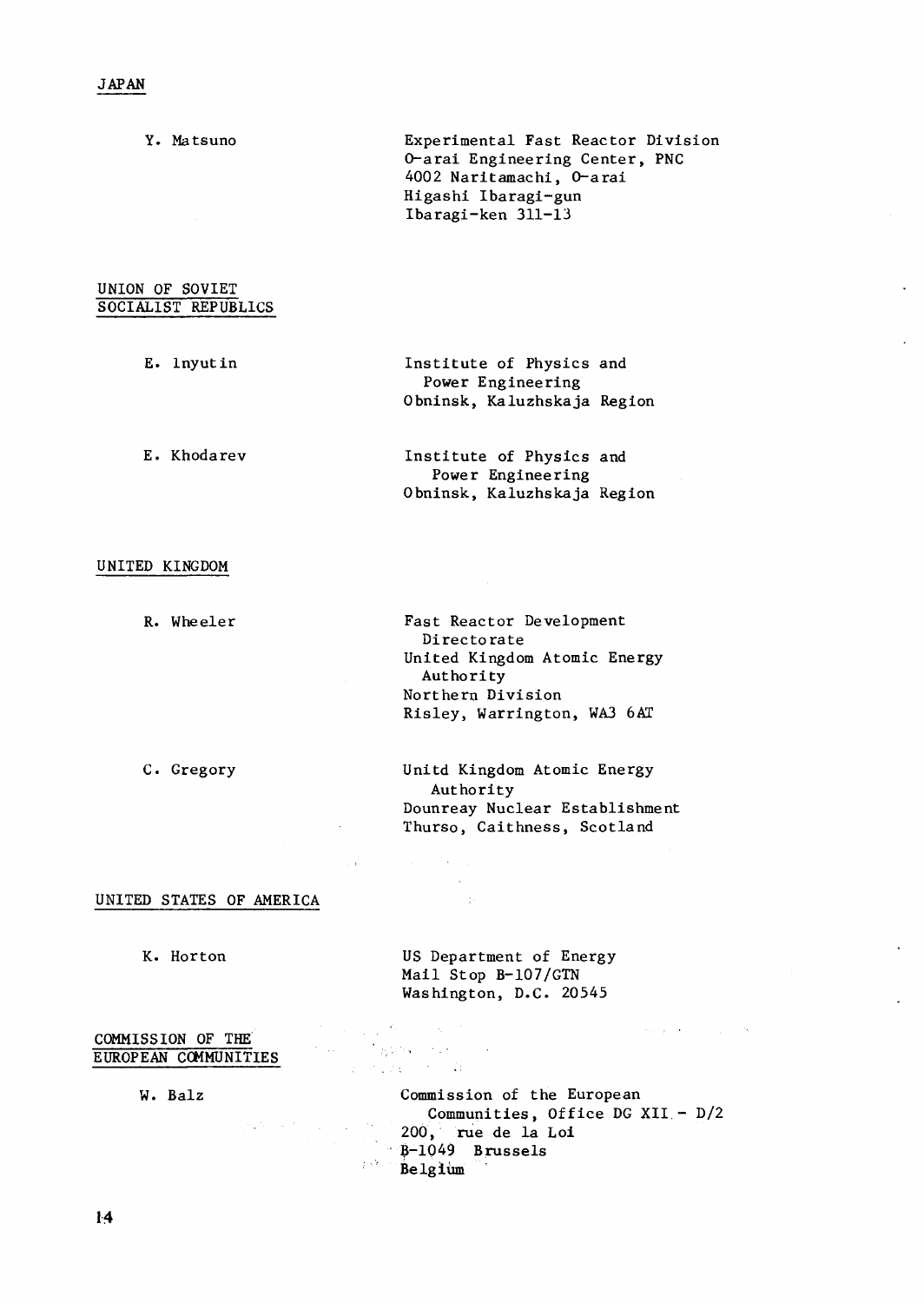| $H \cdot J \cdot \mathcal{L}$ aue | DIR-NENP                          |
|-----------------------------------|-----------------------------------|
| V. Efimenko                       | Scientific Secretary of the IWGFR |

## OBSERVERS

## SWITZERLAND

P. Wydler Division de la physique des reacteurs Institut federal de recherches en matière de réacteurs CH-5303 Wuerenlingen

## BELGIUM

P. Libotte De la Societe Belgonucleaire, 25, rue de Champ de Mars B-1050 Brussels

 $\overline{\phantom{a}}$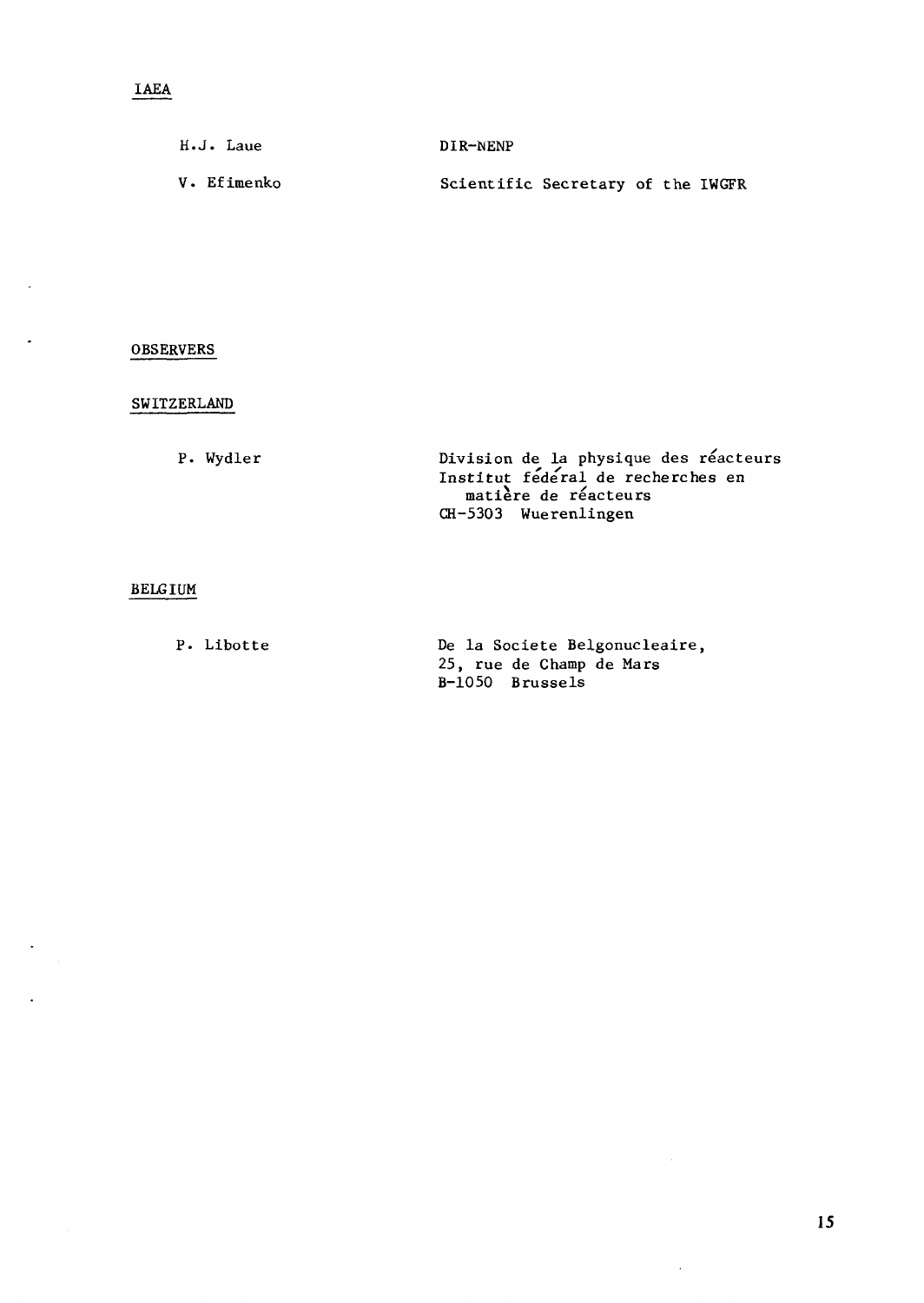### Appendix II

Agenda of the 15th Meeting of the International Working Group on Fast Reactors

- 1. Review of IWGFR Activities
	- a. Approval of the Minutes of the Fourteenth IWGFR Meeting
	- b. Report by the Scientific Secretary Regarding Activities of the Group
- 2. Consideration of Conferences on Fast Reactors
	- a. International Conference on LMFBR Safety and Related Design and Operational Aspects, Lyon, France, 19-23 July 1982
	- b. Third International Conference on Liquid Metal Technology, Oxford, United Kingdom, April 1984
	- c. IAEA Symposium on LMFBR Power Plants Experience and Future Trends, 1984
	- d. IAEA Symposium on "Choice and Justification of the Design Solutions and Basic Parameters of Large LMFBRs"
	- e. IAEA International Conference on Nuclear Power Experience, Vienna, 13-17 September 1982
	- f. IAEA Meetings which may be of interest to IWGFR Member
	- g. Coordination of the schedule for the major fast reactor meetings and other major international meetings having a predominant fast reactor interest.
- 3. Consideration of the major recommendations of some of the IWGFR specialists' meetings for which the support of the IWGFR is requested.
- 4. Consideration of a schedule for specialists' meetings in 1982-83:
	- a. SM on Sodium Fires, Design and Testing, Richland, Washington, USA, May 24-27, 1982
	- b. SM on Advance in Structural Analysis for LMFBR Applications, Saclay, France, 12-15 October, 1982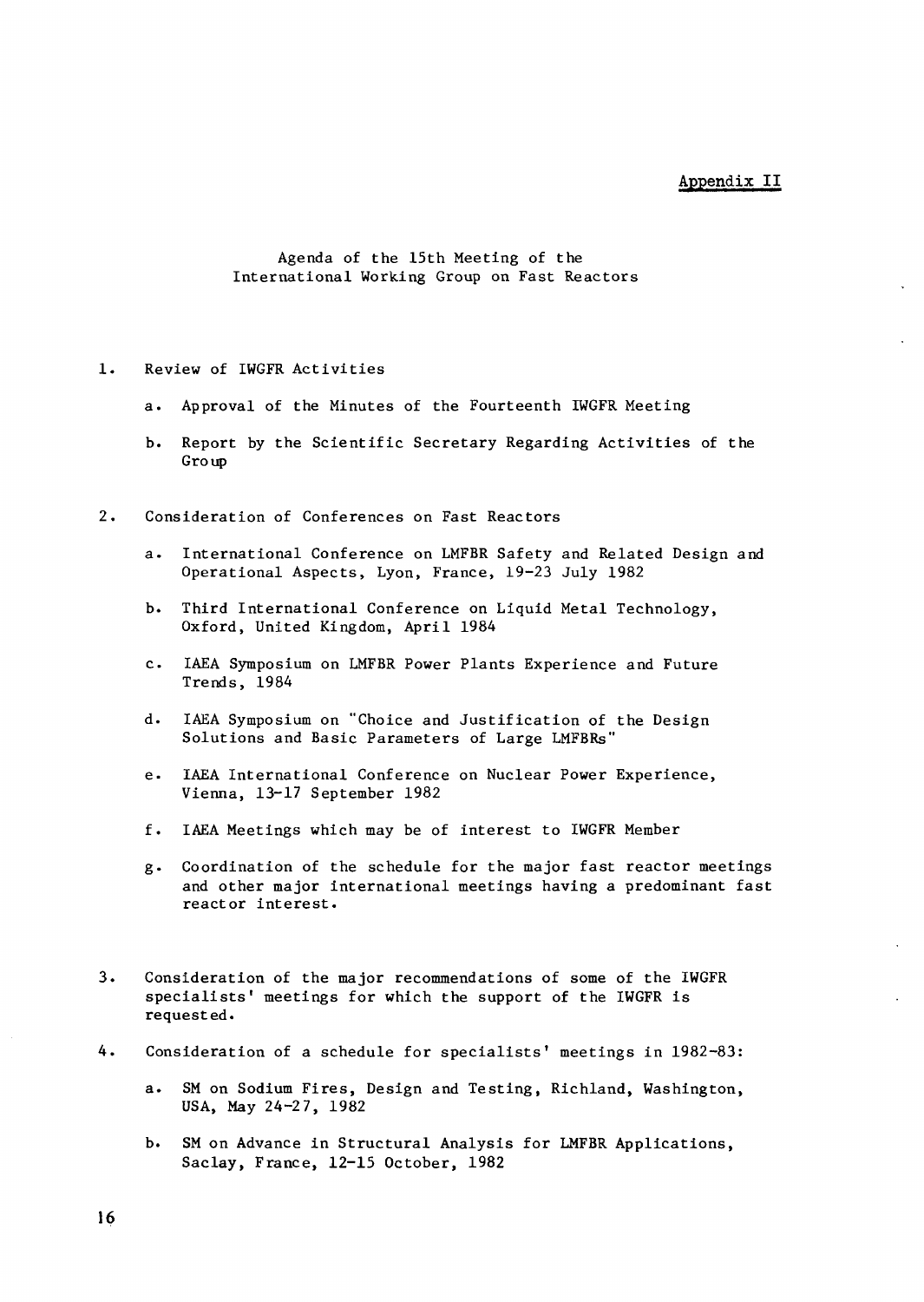- c. SM on Sodium Stratification, Grenoble, France, 18-21 October 1982
- d. SM on Theoretical and Experimental Work on Steam Generator Safety with Particular Reference to Leak Development and Detection, Apeldoorn, Netherlands, Spring, 1983
- e. Suggestions of the IWGFR on other specialists meetings and their justificatons
- 5. Consideration of the other IWGFR activities:
	- a. Preparation of the Technical Report on "Status of Fast Breeder Reactors in the World"
	- b. Revision of "LMFBR Plant Parameters" report
	- c. Consideration of appropriate fields for coordinated research programmes
	- d. Consideration of the request of IAEA safeguards system studies section or technical experts on the design and fuel handling system of LMFBRs
- 6. Revision of "Recommendations on Preparation and Distribution of Minutes and Reports" and "General Recommendations Concerning Arrangements for Specialists' Meetings Arranged in the Framework of the IWGFR".
- 7. Presentation and Discussions on National Programmes on Fast Breeder Reactors
- 8. The date and place of the Sixteenth Annual Meeting of the IWGFR.

#### Time Schedule

#### March 30

| $10.00 - 10.20$ | Opening of the Meeting |
|-----------------|------------------------|
| $10.20 - 13.00$ | Morning session        |
| $11.30 - 12.00$ | <b>Break</b>           |
| $13.00 - 14.30$ | Lunch                  |
| $14.30 - 18.20$ | Evening session        |
| $16.00 - 16.30$ | <b>Break</b>           |
| $18.30 - 19.30$ | Cocktail Party         |
| $19.30 - 21.00$ | Film                   |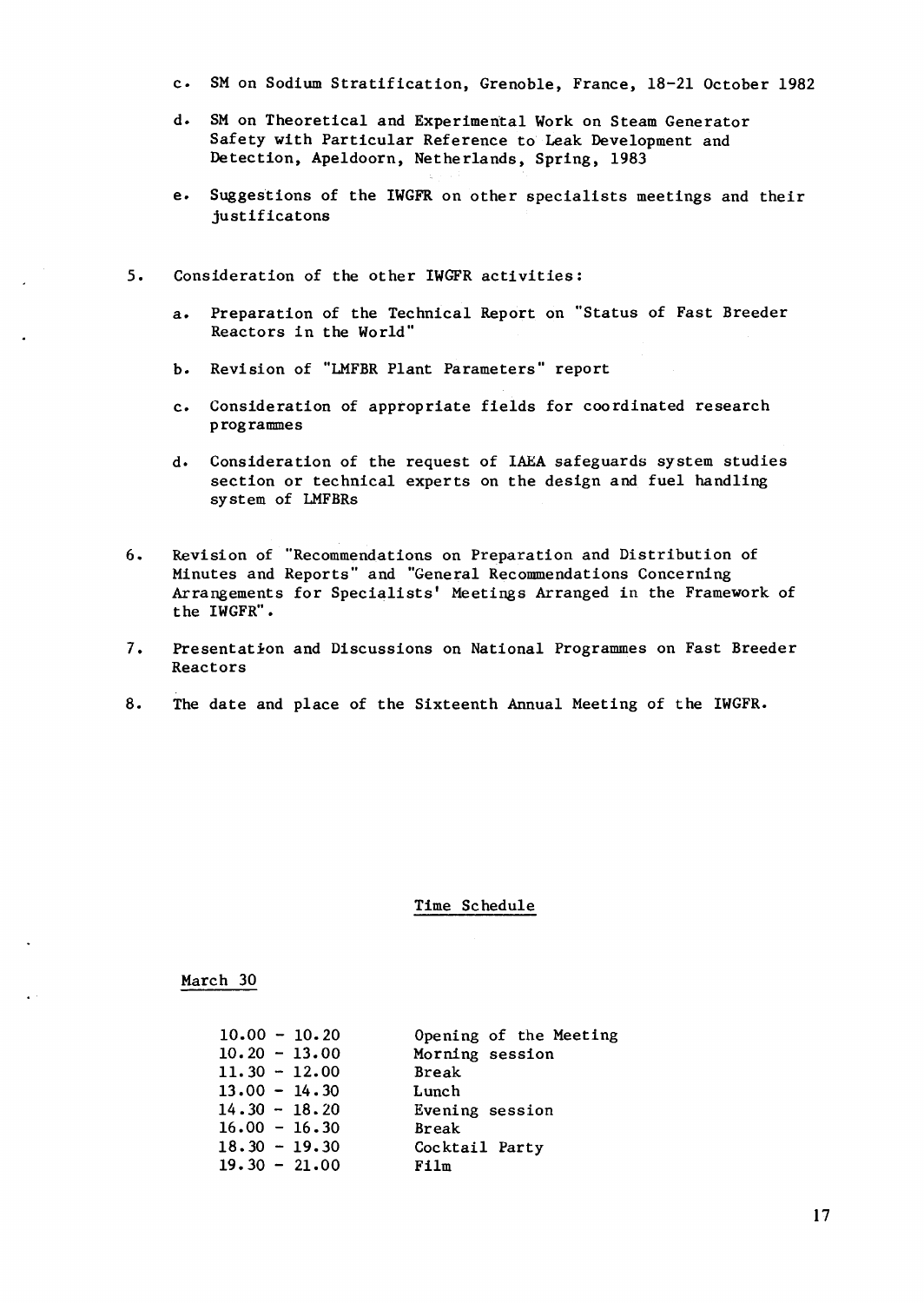## March 31

| $09.30 - 13.00$ | Morning session                                        |
|-----------------|--------------------------------------------------------|
| $11.00 - 11.30$ | Break<br>アンティー・ショップ しょうしょうしょう                          |
| $13.00 - 14.30$ | Lunch                                                  |
| $14.30 - 18.30$ | Trip to Kaluga,<br>visit to the Museum of Astronautics |
| $19.30 - 22.00$ | Dinner-Party                                           |

 $\mathcal{L}^{\mathcal{L}}$  and  $\mathcal{L}^{\mathcal{L}}$  are the set of the set of the set of the  $\mathcal{L}^{\mathcal{L}}$ 

 $\mathcal{O}(10^6)$  and  $\mathcal{O}(10^6)$  . The second constraints of the second constraints of

 $\label{eq:2.1} \frac{1}{\sqrt{2\pi}}\int_{0}^{\infty}\frac{d\mu}{\lambda} \left(\frac{d\mu}{\lambda}\right)^2\frac{d\mu}{\lambda} \,d\mu\,.$ 

 $\label{eq:2.1} \mathcal{L}^{\mathcal{A}}(\mathcal{A})=\mathcal{L}^{\mathcal{A}}(\mathcal{A})=\mathcal{L}^{\mathcal{A}}(\mathcal{A})=\mathcal{L}^{\mathcal{A}}(\mathcal{A})=\mathcal{L}^{\mathcal{A}}(\mathcal{A})=\mathcal{L}^{\mathcal{A}}(\mathcal{A}).$ 

÷,

 $\ddot{\phantom{a}}$ 

 $\ddot{\phantom{a}}$ 

 $\epsilon$ 

## April 1

| $09.00 - 13.00$ | Morning session |
|-----------------|-----------------|
| $11.00 - 11.30$ | <b>Break</b>    |
| $13.00 - 14.30$ | Lunch           |
| $14.30 - 18.20$ | Evening session |
| $16.00 - 16.30$ | <b>Break</b>    |
| $18.30 - 21.00$ | Concert         |
|                 |                 |

## April 2

| $09.00 - 13.00$ | Morning session                                            |
|-----------------|------------------------------------------------------------|
| $11.00 - 11.30$ | <b>Break</b>                                               |
| $13.00 - 14.30$ | Lunch                                                      |
| $14.30 - 16.30$ | Visit to the Institute of Physics<br>and Power Engineering |
| $16.30 - 18.00$ | Cocktail Party                                             |
| 18.30           | Departure to Moscow                                        |

# $\label{eq:3} \mathcal{L}^{(1)}\left(\mathcal{L}^{(1)}\right)\mathcal{L}^{(2)}\left(\mathcal{L}_{\mathcal{M}}\right)$

 $\label{eq:2.1} \begin{split} \mathcal{L}(\mathbf{x}) = \mathcal{L}^2 \left( \mathbf{x} \right) = \mathcal{L}^2 \left( \mathbf{x} \right) \\ \mathcal{L}(\mathbf{x}) = \mathcal{L}^2 \left( \mathbf{x} \right) = \mathcal{L}^2 \left( \mathbf{x} \right) \\ \mathcal{L}(\mathbf{x}) = \mathcal{L}^2 \left( \mathbf{x} \right) = \mathcal{L}^2 \left( \mathbf{x} \right) \\ \mathcal{L}(\mathbf{x}) = \mathcal{L}^2 \left( \mathbf{x} \right) = \mathcal{L}^2 \left( \mathbf{x} \right$  $\label{eq:1} \frac{\gamma_{13}}{\gamma_{12} \sqrt{3} \left(1-\frac{2}{\gamma_{12}}\right)} \frac{q_{12}}{q_{12}} \,,$  $\label{eq:2.1} \frac{1}{2\pi}\frac{1}{\sqrt{2}}\left(\frac{1}{2}\right)^{2}=\frac{1}{2}\frac{2\pi}{6}\left(\frac{1}{2}\right)^{2}.$  $\sim 100$  $\{x_{i+1},1\}^{\mathbb{N}}$  , and  $\{x_{i+1},\ldots,x_{i}\}$ 

 $\sim 10^7$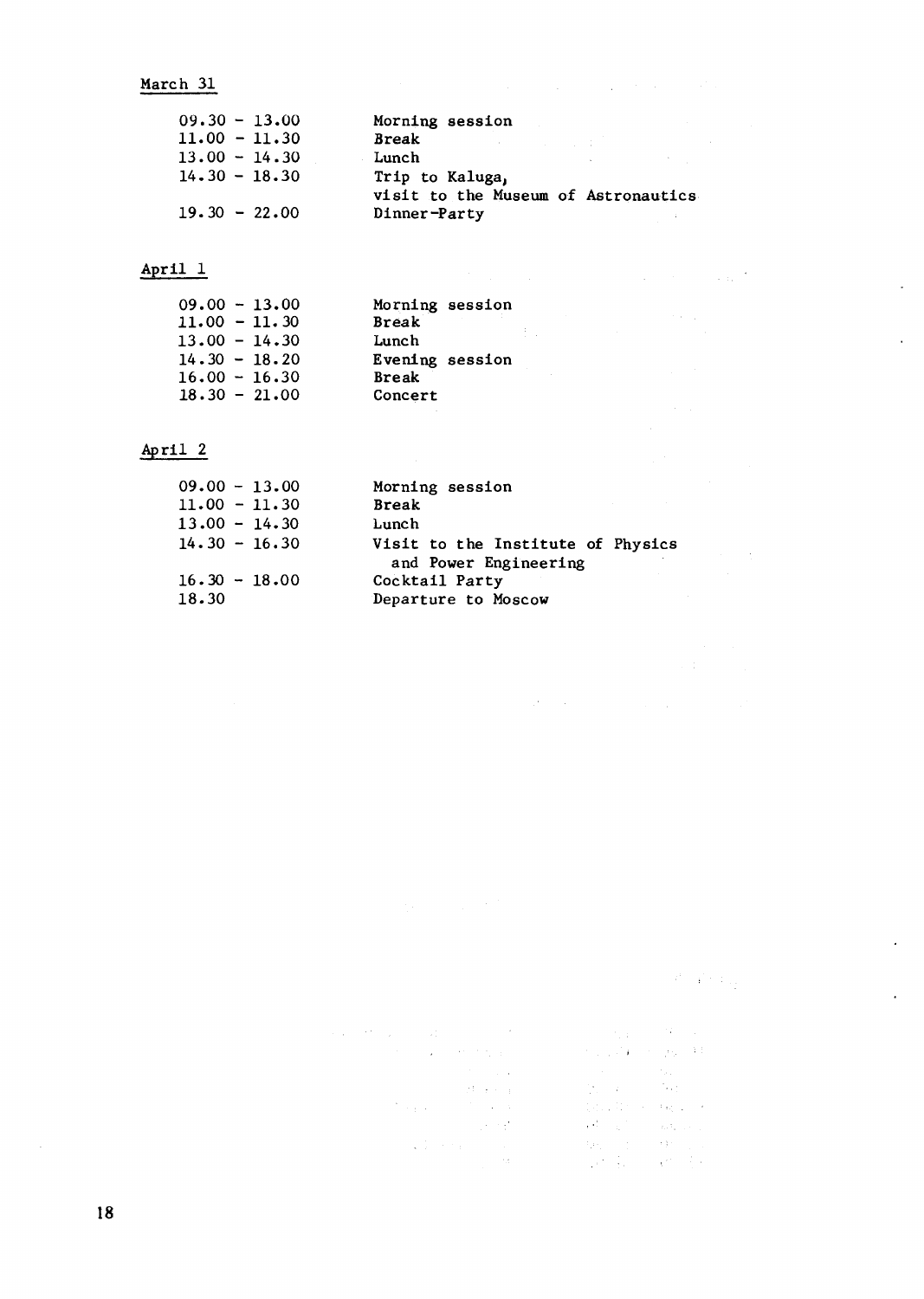Appendix III

Review of the IWGFR Activities for the Period since the Fourteenth Annual Meeting of the Group

Various activities of the International Atomic Energy Agency within the framework of the International Working Group on Fast Reactors have been carried out based on IWGFR recommendations made at the Fourteenth Meeting of the working group.

I. Specialists' Meetings

Since the last Working Group Meeting three Specialists' Meetings were held and four Specialists' Meetings are under preparation

(a) The Specialists' Meeting on Fuel Failure Detection and Location in Fast Reactors was held in Karlsruhe, Federal Republic of Germany on 11-14 May 1981. I would like to bring to the attention of the IWGFR members the following items of General Conclusions and Recommendations of the meeting:

1. It was recognized that the problems of the failed fuel characterization and the failed fuel management are connected with other fields and specialists in these fields should be involved to solve the problems. The evolution of the cladding failure, methods for direct measurements of fuel release into the coolant could be investigated in cooperation with specialists on sodium chemistry and metallurgy. The policy of operating reactor with failed fuel should be discussed not only by specialists on fuel failure detection and location, but also by specialists on reactor safety, economics, operation and management, fuel performance.

2. A fruitful exchange of the future information obtained in different countries could be organized if a standard method would be used in all countries for the calibration of DN monitors, including using of a common type of a recoil source of an agreed upon composition or nature.

3. It was recommended by the participants of the meeting that a specialists' meeting on "Contamination Problems in LMFBRs including Contamination by Fuel" should be sponsored by the IWGFR in the near future.

4. The specialists' meeting on "Fuel Failure Detection and Location and a Strategy of Failed Fuel Management in LMFBRs" was recommended to be sponsored by the IWGFR in three or four years' time.

As it was proposed at the 14th Meeting of the IWGFR the members of the Working Group are requested to recommend whether or not the topics indicated in items 3 and 4 should be included into the list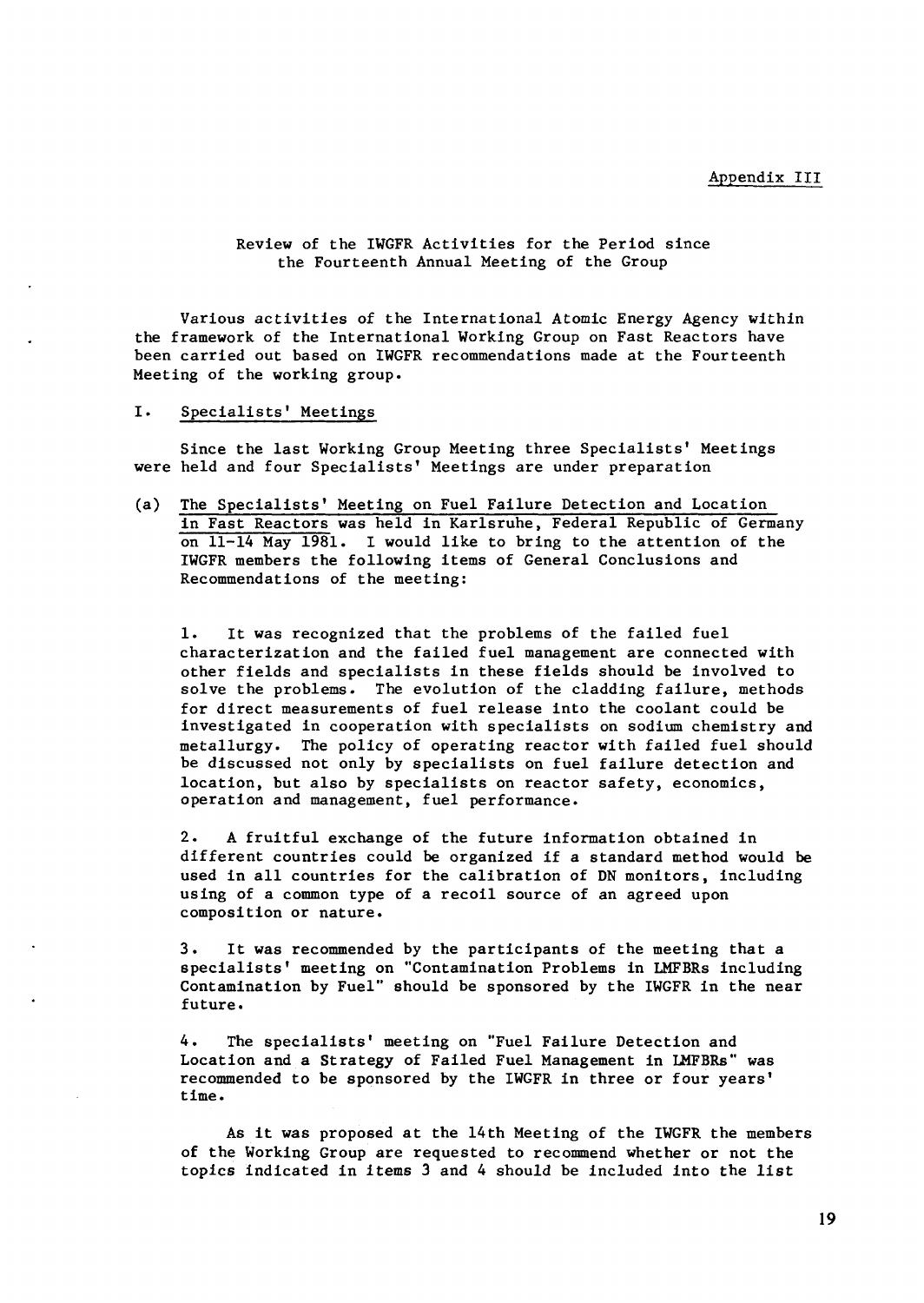of topics for the IWGFR specialists' meetings. It would be also appreciated if the members of the IWGFR could consider what kind of international effort should be organized in accordance with item 2.

(b) The Specialists' Meeting on Design Features Affecting the Dynamic Behaviour of Fast Reactor Cores was held in Rome, Italy on 2-5 June, 1982. I would only like to mention the following recommendation of the participants of the meeting.

It was observed by the participants of the meeting that restraint systems were proposed for most future designs to limit radial movement of the tops of subassemblies, but the schemes proposed were different. Studies of the dynamic response of these systems aroused considerable interest. Therefore, it is recommended that the IWGFR organize a Specialists' Meeting on the bowing behaviour of fast reactor cores. This Specialists' Meeting should hot be held before the second half of 1982 and should cover the following subjects:

- A. Methods for mechanics and reactivity calculations
- B. Verification and qualification of methods by
	- benchmark calculations, and
	- evaluation and recalculation of out-of-pile experiments and reactor operation data

C. Concept studies: evaluation of mechanical and nuclear properties of different restraint systems

D. Requirements and criteria for core restraint systems

Recommendations of the IWGFR members on including this topic into the list of topics for IWGFR meetings are appreciated.

(c) The Specialists' Meeting on Sodium Boiling Noise Detection was held at Chester, United Kingdom on 9-11 June 1981

The participants of the meeting agreed that it would be valuable to explore the possibility of a benchmark test for the analysis of sodium boiling noise detection data. The Japanese delegates were invited to prepare an initial proposal for circulation by the IAEA for comments of members of the IWGFR and participants of the meeting. It would be appreciated if Mr. Y. Matsuno could inform the members of the IWGFR about the status of preparation of the proposal.

It was also recommended that a further meeting should be considered in about 3-4 years' time, either on boiling noise detection or more generally on acoustic surveillance for LMFBRs.

(d) The Specialists' Meeting on Sodium Fires, Design and Testing is under preparation. The IAEA has accepted the official invitation of the government of the United States to hold this meeting in Richland, Washington on 24-28 May 1982. By the beginning of March IWGFR members from France, FRG, Japan and USA informed the IAEA and other members of the IWGFR about nominations of participants from their countries. However, nomination of participants through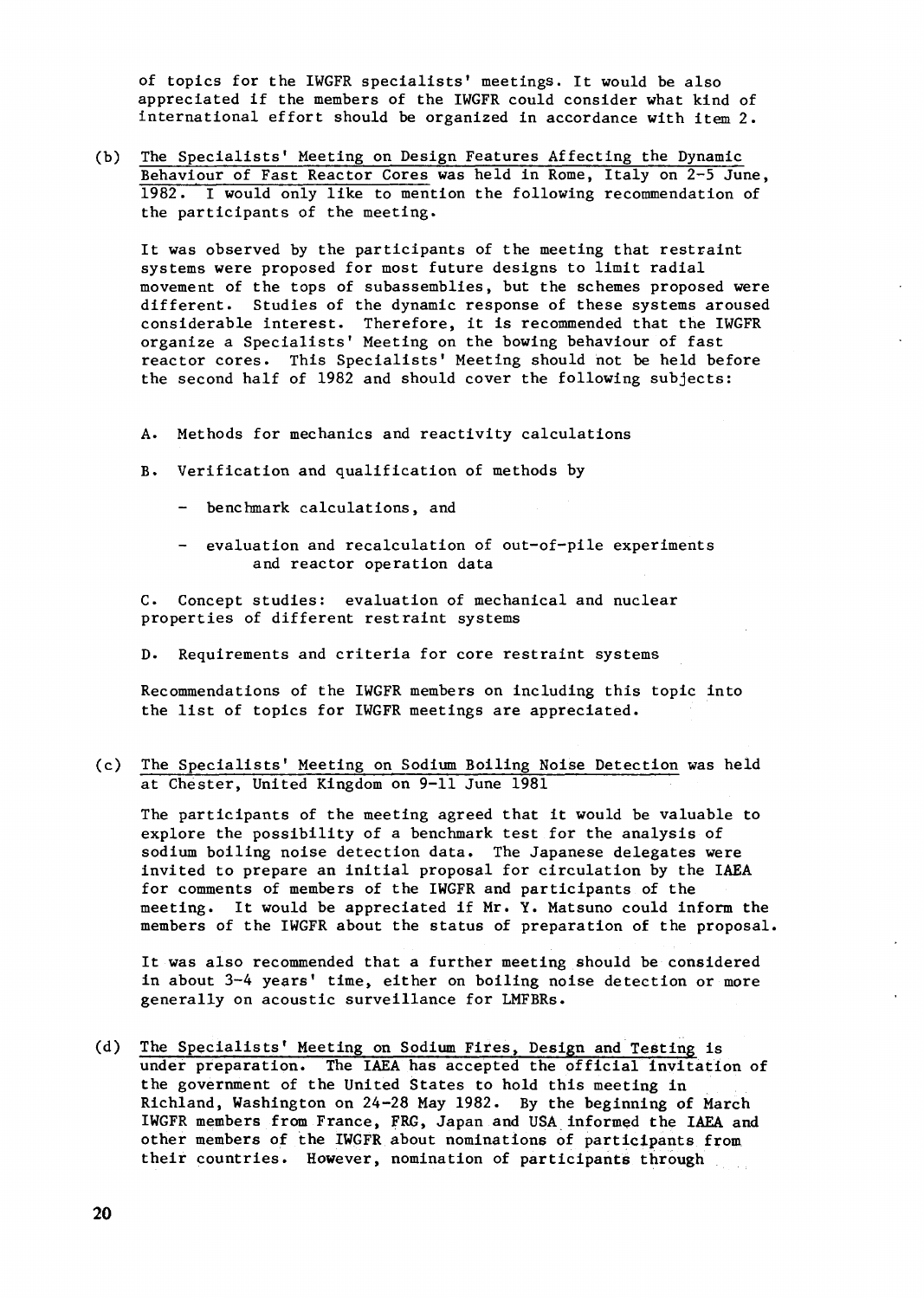official channels was only received by the IAEA from France. In order to communicate with nominated participants we also need their addresses.

- (e) The Specialists' Meeting on Advances in Structural Analysis for LMFBR Applications is under preparation. An official letter was sent by the IAEA to French Authorities enquiring whether they agree to host the meeting in question. The proposed date of the meeting is 12-15 October 1982 and we hope, that the preliminary programme of the meeting will be distributed in the near future for comments of the members of the IWGFR.
- (f) The Specialists' Meeting on Thermal Stratification in Sodium which was approved as a reserved topic at the last IWGFR meeting, is expected to be held instead of the Specialists' Meeting on "Theoretical and Experimental Work on Steam Generator Safety". The IAEA informed the Authorities of France that the Agency intends to hold the specialists' meeting on Thermal Stratification in Sodium in France and enquired their agreement to host the meeting. The proposed date of the meeting is 18-21 October 1982.
- (g) The Specialists' Meeting on "Theoretical and Experimental Work on Steam Generator Safety with Particular Reference to Leak Development and Detection" has been proposed by the DeBeNe countries to be postponed to spring 1983 and should be considered as one of three specialists' meetings which will be recommended for 1983. A preliminary programme of the meeting was distributed in January 1982 for comments by the IWGFR members.

### II. Symposia and Conferences

One important conference which was endorsed by the IWGFR has been held and two such conferences (non-sponsored by the IAEA) are under preparation

- 1. International Conference on Fast Reactor Fuel Cycles was held in London, on 9-12 November 1981
- 2. International Topical Meeting on Liquid Metal Fast Reactor Safety and Related Design and Operational Aspects will be held in Lyon, France, on 19-23 July 1982
- 3. Third International Meeting on Liquid Metal Technology will be held in Oxford, United Kingdom, in April 1984

IAEA Symposium on LMFBR Power Plants Experience and Future Trends has been approved for 1984 by the IAEA Scientific Advisory Committee. The new title of the Symposium was proposed instead of the previous one (IAEA Symposium on Design, Construction and Operating Experience of LMFBR Power Plants) to emphasize also prospects of LMFBR development.

### III. Publications

1. The Summary Report of the Fourteenth Annual Meeting of the IWGFR consisted of two parts:

 $IWGFR/37-1$ . Part I - Minutes of the Meeting with Appendices (distributed in December 1981)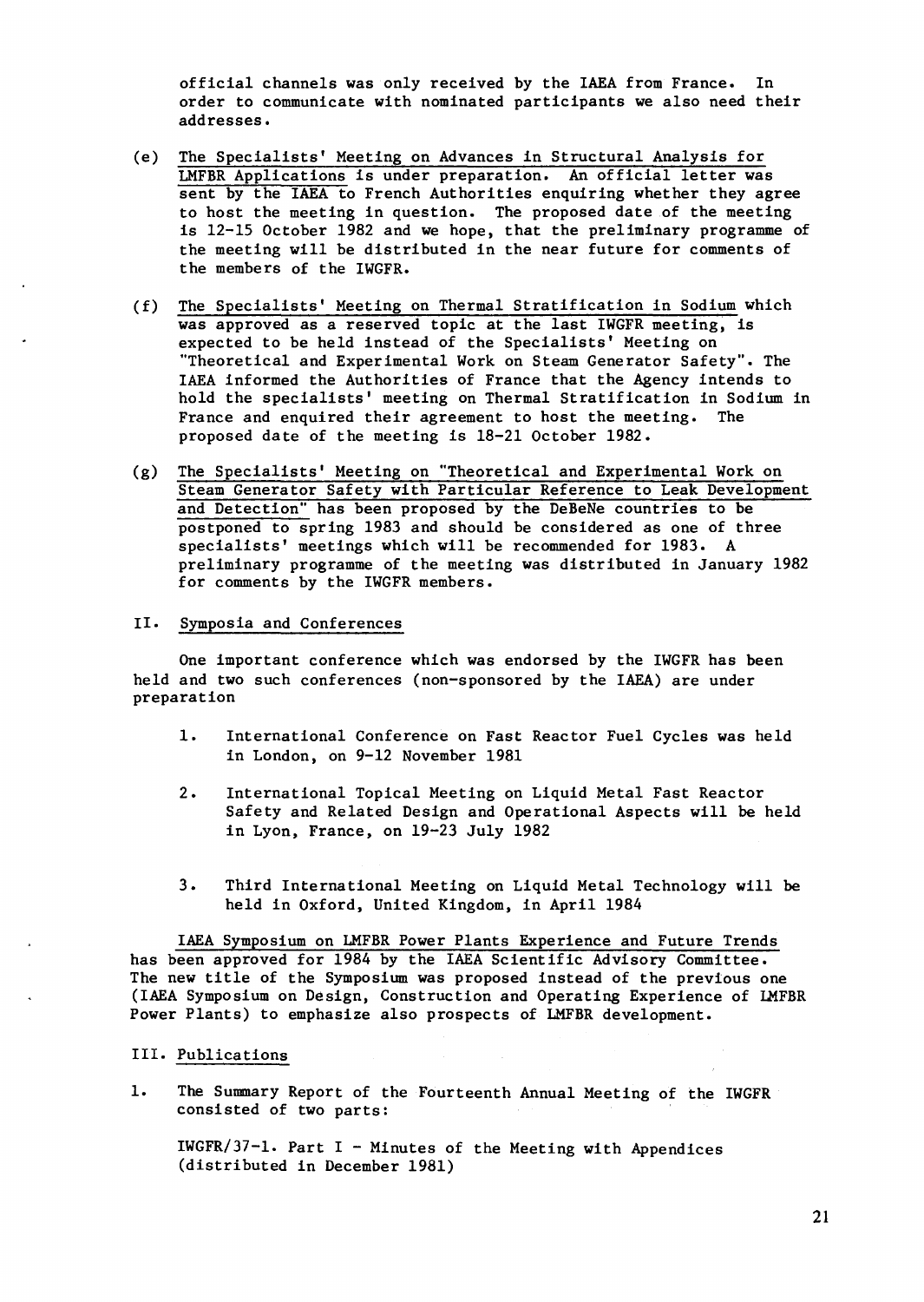IWGFR/37-2. Part II - Reviews of National Programmes (distributed in May 1981)

2. With regard to the Summary Reports of the Specialists' Meetings, the following two reports were reproduced and distributed by the Agency amongst the IWGFR members and participants of the corresponding meetings:

(a) IWGFR/39. The Summary Report of the Specialists' Meeting on Design Features Affecting a Dynamic Behaviour of Fast Reactor Cores (distributed in March 1982)

(b) IWGFR/40. The Summary Report of the Specialists' Meeting on Sodium Boiling Noise Detection (distributed in March 1982).

For the Summary Report of the Specialists' Meeting on Fuel Failure Detection and Location, IWGFR/38, it was agreed by the host organization, that the proceedings of the meeting will be published in the host organization - Kernforschungszentrum Karlsruhe. We hope that the proceedings will be distributed in the near future.

## IV. Preparation of other Documents in the Framework of the IWGFR **Activities**

(a) LMFBR Plant Parameters. A first draft of the revised version of LMFBR Plant Parameters is being prepared on the basis of the list of parameters distributed by Dr. Paranjpe with modifications proposed by Dr. Smith. The first draft is expected to be distributed for corrections and additions by the members of the IWGFR in the middle of April. We hope that final revisions to the report could be completed by June 1982 and submitted for publication by the Agency. Subsequently, it is intended also to prepare a short version of LMFBR Plant Parameters for including as an appendix to the planned publication "Status of Fast Breeder Reactors in the World".

(b) "Status of Fast Breeder Reactors in the World". The purpose of the report is to inform IAEA Member countries, including those which do not have the major programmes in the field of fast breeder reactors, about the status of fast reactor development. A preliminary outline of the report was distributed for comments by the IWGFR members. We are planning to organize a consultants' meeting in Vienna in June 1982 for compiling and preparation of the draft report. Any contributions or assistance that could be made available by Members of the Working Group would be appreciated.

### (c) Revision of Annexes to the IWGFR Terms of Reference.

 $\mathbf{E}^{(1)}$  and  $\mathbf{E}^{(2)}$  and  $\mathbf{E}^{(1)}$  are also as a set of  $\mathbf{E}^{(1)}$ 

The IAEA proposals regarding revised versions of "General Recommendations Concerning Arrangements for Specialists' Meetings Organized in the Framework of the IWGFR" (Annex I) and "Recommendations on Preparation and Distributions of Minutes and Reports" (Annex II) were prepared in the IAEA Secretariat and distributed amongst the members of the IWGFR before the 15th Annual Meeting.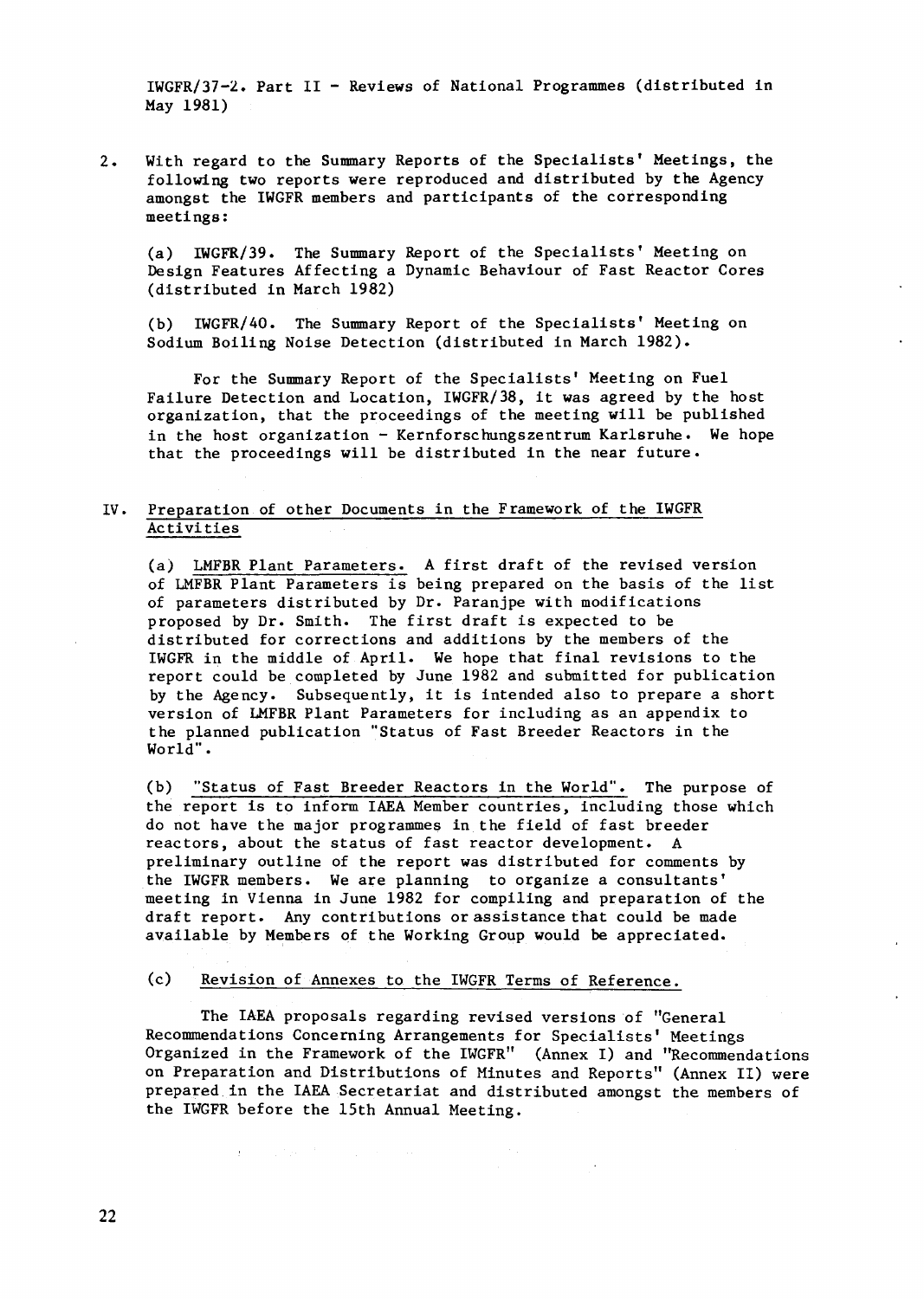### Appendix IV

## Third International Conference on Liquid Metal Engineering and Technology in Energy Production

This international conference is the third in a series that provides a forum for the presentation and discussion of invited and contributed papers covering recent advances in the field of liquid metal technology. Inevitably the majority of the papers will relate to the sodium-cooled fast reactor system and this is reflected in the list of conference topics opposite. Recognizing the advanced stage of development of the fast reactor world-wide it will be a main objective of this conference to assess the status and future of this reactor system by focusing attention on the critical design and development activities under way and the outstanding issues to be resolved. In support of this aim the scope of the conference has been widened and extended to include and emphasize sodium engineering, component testing and reactor operating experience in addition to the more conventional liquid metal technology aspects.

As for the previous two liquid metal conferences there will be additional sessions on other applications of liquid metals in energy production, notably fusion, solar, gas turbines, etc.

The conference programme will comprise two or three plenary sessions of invited papers (each session will comprise one half-day) and a series of sessions of contributed papers. In view of the wide scope of the conference it is expected that there will have to be sessions held in parallel, but such sessions **will** be of contributed papers only. It is anticipated that visits will be arranged for conference delegates to the UKAEA's establishments at Dounreay and Culham and to the CEA's Phenix.

#### Overseas Steering Committee

| <b>Members:</b><br>Mr. Y. Fruchard<br><b>France</b><br><b>FRG</b><br>Dr. W. Marth |  |
|-----------------------------------------------------------------------------------|--|
|                                                                                   |  |
|                                                                                   |  |
| Mr. J. Atwood<br><b>USA</b>                                                       |  |
| Mr. J.A. Ford<br><b>USA</b>                                                       |  |
| Mr. R.D. Kale<br>India                                                            |  |

Others **to be nominated**

#### UK Organizing Committee

| Chairman:       |               | Dr. D.M. Donaldson | UKAEA, Risley                  |
|-----------------|---------------|--------------------|--------------------------------|
| <b>Members:</b> | Mr. P.R. Bolt | Dr. K.G. Eickhoff  | CEGB/GDCD<br>UKAEA/RNL, Risley |

 $\sim 10^{11}$  km  $^{-1}$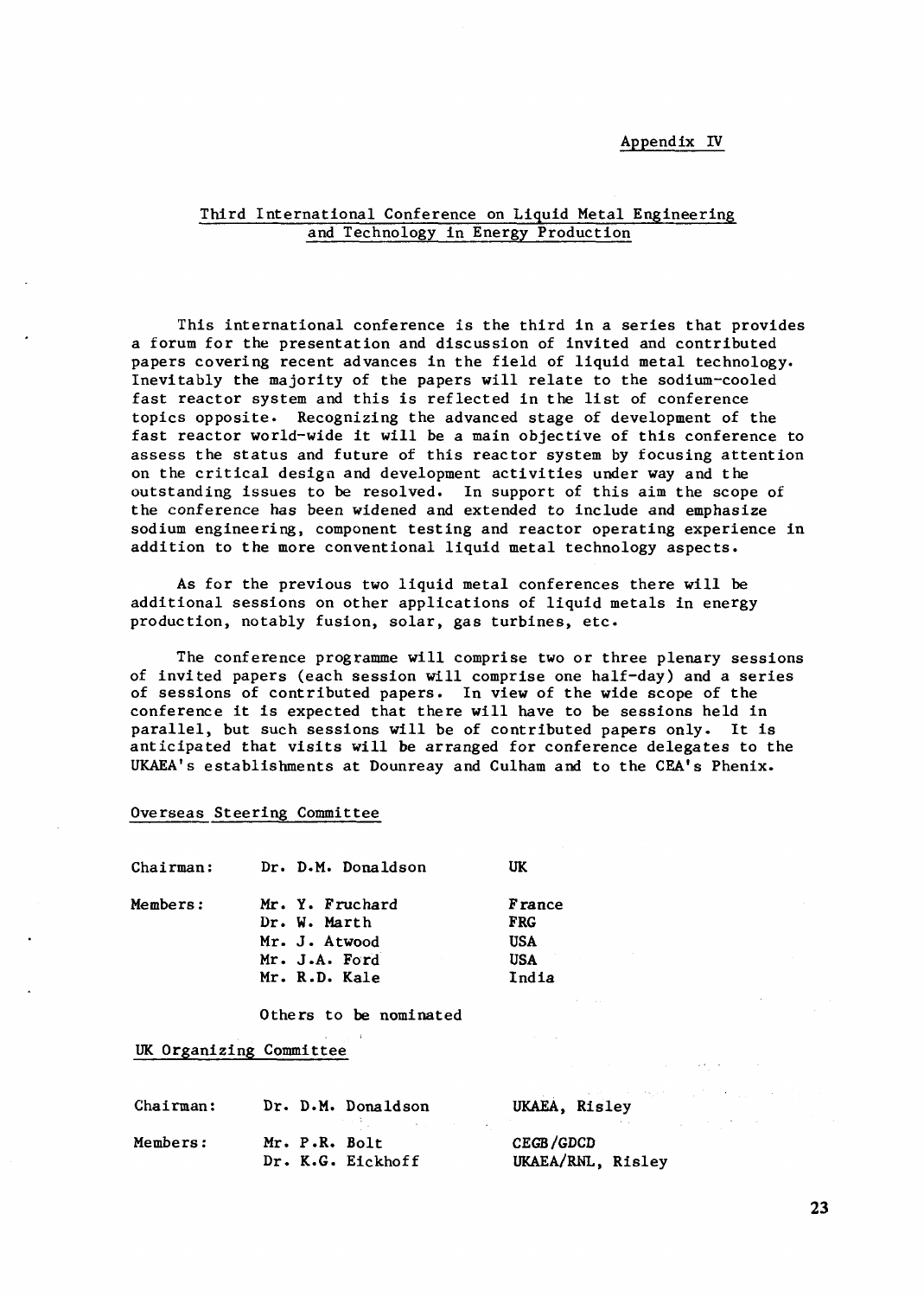Mr. C.V. Gregory DNE, Dounreay<br>Mr. J.R. Findlay AERE, Harwell Mr. J.R. Findlay Dr. R.S. Hall CEGB/BNL<br>Mr. R.P. Hardingham NNC, Risley Mr. R.P. Hardingham NNC, Risley<br>Dr. P. Hawtin AERE, Harwell Dr. P. Hawtin (Dr. P. Hawtin (Dr. A.R. Lunt (Dr. Risley Mr. A.R. Lunt Dr. C. Tyzack UKAEA/RNL, Risiey

Dr. R.J. Pulham Nottingham University

Secretary: Miss J. Green BNES, London

#### CONFERENCE TOPICS

Engineering and Component Testing in Sodium

- $\gamma$  Machines for use in sodium environments (including electromagnetic devices)
- The influence of sodium on the life of structures
- $\%$  Steam generators and other heat exchangers
- $\left\{\right.$  Heat and mass transfer in sodium cover gases
- $\lesssim$  Thermal insulation systems for sodium and its cover gas
- $\beta$  Thermal hydraulics in sodium pool and tube bundle geometries
- $\mathcal{V}$  Instrumentation for use in sodium environments
- $\beta$  In-service inspection, component cleaning and component requalification
- 0 Design for sodium leaks, fires and fumes

## Chemistry and Behaviour of Materials in Sodium

Corrosion and mass transfer: metals and non-metals Radionuclide distribution and control Impurity control and monitoring Physical chemistry and basic properties Friction and wear effects in sodium environments Effects of sodium on mechanical properties

### Operating Experience with Sodium-Cooled Fast Reactors

### Liquid Metals other than Sodium

Application in Fusion: Design concepts and engineering experience Other heat transfer applications Lithium chemistry and technology Potassium, caesium, lead, etc. - technology and engineering

 $\mathcal{O}(\mathcal{O}_\mathcal{A})$  . The  $\mathcal{O}(\mathcal{O}_\mathcal{A})$ 

and the complete state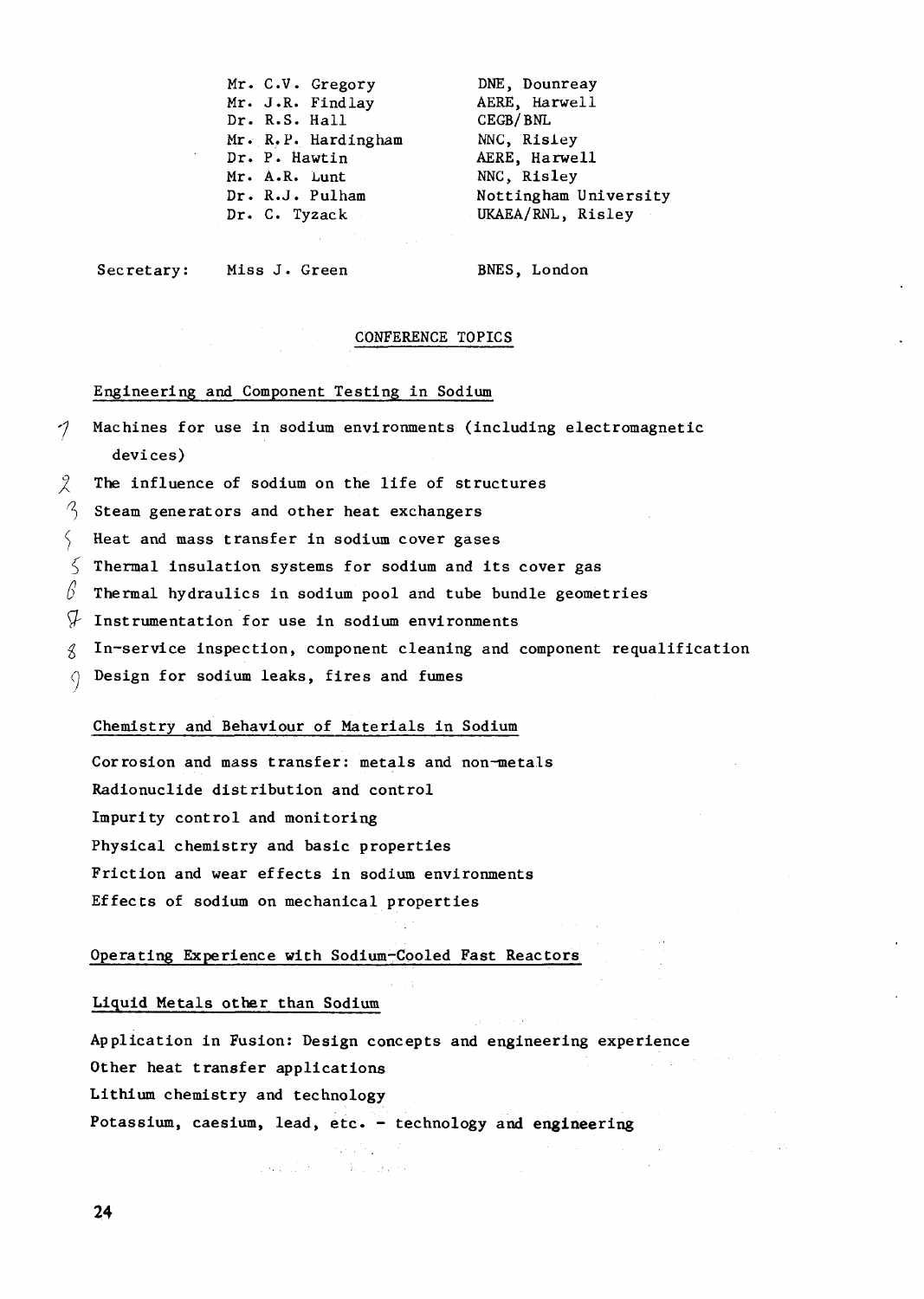#### Appendix V

# DRAFT PRELIMINARY PROGRAMME FOR IAEA SYMPOSIUM ON 'LMFBR POWER AND TEST PLANT EXPERIENCE AND FUTURE DESIGN TRENDS"

1. Experience in physics and safety of LMFBR cores (large plant)

and complete the state of superfi-

- a. power, temperature distributions (calculated, actual)
- b. control, feedback aspects
- c. operations with failed fuel (fuel performance)
- d. experience with meeting licensing criteria

2. Experience in fuel management

 $\label{eq:2.1} \frac{1}{\sqrt{2\pi}}\left(\frac{1}{\sqrt{2\pi}}\right)^{1/2}\frac{1}{\sqrt{2\pi}}\left(\frac{1}{\sqrt{2\pi}}\right)^{1/2}\frac{1}{\sqrt{2\pi}}\left(\frac{1}{\sqrt{2\pi}}\right)^{1/2}\frac{1}{\sqrt{2\pi}}\frac{1}{\sqrt{2\pi}}\frac{1}{\sqrt{2\pi}}\frac{1}{\sqrt{2\pi}}\frac{1}{\sqrt{2\pi}}\frac{1}{\sqrt{2\pi}}\frac{1}{\sqrt{2\pi}}\frac{1}{\sqrt{2\pi}}\frac{1}{\sqrt{2\pi}}\frac{1$ 

- a. refuelling
- b. spent fuel storage
- c. cycle times
- 医心内障 计

#### 3. Plant operations and maintenance

- a. fission product release
- b. components performance (valves, heat exchangers, pumps, etc.)
- c. radioactivity control and transfer
- d. operations under off-design conditions
- 4. Trends in:
	- a. fuel type, distribution, burnup, cycle time, etc.
	- b. core configurations
	- c. plant design (sizing, pool, loop, etc.)
	- d. licenseability
	- e. component improvement (maintenance, sizing, etc.)
	- economic considerations
	- g. role of FBRs vis-a-vis thermal reactors

stal captain problem in construction of the

25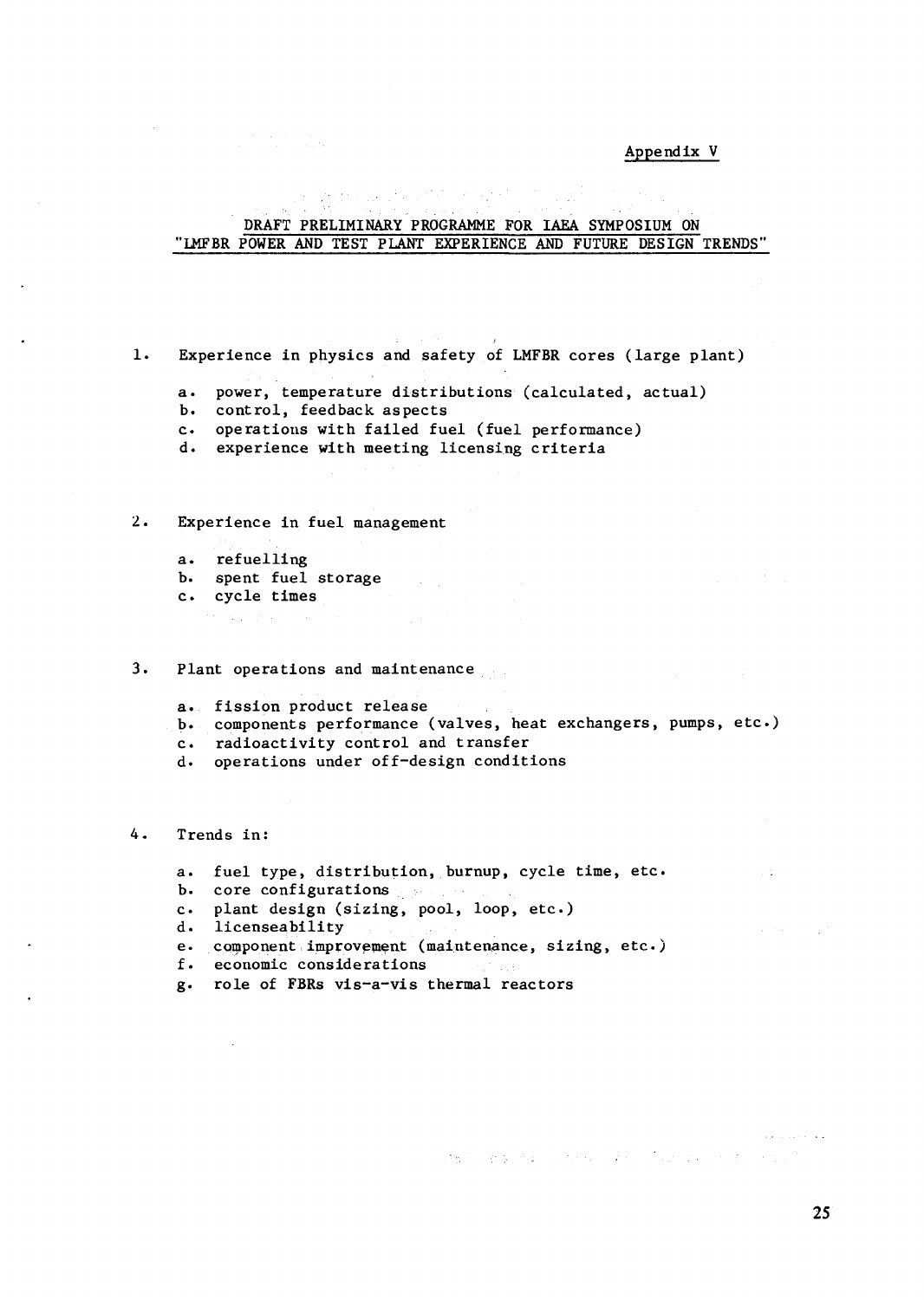## **Appendix VI**

## **List of Meetings on Atomic Energy (Sponsored by the IAEA) which may be of Interest to the IWGFR Members**

## **1982**

| 1. $21-25$ June      | * UTRECHT, The Netherlands<br>International Symposium on the<br>CONDITIONING OF RADIOACTIVE WASTES<br>FOR STORAGE AND DISPOSAL           |
|----------------------|------------------------------------------------------------------------------------------------------------------------------------------|
| $2.$ 13-17 September | VIENNA, Austria<br>International Conference on<br>NUCLEAR POWER EXPERIENCE                                                               |
| $3.$ 11-15 October   | MUNICH, Federal Republic of Germany<br>3rd International Symposium on NUCLEAR<br>POWER PLANT CONTROL AND INSTRUMENTATION                 |
| $4.8-12$ November    | VIENNA, Austria<br>International Symposium on<br>RECENT ADVANCES IN NUCLEAR MATERIAL<br><b>SAFEGUARDS</b>                                |
| $5.22 - 26$ November | VIENNA, Austria<br>International Symposium on the<br>WATER CHEMISTRY AND CORROSION PROBLEMS<br>OF NUCLEAR REACTOR SYSTEMS AND COMPONENTS |

## 1983

| 6. | 1983 | International Conference on<br><b>Contractor</b><br>WASTE MANGEMENT<br>A strategic control of the control of the control of the control of the control of                 |
|----|------|---------------------------------------------------------------------------------------------------------------------------------------------------------------------------|
| 7. | 1983 | International Symposium on<br>OPERATIONAL SAFETY OF NUCLEAR POWER<br><b>PLANTS Example 200 Contract Contract PLANTS</b><br>しかいよう しょうしょう しょうしょう きんしょうしょかい 最後 かいしょう そうかきしょう |

\* Organized jointly by IAEA, NEA and CEC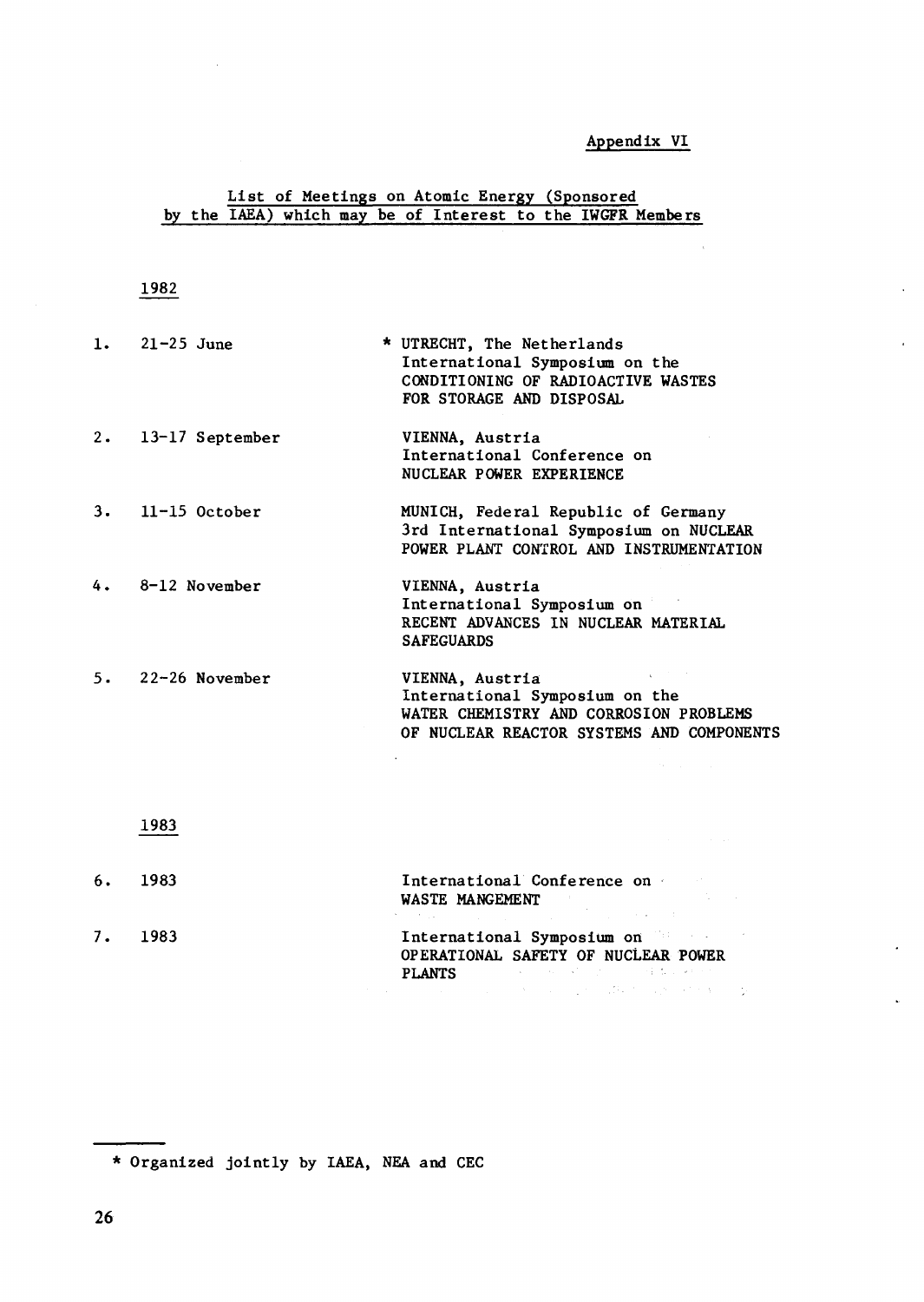JUSTIFICATIONS OR PRELIMINARY PROGRAMMES OF SOME OF THE AGENCY'S MEETINGS

INTERNATIONAL SYMPOSIUM ON THE CONDITIONING OF RADIOACTIVE WASTES  $1.$ FOR STORAGE AND DISPOSAL

(Jointly sponsored with the Commission of the European Communities and the Nuclear Energy Agency, Organization for Economic Co-operation and Development)

UTRECHT, The Netherlands, 21-25 June 1982

A. Bases for Conditioning (How much conditioning is necessary?)

> Conditioning requirements for storage Conditioning requirements for disposal Risk/dose assessment and reduction Acceptance criteria for conditioned waste

B. Immobilization Processes (How are high quality waste forms produced?)

> New process developments Waste forms produced Process control methods Control of waste form (quality assurance)

C. Packaging Methods and Materials (How are other engineered barriers useful?)

> Containers (primary, secondary) Overpacks and backfills Impact on waste form requirements Impact of barrier materials on environment

D. Evaluation of Conditioned Waste (How are waste packages determined acceptable?)

> Repository/storage conditions Test conditions and bases Standardized methods of testing Test results (leaching, corrosion, radiation, physical effects, etc.) Correlation of results (accelerating time and temperature) Quality of waste forms from immobilization processes Comparison with waste acceptance criteria

E. Cost/Benefit of Conditioned Waste (How is the degree of conditioning justified?)

> Technical considerations Resource materials Socio-economic aspects Environmental and radiological protection needs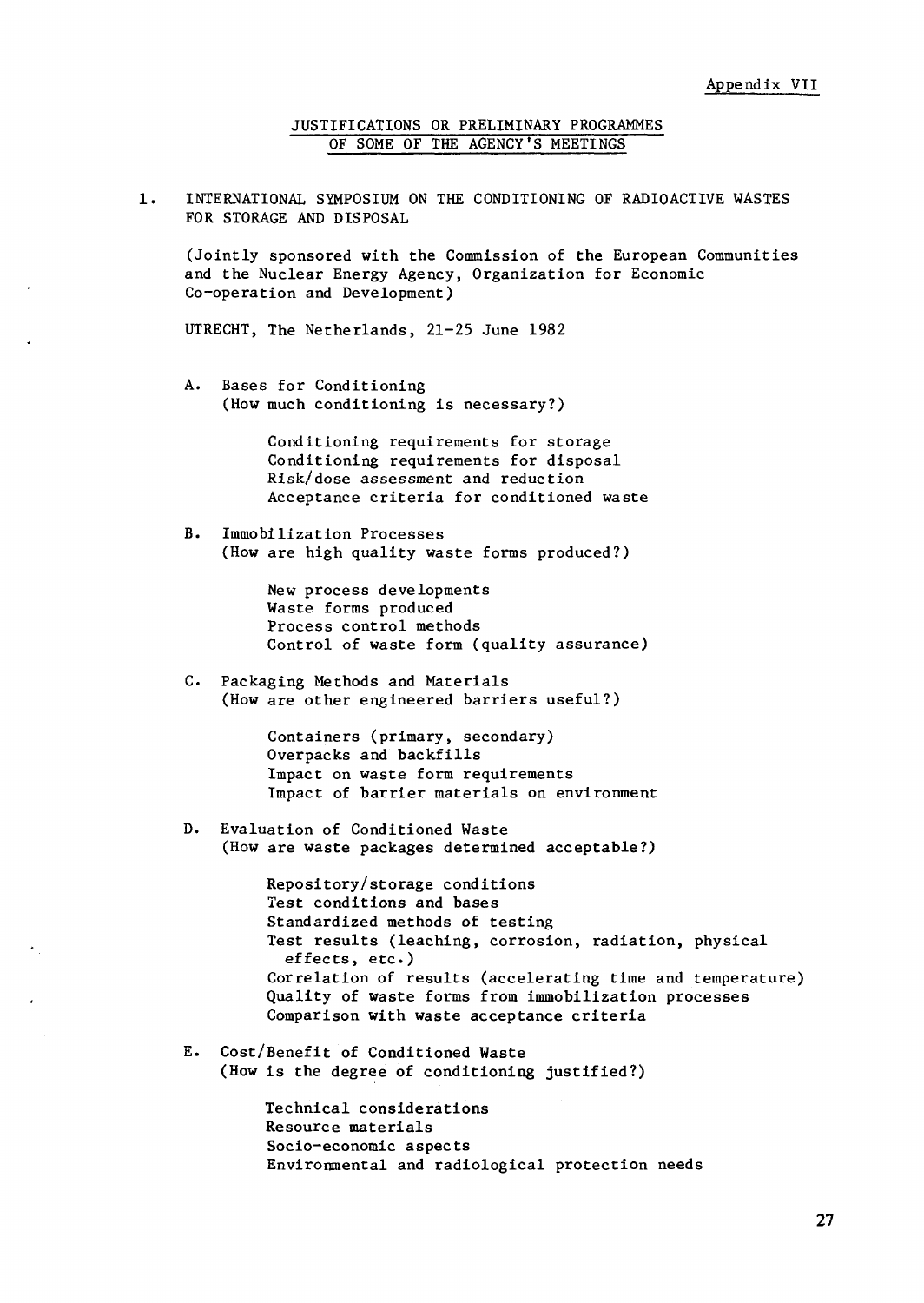2. INTERNATIONAL CONFERENCE ON NUCLEAR POWER EXPERIENCE, VIENNA, Austria, 13-17 September 1982

### 1. Planning and development of nuclear power programmes

Plenary sessions 1A, IB and 1C

Review of experience gained in the planning and development of nuclear power and fuel cycle programmes including consideration of the importance of nuclear power in national energy and economic balances for large as well as small programmes. The impacts of long-term planning as well as factors to be considered in the decision-making and execution process-

One of the three plenary sessions will be devoted to an examination of the special problems which have been faced by developing countries in the introduction of nuclear power. Programme and project experience. Requirements on domestic infrastructures for technology assimilation and experience especially from manpower development. Financing problems..

Panel discussions at the end of two of the plenary sessions.

Technical session

1.1. The session should review experience gained in individual developing countries in preparing and executing nuclear power programmes with case studies of developing and reinforcing infrastructures and transfer and assimilation of technology.

## 2. Technical and economic experience of nuclear power production

Plenary sessions 2A and 2B

Review of experience from the main lines of development of nuclear power plants, their design, construction and operation and from the economics of nuclear power production. Technical experience should include safety, environmental protection, and reliability aspects, as well as general construction experience and standardization efforts with different reactor types and unit sizes. Economic subjects to be covered include: capital, fuel cycle, and operating costs, the impacts of lead times and regulatory requirements on performance and costs; and projected decommissioning costs.

Two plenary sessions on construction and operation experience respectively, with a panel discussion at the end of each

Technical sessions

#### 2.1. Plant availability

The session should review the main reasons for past plant unavailability and experience of components and systems reliability. Design for improved availability and experience of the effectiveness of quality assurance measures in design, construction, manufacturing, commissioning and operation including repair, maintenance and in-service inspection.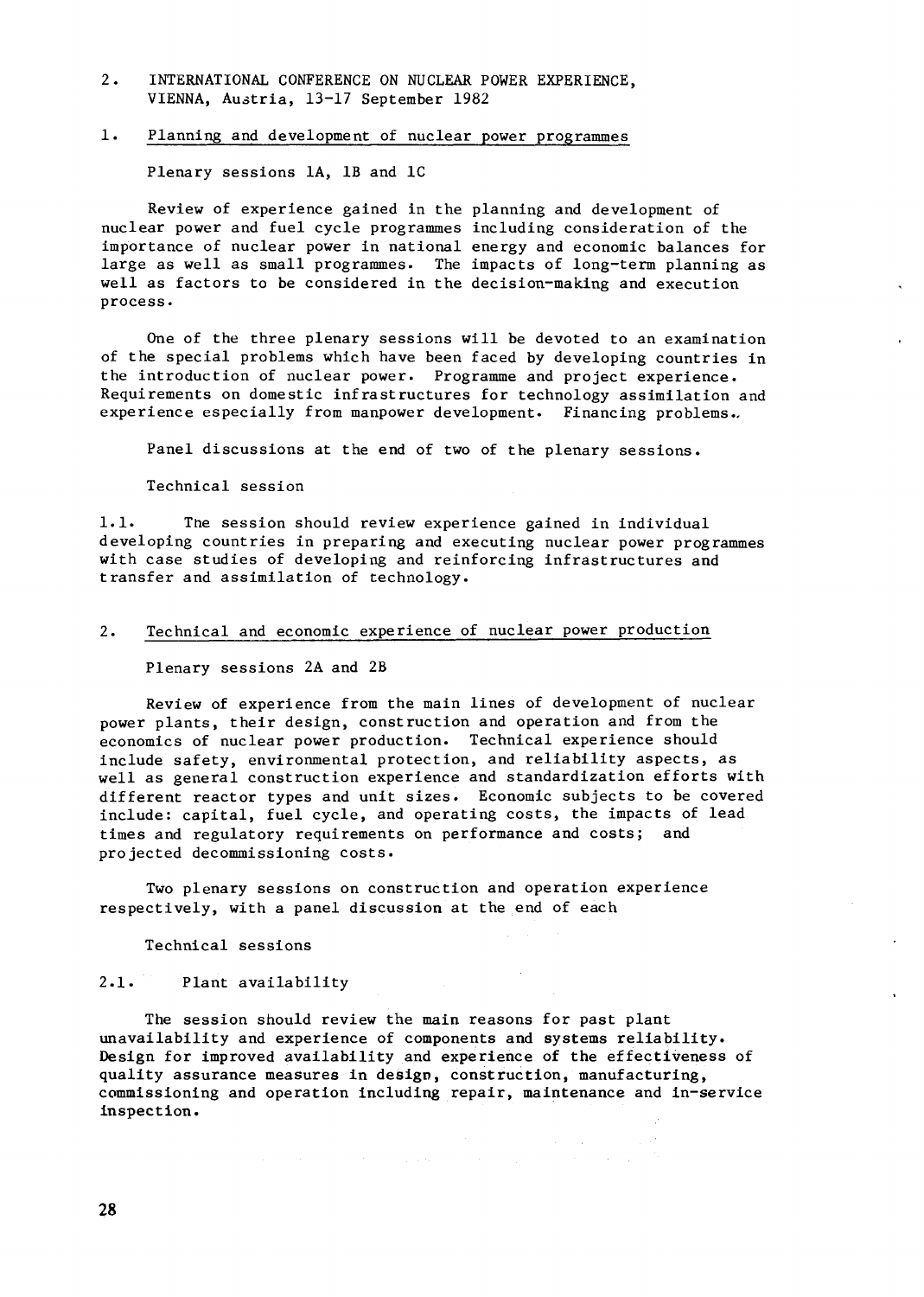#### 2.2. Nuclear power generating costs

The session should review past experience with predicted and actual investment costs, the reasons for experienced increases in investment costs and possibilities of foreseeing and controlling such increases. Reasons would include site characteristics, regulatory action, lead time lengthening for these and other reasons, financing modes, supply agreement and contract influences, etc.

Operating costs, including fuel, operations, maintenance and repairs, and decommissioning charges, should also be reviewed.

#### 3. The nuclear fuel cycle

Plenary session

Review of experience gained in uranium resources base development and in the supply situation. The development of process technology for uranium production, conversion, enrichment, fuel fabrication and fuel performance.

Spent fuel mangement: Storage, transporation, reprocessing and recycling. Management, including ultimate disposal, of fuel cycle wastes. Technological and economic aspects of fuel cycle development.

Panel discussion at end of session.

Technical sessions

### 3.1. Uranium resources and production A+B Uranium enrichment and fuel fabrication

The session should review production from known resources and assessment of potential future production. Experience of resource development lead times and market mechanisms and their influence on uranium availability and prices. Technical developments in the uranium production industry. Available experience of the fuel cycle industry processes conversion, enrichment fuel fabrication, in particular with regard to the realization on industrial scale, product quality, operational reliability and economics. Experience from new technologies should be used to assess their future potential for replacing present processes.

(Two sessions foreseen) .

3.2. Fuel design, utilization and performance

Tne session should review progress in proven reactor fuel design, production and quality assurance, fuel element performance and reliability, improvements in fuel utilization up to and beyond original burn-up specifications.

| 3.3. |           |                             | Spent fuel management: storage, transportation, reprocessing and |  |
|------|-----------|-----------------------------|------------------------------------------------------------------|--|
|      | recycling |                             |                                                                  |  |
| A+B  |           | Fuel cycle waste management |                                                                  |  |

Experience in spent fuel storage and transport and strategy development for management of various types of spent fuel Including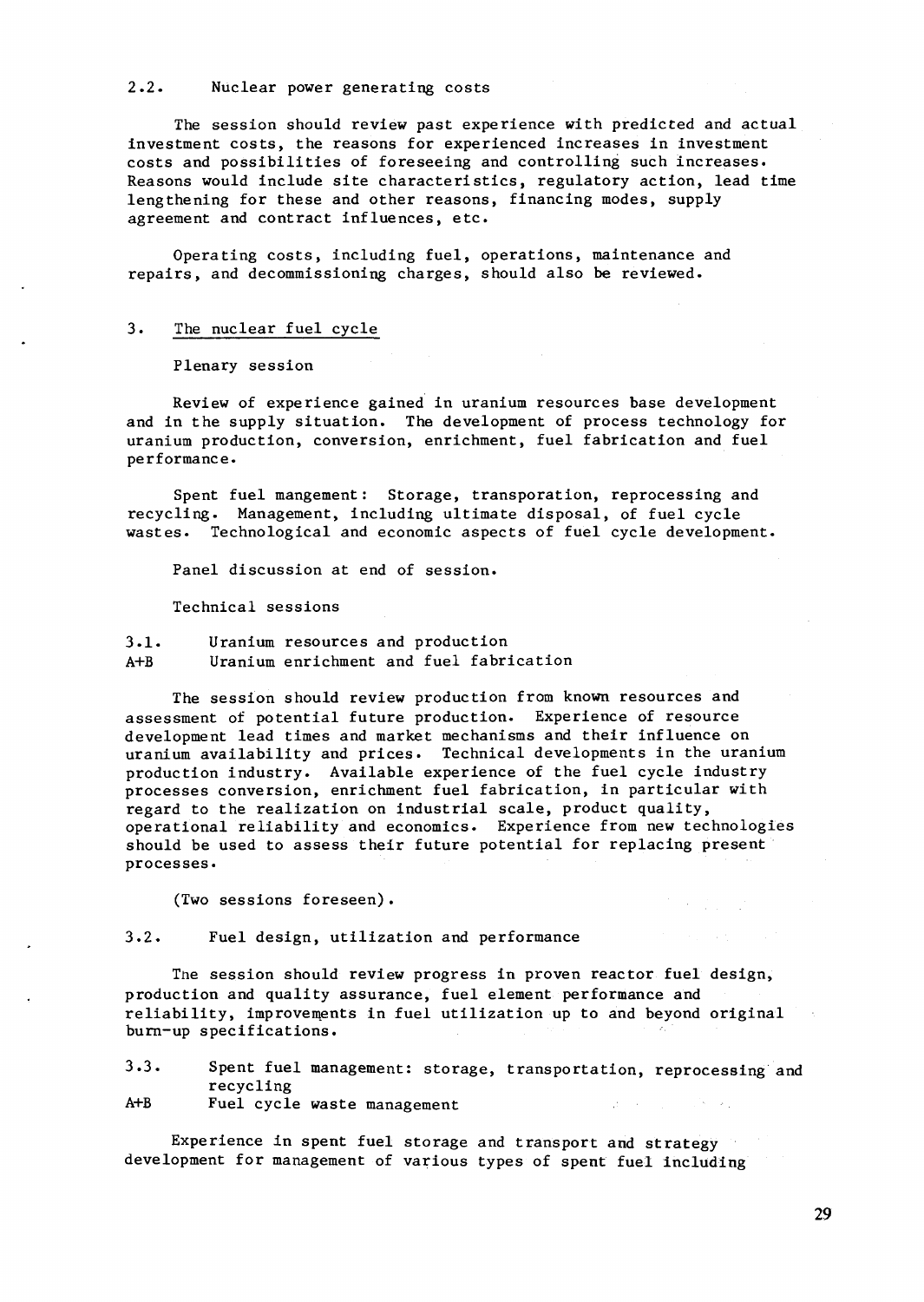reprocessing and recycling; the lead times which are to be expected under different circumstances. Experience with fuel cycle wastes in general and in particular the treatment and disposal of the tailings from mining and milling operations and the high-level wastes from reprocessing. The subject should be treated from the point of view of technology development. Strategies for management, including ultimate disposal, of high-level waste, and decommissioning of nuclear facilities.

(Two sessions foreseen.)

## 4. Nuclear safety experience

Plenary session

The main issues which have been and are orienting nuclear safety. Design provisions for safety. Advanced safety features. Use of risk analysis in the design and in the regulatory process. Use of operating experience for improving plant safety. Operator training. Radiological protection, concepts and results.

Panel discussion at end of session.

Technical sessions

4.1. Important developments in safety analysis and technology

Developments in safety analysis and in design for safety. Global approaches to safety. Safety goals-

4.2. The man-machine interface in nuclear power plant control

Experience in design of displays and control rooms taking into account human factor engineering. Presentation of alarms, taking into account the importance and urgency of the information. Computer assistance to operators and special instruments for accident conditions. Operator training.

4.3. Radiation protection at nuclear power plants and fuel cycle facilities

Review of the application of the dose limitation system to exposure of workers and the public. Occupational exposure limitation. Definition of release limits. Dose limitation through design.

## 5. Advanced systems

Plenary session

Review of experience with breeder reactors and their fuel cycles to indicate the potential for large scale applications. Other advanced systems with their fuel cycles. Advanced application plans and their potential, e.g. in high temperature heat uses.

Technical session

5.1. Breeder systems and their fuel cycles

The session should primarily focus on experience with the U-Pu fast breeder cycle. Empirically based estimates of Industrial scale fuel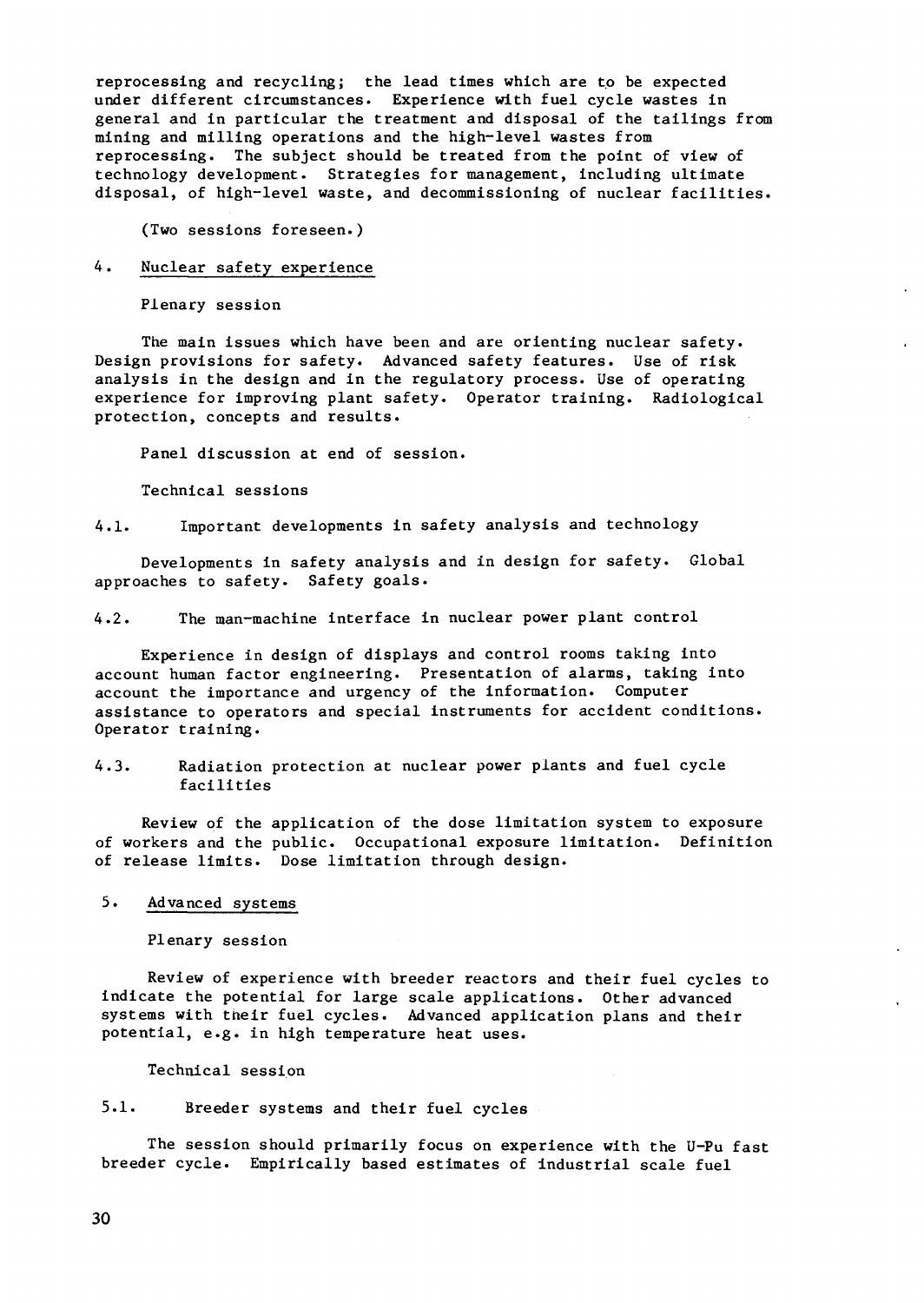cycle lead times and breeding gains should be presented as well as time schedules for planned large-scale deployment.

### 6. International safeguards

Plenary session

Examination of the background for safeguards, scope of IAEA safeguards, the implementation of IAEA safeguards, its impact, relationship with national or regional systems and effectiveness.

Panel discussion at end of session.

Technical session

## 6.1. Safeguards implementation

The session should review the technical experience from safeguards operations in respect of goals, application approaches, inspections, data treatment and results. In addition, materials measurement techniques and containment and surveillance measures should be assessed empirically.

## 7. International co-operation

Review of experience from international agreements, their £orms, scopes, substance and structures. Aspects of technology transfer should be considered. International undertakings and enterprises. Proposals for new types or examples of international co-operation.

Panel discussion at end of session.

3. INTERNATIONAL SYMPOSIUM ON NUCLEAR POWER PLANT CONTROL AND INSTRUMENTATION, MUNICH, FEDERAL REPUBLIC OF GERMANY, 11-15 October 1982

Each session will include review papers, to be given by invited speakers and carefully selected contributed papers. Each session is to be concluded by extensive discussion in order to give all participants an opportunity to contribute to the symposium with their main results and views, as well as with comments and suggestions.

#### I. Experience with C&I of nuclear power plants

Utilities views on:

- Design, installation and commissioning **problems**
- - **Operational problems, desirable improvements**
- Reliability, **testability,** maintainability
- - **Adequacy of control room layout**

**Carl Corporation**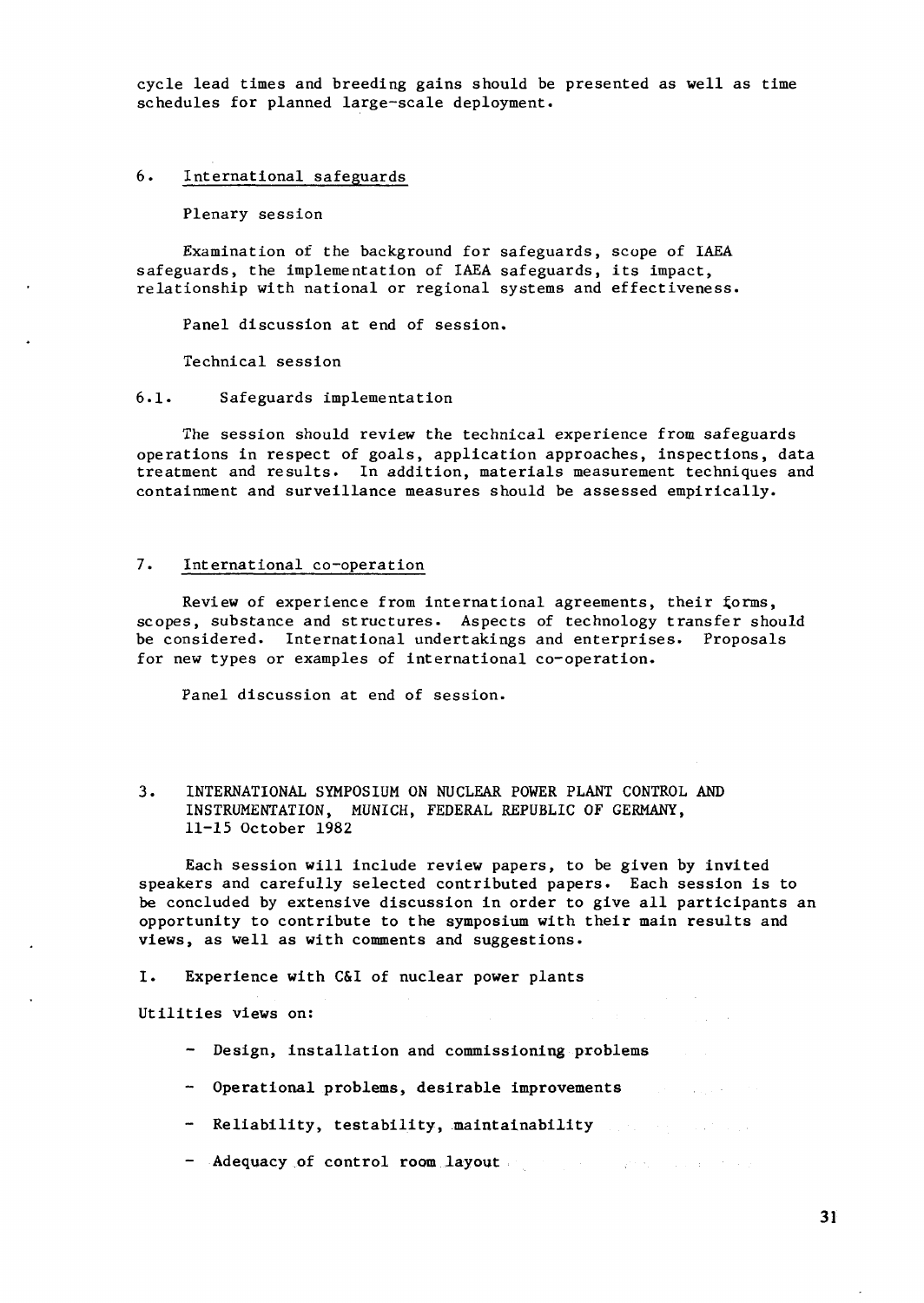- Retrofitting operating reactors with new control and safety systems
- Qualified instruments for nuclear environment, seismic, QA and LOCA measurements
- Special problems and experience in the acquisition of C&I technology by developing countries
- Establishment of national training centres for C&I training of engineers and technicians
- Role of C&I specialists in regulatory activities.
- II. Improvements and new developments in man-machine communication
	- Alarm handling and disturbance analysis systems
	- Diagnosis systems (loose parts, leakages, etc.)
	- Problems and improvements of man-machine communication in plant abnormal situtations and under accident conditions
	- New control room concepts; VDUs and/or conventional alarm systems
	- Human engineering problems
	- Organisational problems; role of operator
	- Design against erroneous action of operator and maintenance personnel
	- Module design
	- Simulators (full scope simulators, basis principle simulators and simulators for design and development).
- III. New C&I concepts and instrment techniques
	- Designing C&I to cater for retrofitting, expansion and to combat obsolescence
	- Subervision and control concepts in computerized C&I systems
	- Computerized protection systems
	- Intelligent systems for protective functions; defence in-depth strategy-related reliability requirements
	- Post-accident **instrumentaton**
	- - **New/improved chemical and radiochemical measuring methods**
	- Data-bus systems; **fibre optics, micro-processors**
	- **New sensor techniques; digital sensors, acoustic emission sensors**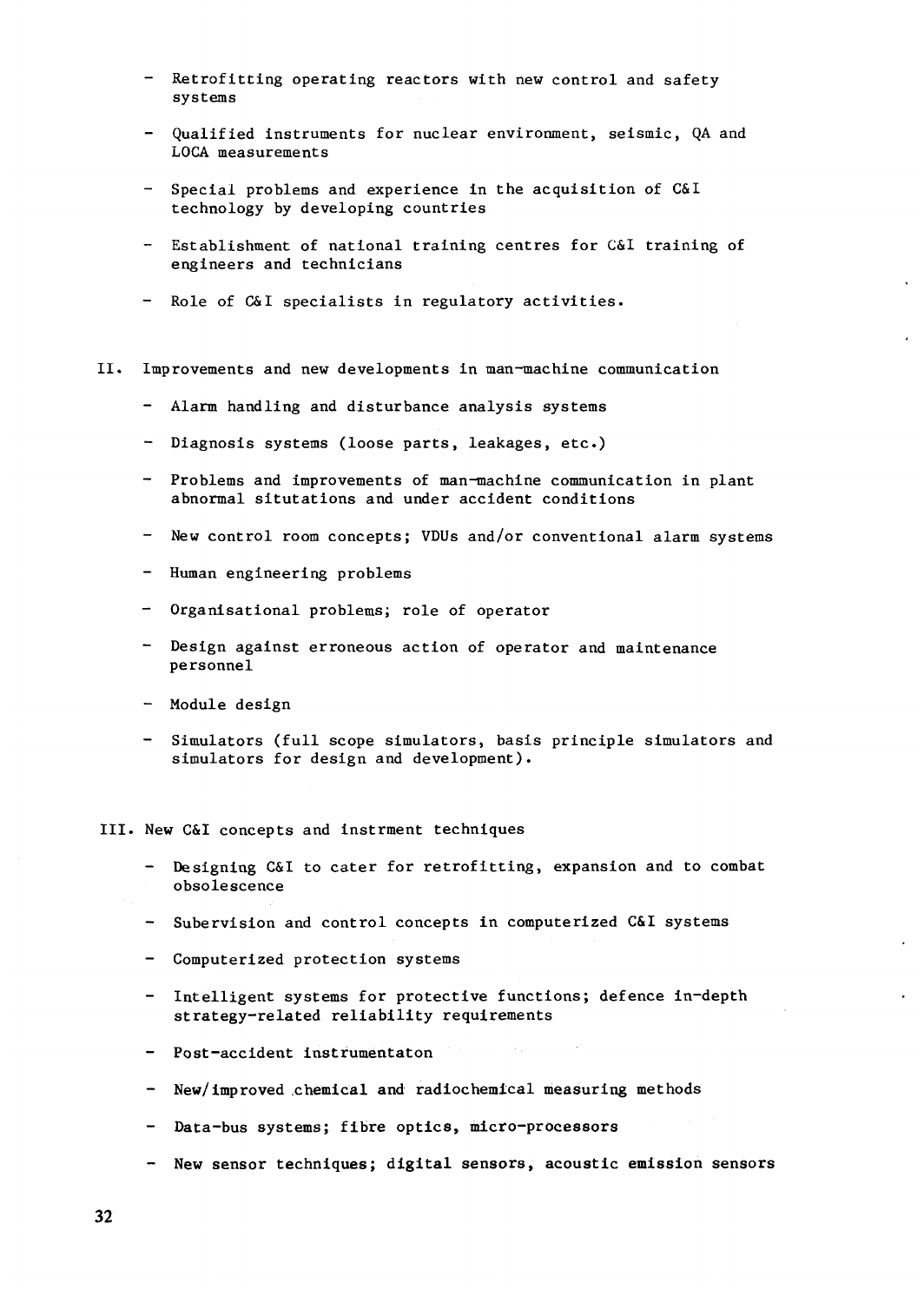- New electronics; self-checking measuring chains
- Advances in in-core instrumentation/power measurements
- IV. Reliability, qualification and operability
	- Process-computer and micro-processor reliability
	- The role of probabilistic assessment in design of C&I systems
	- Maintainability problems of C&I equipment (e.g. distributed systems)
	- Qualification problems of safety-related C&I equipment
	- International guidelines and regulations
- 4. INTERNATIONAL SYMPOSIUM ON RECENT ADVANCES IN NUCLEAR MATERIAL SAFEGUARDS, VIENNA, Austria, 8 - 12 Nov. 1982
	- A. Safeguards for Existing Nuclear Facilities
		- Approaches and experience
		- Effectiveness assessment
	- B. Materials Accountancy (Conventional and Near-Real-Time)
		- Concept and applications  $\mathcal{L}^{(1,1)}$ 
			- In-process physical inventory measurements
			- Evaluation of sequential material balance data
	- C. Use of Process Instrumentation in IAEA Safeguards
	- D. Containment-Surveillance in IAEA Safeguards
		- Optical surveillance in IAEA Safeguards
		- Extended C-S concepts and applications
		- Hardware development for extended C-S systems
		- C-S instrumentation (poster session)
	- E. Destructive and Nondestructive Measurement and Verification Techniques
		- Measurement of verification of spent LWR fuel
		- Installed measurement instrumentation
		- Field test, instrumentation
		- Destructive and NDA measurement and verification techniques (poster session)
	- F. Verification in International Safeguards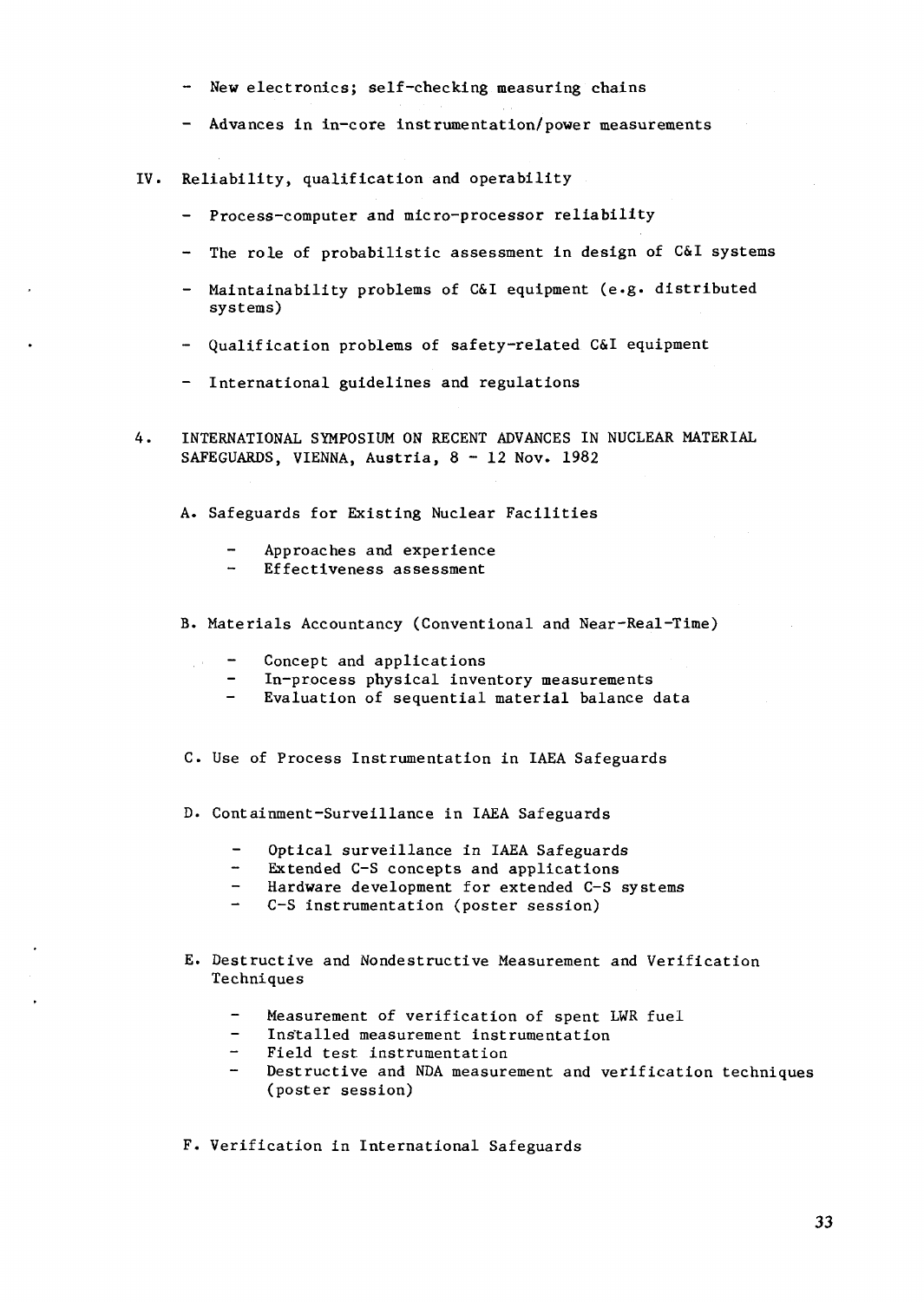5. INTERNATIONAL SYMPOSIUM ON THE WATER CHEMISTRY AND CORROSION PROBLEMS OF NUCLEAR REACTOR SYSTEMS AND COMPONENTS, VIENNA, Austria, 22-26 November 1982

For each of the topics or sub-topics listed in the outline below the Agency plans to schedule one to two invited review papers, to be followed by a limited number of specially selected contributed papers.

Existing experience in water chemistry for nuclear power plants with boiling water reactors

Existing experience in water chmistry for primary circuits of nuclear power plants with pressurized water reactors

Existing experience in water chemistry for secondary circuits of nuclear power plants with pressurized water reactors

Existing experience in water chemistry for nuclear power plants with heavy water reactors

Corrosion and erosion of structural materials, including fuel structural materials in different types of reactor environments

Developments in decontamination technology for nuclear power plant reactor systems

Chemical and radiochemical control of reactor systems

Developments in the technology of coolant purification of reactor primary and secondary circuits

Developments in the theoretical basis and modelling of reactor water regimes and corrosion of reactor structural, including fuel cladding, materials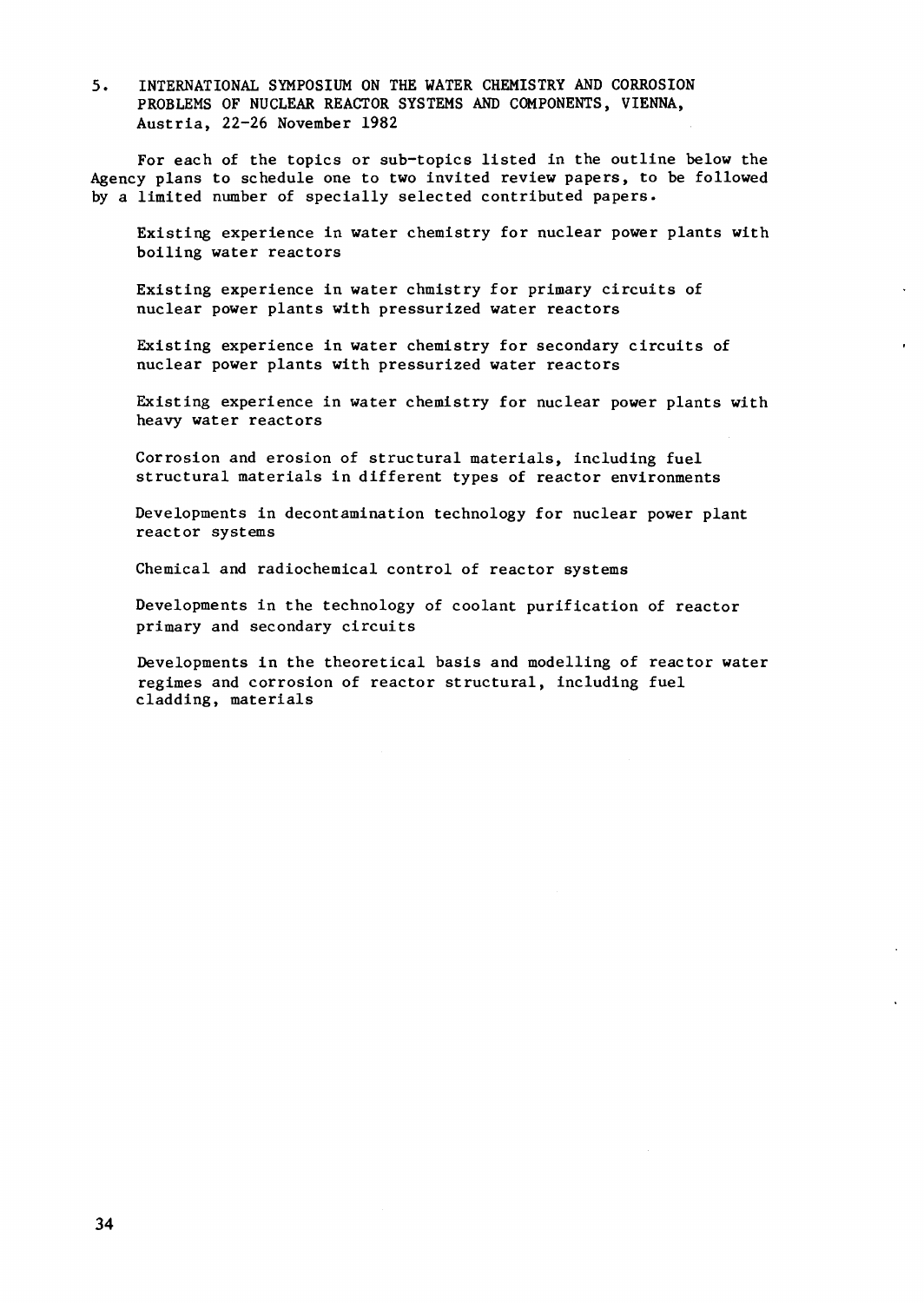LIST OF MEETINGS ON ATOMIC ENERGY (NON-SPONSORED BY THE IAEA) WHICH MAY BE OF INTEREST TO THE IWGFR MEMBERS

## 1982 Page\*

| 1.  | $12-15$ April       | SALT LAKE CITY, Utah, USA<br>Topical Meeting on FAST, THERMAL, AND<br>FUSION REACTOR EXPERIMENTS                                                         | 28              |
|-----|---------------------|----------------------------------------------------------------------------------------------------------------------------------------------------------|-----------------|
| 2.  | $26-30$ April       | BRUSSELS, Belgium<br>International Conference on<br>NEW DIRECTIONS IN NUCLEAR ENERGY<br>WITH EMPHASIS ON FUEL CYCLES (ENC.3)                             | 32 <sub>2</sub> |
| 3.  | $11-12$ May         | WASHINGTON, D.C., USA<br>NUCLEAR POWER Assembly                                                                                                          | 35              |
|     | $4.7 - 11$ June     | LOS ANGELES, California, USA<br>Annual National Meeting of the AMERICAN<br>NUCLEAR SOCIETY                                                               | 40              |
| 5.  | $20 - 24$ June      | LAUSANNE, Switzerland<br>FORATOM VIII: NUCLEAR ENERGY -<br>Europe and the World                                                                          | 45              |
| 6.  | $28-30$ June        | SCOTTSDALE, Arizona, USA, IIth Symposium on<br>EFFECTS OF RADIATION ON MATERIALS                                                                         | 48              |
|     | $7.19-23$ July      | ** LYONS, France<br>International Topical Meeting on<br>LIQUID METAL FAST BREEDER REACTOR<br>SAFETY AND RELATED DESIGN AND OPERATIONAL<br><b>ASPECTS</b> | 51              |
| 8.  | $25-28$ July        | PORTLAND, USA<br>2nd JOINT NUCLEAR CONFERENCE                                                                                                            | 52              |
| 9.  | $22-28$ August      | MOSCOW, USSR<br>10th World Conference on<br>NON DESTRUCTIVE TESTING                                                                                      | 54              |
|     | 10. 6-10 September  | MUNICH, FED.REP. OF GERMANY<br>7th International HEAT TRANSFER Conference                                                                                | 61              |
|     | 11. 14-16 September | BRIGHTON, Sussex, UK<br>Meeting on HEAT AND FLUID FLOW IN<br>NUCLEAR AND PROCESS PLANT SAFETY                                                            | 64              |
| 12. | $20 - 22$ September | YORK, UK<br>Conference on NON DESTRUCTIVE TESTING                                                                                                        | 65              |

 $\ddot{\phantom{0}}$ 

<sup>\*</sup> Detailed information may be found in "Meetings on Atomic Energy", Vol.14, No.l, January 1982, IAEA on indicated pages.

<sup>\*\*</sup> Endorsed by the IWGFR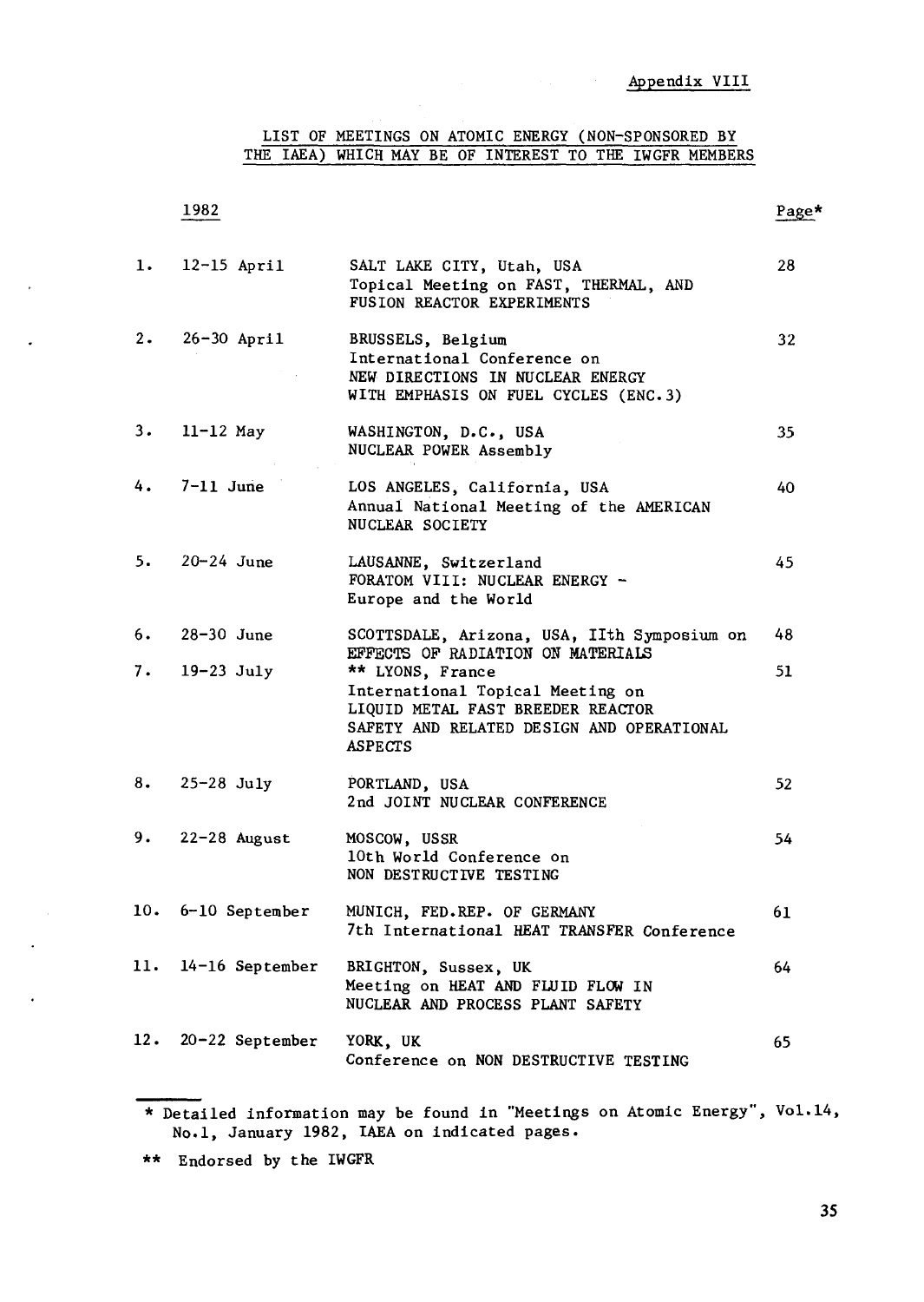| ۰. | v | × |
|----|---|---|
|    |   |   |

 $\sim$ 

 $\sim 10^{-1}$ 

 $\mathcal{L}_{\mathcal{A}}$  and  $\mathcal{L}_{\mathcal{A}}$  are the set of the set of the set of  $\mathcal{A}$ 

 $\label{eq:2} \mathcal{L}_{\mathcal{A}}(\mathcal{A}) = \mathcal{L}_{\mathcal{A}}(\mathcal{A}) = \mathcal{L}_{\mathcal{A}}(\mathcal{A}) = \mathcal{L}_{\mathcal{A}}(\mathcal{A}) = \mathcal{L}_{\mathcal{A}}(\mathcal{A})$ 

 $\ddot{\phantom{1}}$ 

 $\bar{\mathbf{r}}$ 

 $\ddot{\phantom{0}}$ 

| $14. 12 - 17$ June                    | DETROIT, Michigan, USA<br>Annual National Meeting of the<br>AMERICAN NUCLEAR SOCIETY                                                              | 78 |
|---------------------------------------|---------------------------------------------------------------------------------------------------------------------------------------------------|----|
| 15. $22-26$ August                    | CHICAGO, Illinois, USA<br>7th Conference on STRUCTURAL MECHANICS<br>IN REACTOR TECHNOLOGY (SMIRT-7)                                               | 81 |
| 16. $29 \text{ Aug.-}9 \text{ Sept.}$ | GENEVA, Switzerland<br>United Nations Conference for the<br>PROMOTION OF INTERNATIONAL CO-OPERATION<br>IN THE PEACEFUL USES OF NUCLEAR ENERGY FOR | 82 |

 $\label{eq:2.1} \begin{split} \mathcal{A}^{(1)}_{\text{max}}&=\frac{1}{2}\sum_{i=1}^{N}\frac{1}{2}\left(\frac{1}{2}\right)^{2}\left(\frac{1}{2}\right)^{2} \end{split}$ 

 $\mathbb{R}^{2n+1}$ 

 $\label{eq:2.1} \frac{1}{2}\left(\frac{1}{2}\left(\frac{1}{2}\right)^2\right)^{1/2} \leq \frac{1}{2}\left(\frac{1}{2}\left(\frac{1}{2}\right)^2\right)^{1/2} \leq \frac{1}{2}\left(\frac{1}{2}\right)^{1/2} \leq \frac{1}{2}\left(\frac{1}{2}\right)^{1/2} \leq \frac{1}{2}\left(\frac{1}{2}\right)^{1/2} \leq \frac{1}{2}\left(\frac{1}{2}\right)^{1/2} \leq \frac{1}{2}\left(\frac{1}{2}\right)^{1/2} \leq \frac{1}{2}\left(\frac{1$ 

 $\label{eq:2} \begin{split} \mathcal{L}_{\text{eff}}(\mathbf{r},\mathbf{r}) = \mathcal{L}_{\text{eff}}(\mathbf{r},\mathbf{r}) = \mathcal{L}_{\text{eff}}(\mathbf{r},\mathbf{r}) \\ \mathcal{L}_{\text{eff}}(\mathbf{r},\mathbf{r}) = \mathcal{L}_{\text{eff}}(\mathbf{r},\mathbf{r}) = \mathcal{L}_{\text{eff}}(\mathbf{r},\mathbf{r}) \\ \mathcal{L}_{\text{eff}}(\mathbf{r},\mathbf{r},\mathbf{r}) = \mathcal{L}_{\text{eff}}(\mathbf{r},\mathbf{r},\mathbf{r}) = \mathcal{$ 

the property of the state of the control of the state

ECONOMIC AND SOCIAL DEVELOPMENT

 $\Delta \sim 1$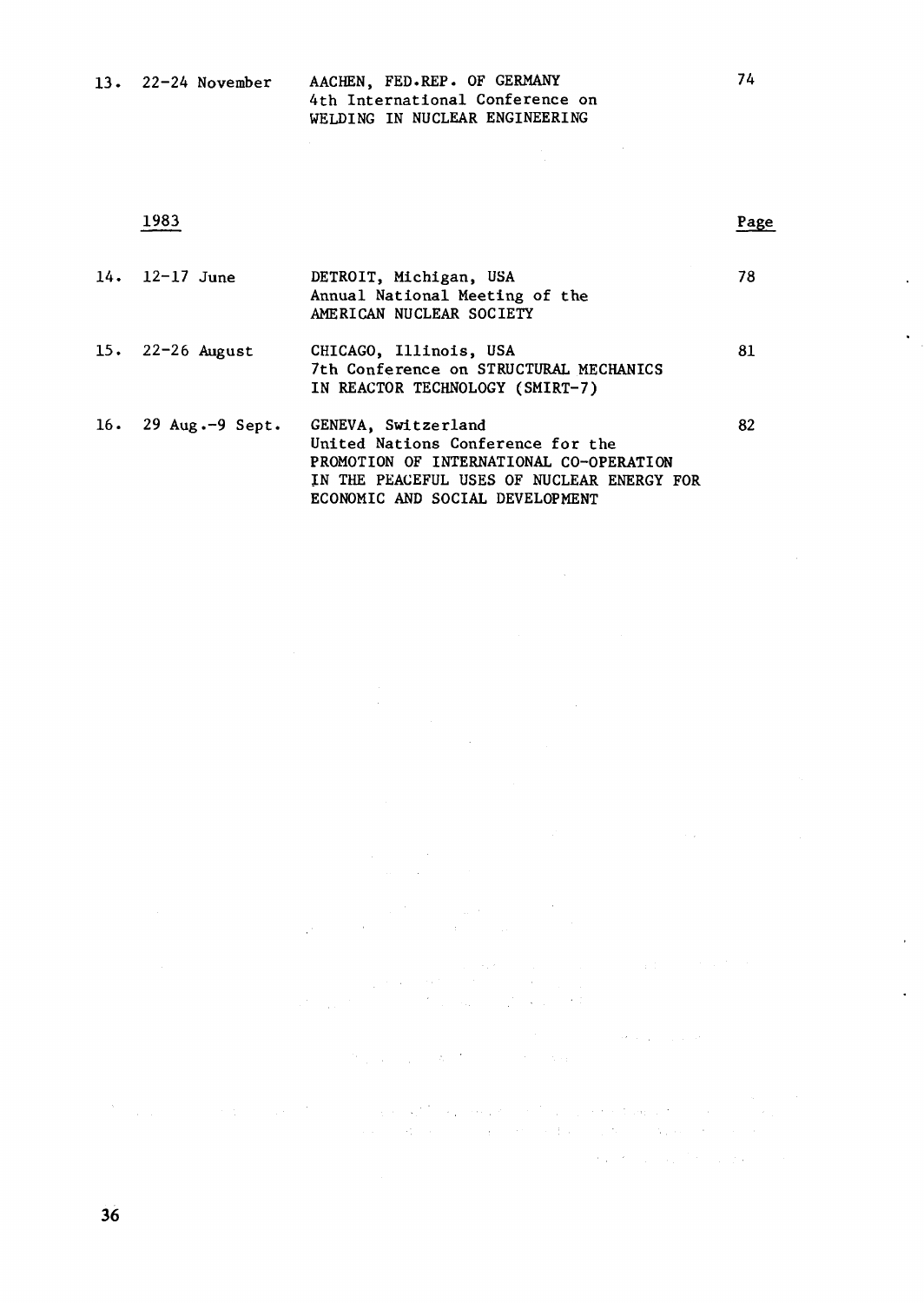## Appendix IX

 $\label{eq:2.1} \frac{1}{\sqrt{2}}\int_{\mathbb{R}^{2}}\left|\frac{d\mathbf{x}}{d\mathbf{x}}\right|^{2}d\mathbf{x}^{2}d\mathbf{x}^{2}d\mathbf{x}^{2}d\mathbf{x}^{2}d\mathbf{x}^{2}d\mathbf{x}^{2}d\mathbf{x}^{2}d\mathbf{x}^{2}d\mathbf{x}^{2}d\mathbf{x}^{2}d\mathbf{x}^{2}d\mathbf{x}^{2}d\mathbf{x}^{2}d\mathbf{x}^{2}d\mathbf{x}^{2}d\mathbf{x}^{2}d\mathbf{x}^{2}d\mathbf{x}^{2}d\math$ 

 $\label{eq:2.1} \begin{split} \frac{d\mathbf{r}}{d\mathbf{r}}&= \frac{d\mathbf{r}}{d\mathbf{r}}\left(\mathbf{r}-\mathbf{r}\right)\\ &= \frac{d\mathbf{r}}{d\mathbf{r}}\left(\mathbf{r}-\mathbf{r}\right)\\ &= \frac{d\mathbf{r}}{d\mathbf{r}}\left(\mathbf{r}-\mathbf{r}\right)\\ &= \frac{d\mathbf{r}}{d\mathbf{r}}\left(\mathbf{r}-\mathbf{r}\right)\\ &= \frac{d\mathbf{r}}{d\mathbf{r}}\left(\mathbf{r}-\mathbf{r}\right)\\ &= \$ 

 $\label{eq:2.1} \begin{split} \mathcal{L}_{\text{max}}(\mathbf{r},\mathbf{r}) = \mathcal{L}_{\text{max}}(\mathbf{r},\mathbf{r}) = \mathcal{L}_{\text{max}}(\mathbf{r},\mathbf{r}) \\ \mathcal{L}_{\text{max}}(\mathbf{r},\mathbf{r}) = \mathcal{L}_{\text{max}}(\mathbf{r},\mathbf{r}) \end{split}$ 

 $\mathcal{L}_{\text{max}}$  , we have the  $\mathcal{L}_{\text{max}}$ 

 $\label{eq:2.1} \mathcal{L}_{\mathcal{A}}(\mathcal{A}) = \mathcal{L}_{\mathcal{A}}(\mathcal{A}) = \mathcal{L}_{\mathcal{A}}(\mathcal{A}) = \mathcal{L}_{\mathcal{A}}(\mathcal{A})$ 

 $\label{eq:2.1} \begin{split} \mathcal{L}_{\mathcal{A}}(\mathcal{A}) & = \mathcal{L}_{\mathcal{A}}(\mathcal{A}) + \mathcal{L}_{\mathcal{A}}(\mathcal{A}) + \mathcal{L}_{\mathcal{A}}(\mathcal{A}) + \mathcal{L}_{\mathcal{A}}(\mathcal{A}) + \mathcal{L}_{\mathcal{A}}(\mathcal{A}) + \mathcal{L}_{\mathcal{A}}(\mathcal{A}) \\ & = \mathcal{L}_{\mathcal{A}}(\mathcal{A}) + \mathcal{L}_{\mathcal{A}}(\mathcal{A}) + \mathcal{L}_{\mathcal{A}}(\mathcal{A}) + \mathcal{L}_{\mathcal{A}}(\$ 

 $\mathcal{A}^{\mathcal{A}}$  and  $\mathcal{A}^{\mathcal{A}}$  are the set of the set of the set of the set of the set of  $\mathcal{A}$ 

 $\mathcal{L}^{\mathcal{L}}$  and  $\mathcal{L}^{\mathcal{L}}$  are the set of the set of the set of  $\mathcal{L}^{\mathcal{L}}$ 

List of Meetings on Atomic Energy (non-sponsored by the IAEA) which could be of interest to the IWGFR and for which the support of the IWGFR is invited

1. 19-23 July 1982 LYONS, France International Topical Meeting on LIQUID METAL FAST BREEDER REACTOR SAFETY AND RELATED DESIGN AND OPERATIONAL ASPECTS 2. April 1984 OXFORD, England, UK Third International Meeting on LIQUID METAL TECHNOLOGY IN ENERGY PRODUCTION 3. 1986 International Conference on Fast Breeder Reactor

Safety

37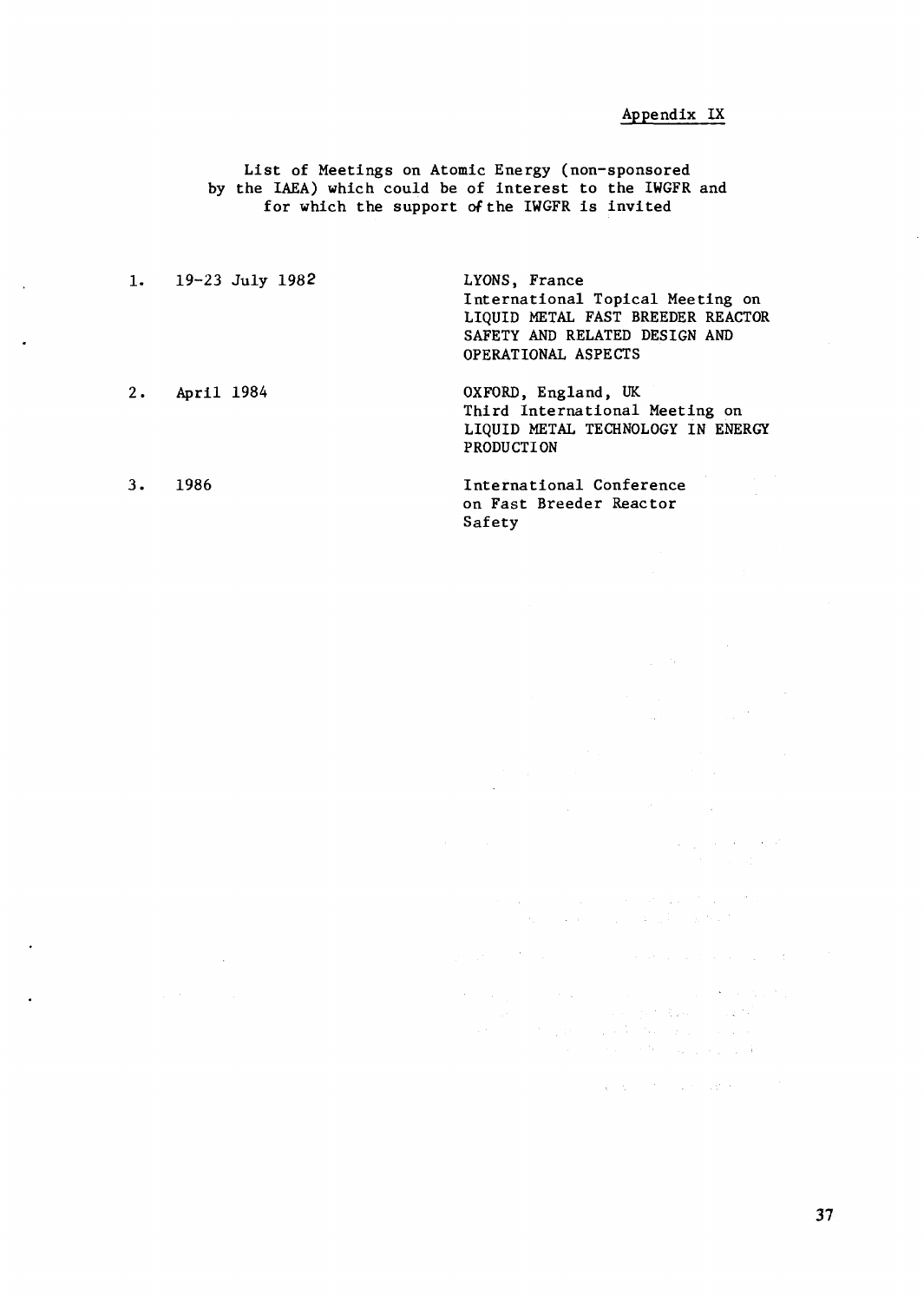# Appendix X

 $\ddot{\phantom{a}}$ 

 $\bullet$ 

 $\bar{\mathbf{r}}$ 

 $\ddot{\phantom{0}}$ 

 $\ddot{\phantom{0}}$ 

## List of Proposed Topics for the IWGFR Specialists' Meetings

| No.          | Title                                                                                                                                         | Country               |
|--------------|-----------------------------------------------------------------------------------------------------------------------------------------------|-----------------------|
| $\mathbf{1}$ | Design for Strong Motion Earthquakes                                                                                                          | India                 |
| 2            | Fuel-Coolant Interactions                                                                                                                     | India                 |
| 3            | Thermodynamics of Advanced Fast Reactor<br>Fuel                                                                                               | India                 |
| 4            | Thermohydraulic Studies and Out-of-Pile<br>Experiments on Nominal and Distorted<br>Fuel Element Bundles                                       | Italy                 |
| 5.           | Methods and Tools to Detect Thermal<br>Noise in Fast Reactors                                                                                 | Italy                 |
| 6            | Sodium Boiling under Decay Heat Conditions                                                                                                    | Japan                 |
| 7            | Thermal Insulation and Preheating<br>for Sodium System                                                                                        | Japan                 |
| 8            | Maintenance and Repair of LMFBR<br>Steam Generator                                                                                            | Japan                 |
| 9            | Properties of Structural Materials<br>Including Environmental Effects                                                                         | UK                    |
| 10           | Fast Reactor Absorber Materials                                                                                                               | UK & USSR             |
| 11           | Heat and Mass Transfer in the Reactor<br>Cover Gas                                                                                            | UK                    |
| 12           | Experience with Water-Side Corrosion<br>of Steam Generator Tubing                                                                             | <b>USA</b>            |
| 13           | 3-dimensional Tower Distribution; Requirements<br>Fast Reactors used as Actinide Burners<br>for and Status of Calculational Mithods"          | <b>FRG</b>            |
|              | 14 $\eta$ Ferritic Steel and Nickel Alloys for.<br>Fuel Cladding and Wrapper Tube<br>(Fast Reactor Cladding and Core<br>Structural Materials) | <b>FRG &amp; USSR</b> |
| 15           | Cover Gas Purification                                                                                                                        | France                |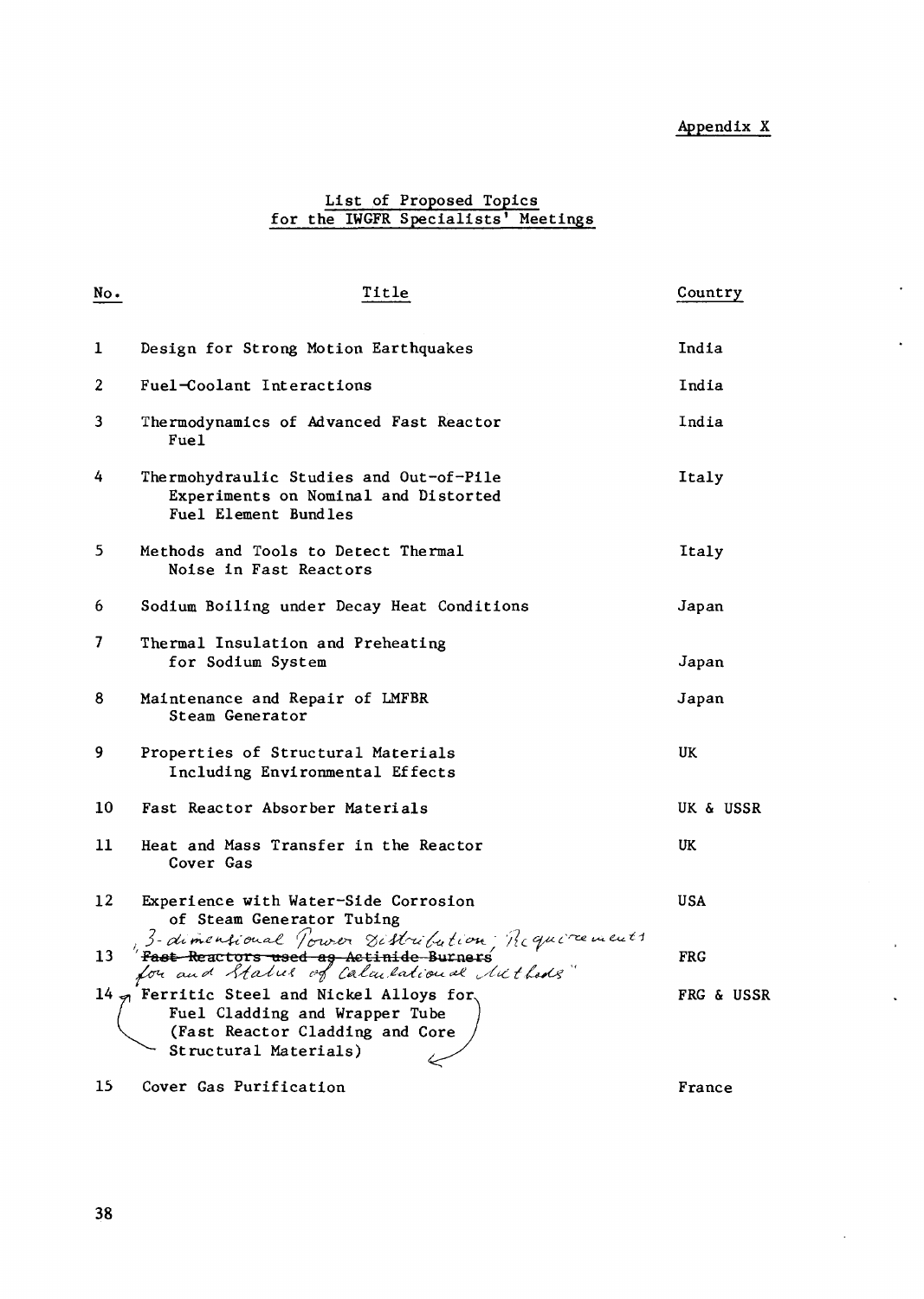## JUSTIFICATIONS OF PROPOSED IWGFR SPECIALISTS' MEETINGS

#### $1.$ Design for Strong Motion Earthquakes

Possible subjects are:

#### a. Ground Motion

- Seismic input characteristics; shape and magnitude of spectra
- Attenuation with depth
- Probablistic procedures in the selection of SSE and OBE
- b. Soil-Structure Interaction (SSI)
	- Need for non-linear SSI
	- Need for 3-D SSI
	- Embeddment effects

#### c. Design Criteria and Verification

- Criteria and basis for dynamic decoupling of piping and equipment
- Load combinations and factored loads
- Demonstration of functional adequacy by analysis
- Criteria and basis for core components
- Raceways ( cable tray, electrical conduit)

#### d. Analysis Methods

- Multi-design spectra input for piping and component analyses
- Determining equipment spectra directly from ground and building spectra
- Analysis for gaps/non-linear effects for core, piping, vessel components and supports
- Modelling techniques for non-linear effects due to concrete cracking, complex (non-circular) buildings, load paths, etc.

#### e. Design Guidelines and Simplified Methods

- Pipe hanger/snubber locations; effect of spring rates; alternate designs for small piping
- Anchor support stiffness requirements
- Procedure/guidance on combination of model and spatial components at load and stress levels for specific cases
- 2-D vs. 3-D; advantages and guidelines/justifications
- Simplified methods for soil-structure interaction, quasilinear analyses for gap effects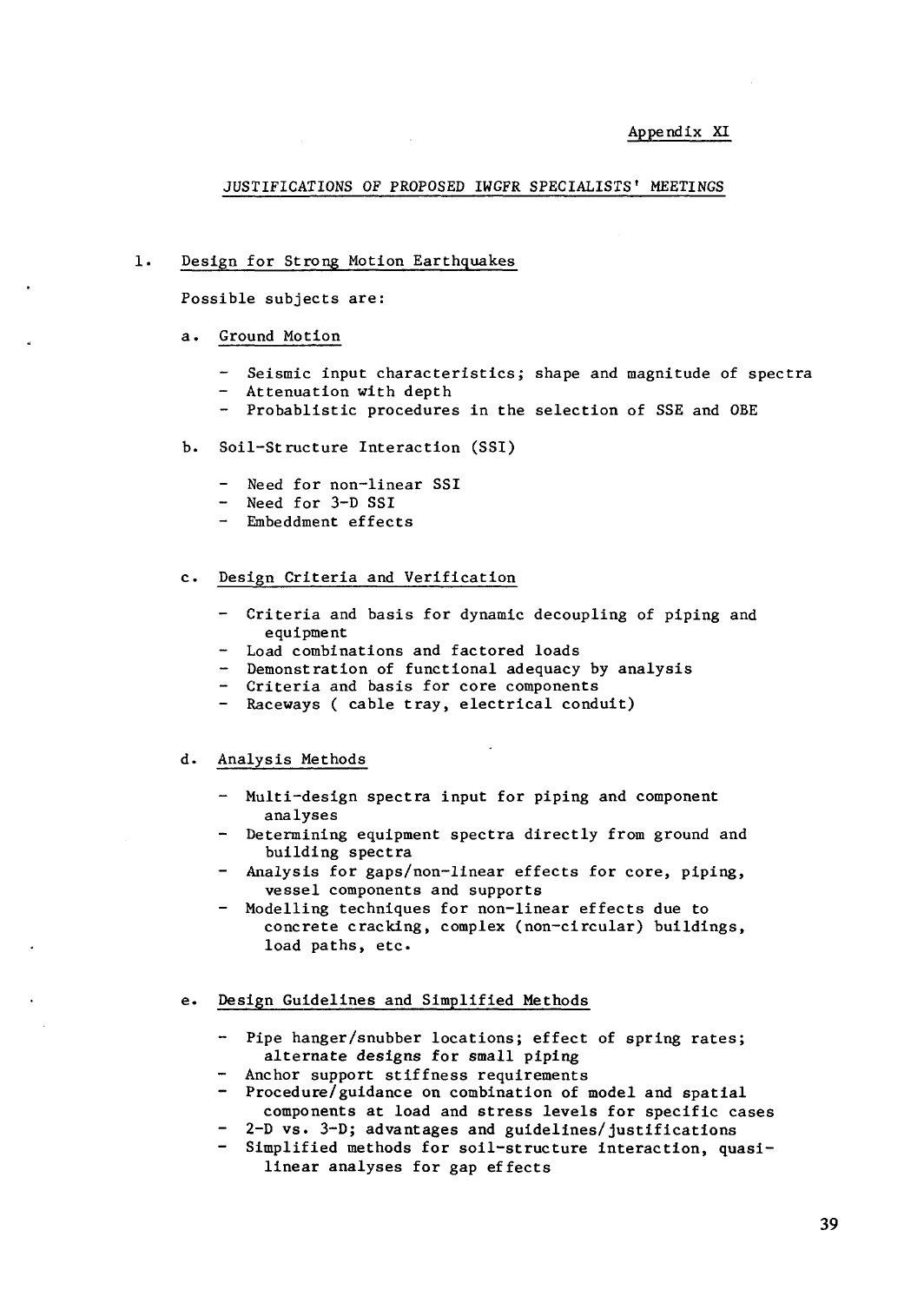#### f. Testing Programmes

- Realistic damping factors for structures/piping/equipment
- Seismic monitoring instrumentation and procedures
- Guidelines for testing to demonstrate meeting functional requirements

## 2. Fuel-Coolant interactions

Fuel-coolant interactions have been the subject of various theoretical and experimental investigations on account of the theoretical possibility of a very significant fraction of the heat liberated in a nuclear incident manifesting itself as mechanical work and thereby affecting the integrity of the primary containment sysem. It is felt desirable that a consensus be arrived at amongst the experts from different countries on this vital subject which is linked up with licensibility and acceptability of the fast breeder reactors. In this sense, the subject is not only of interest to IWGFR members but also to other members of IAEA who have some interest in the fast reactors.

### 3. Thermodynamics of Advanced Fast Reactor Fuel

Utility of fast breeder reactors will increase if they could produce adequate fissionable material part of which could be diverted to thermal reactors which would be more suited for specialised applications like high temperatue process heat. Thermodynamics of advanced fuels like carbides or nitrides holds a key to the success or otherwise of these advanced fuels and it is felt desirable that this subject is looked into by experts after pooling their knowledge and judgements.

## 4. Thermohydraulic Studies and Out-of-Pile Experiments on Nominal and Distorted Fuel Element Bundles

The thermal hydraulics of non-nominal conditions need calculation methods and experimental support. As a first step these problems must be treated by sub-channel analysis. Codes dealing with local effects and their experimental supports are expected to be presented. The attention will be concentrated on testing of distorted geometry for all flow regions.

## 5. Methods and Tools to Detect Thermal Noise in Fast Reactors

Temperature noise analysis is a potential means of detecting local blockages and related faults in fast reactor sub-assemblies. It has an important early warning capability being able in parinciple to indicate the early stages of the sub-assembly incident and thus permitting shutdown systems to operate before boiling and significant damage or escalation occurs.

The meeting should consider the following aspects:-

- i. Experimental data from rig including the sensitivity of the technique and the influence of sub-assembly geometric factors.
- ii. Data from operating reactors notably on background noise level, band-widths and variability.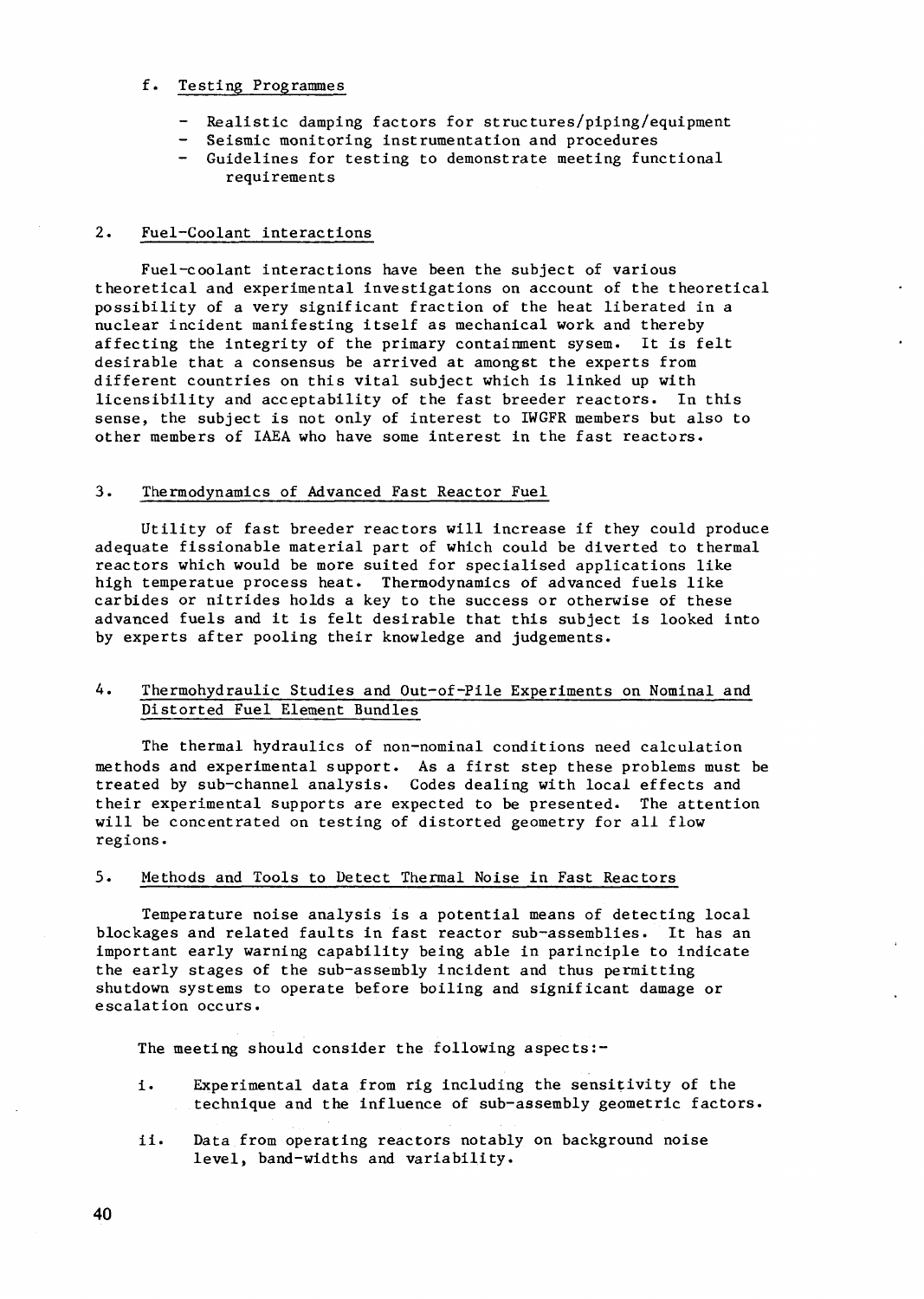- iii. Theoretical development on the generation of temperature noise in the turbulent fields of the sub-assembly coolant stream and the effect of thermal conductivity on dissipation processes and the optimisation of sub-assembly design to enhance signal characteristics, e.g. turbulence promoters.
- iv. Instrumentation response time.
- v. Data analysis technique to increase sensitivity and/or level of information on fault characteristics.

### 6. Sodium Boiling under Decay Heat Conditions

Knowledge of characteristics of sodium boiling leading to dry out and subsequent failure of fuel pins is essential for evaluating fuel pin behaviour under certain important accidental conditions, such as those of loss of structureal integrity of primary system.

This meeting should concentrate on reviewing state of the art of predicting sodium boiling phenomena in a fuel pin bundle under decay heat conditions immediaely after reactor scram, based on the experimental results so far accumulated at various laboratories.

### 7. Thermal Insulation and Preheating for Sodium System

Because of high melting point of coolant sodium well above room temperature, it is a characteristic feature of FBR to be necessarily equipped with preheaters as well as thermal insulators. Improvement of properties of thermal insulators and of reliability of preheating system will contribute to the economization of FBR plants.

Discussion at this meeting should include:

- Selection of insulators and preheating methods
- Optimization of heating rate
- Accuracy of temperature control of preheating system
- Methods of temperature control of preheating system
- Comparison of predicted and measured temperature
- Experiences with sodium loops and reactors

### 8. Maintenance and Repair of LMFBR Steam Generator

Sodium water reaction due to tube failure is a major concern of LMFBR steam generator, since it utilizes single thin wall tube as a barrier between the secondary sodium circuit and the high pressure water/steam circuit.

If such a failure takes place, restart of the plant would be greatly affected by the effectiveness of prompt inspection and repair of the failed steam circuit.

If such a failure takes place, restart of the plant would be greatly affected by the effectiveness of prompt inspection and repjair of the failed steam generator.

Several sodium water reaction incidents have been reported in the past and useful experiences of repair and maintenance of LMFBR steam generators seem to be accumulated in various countries.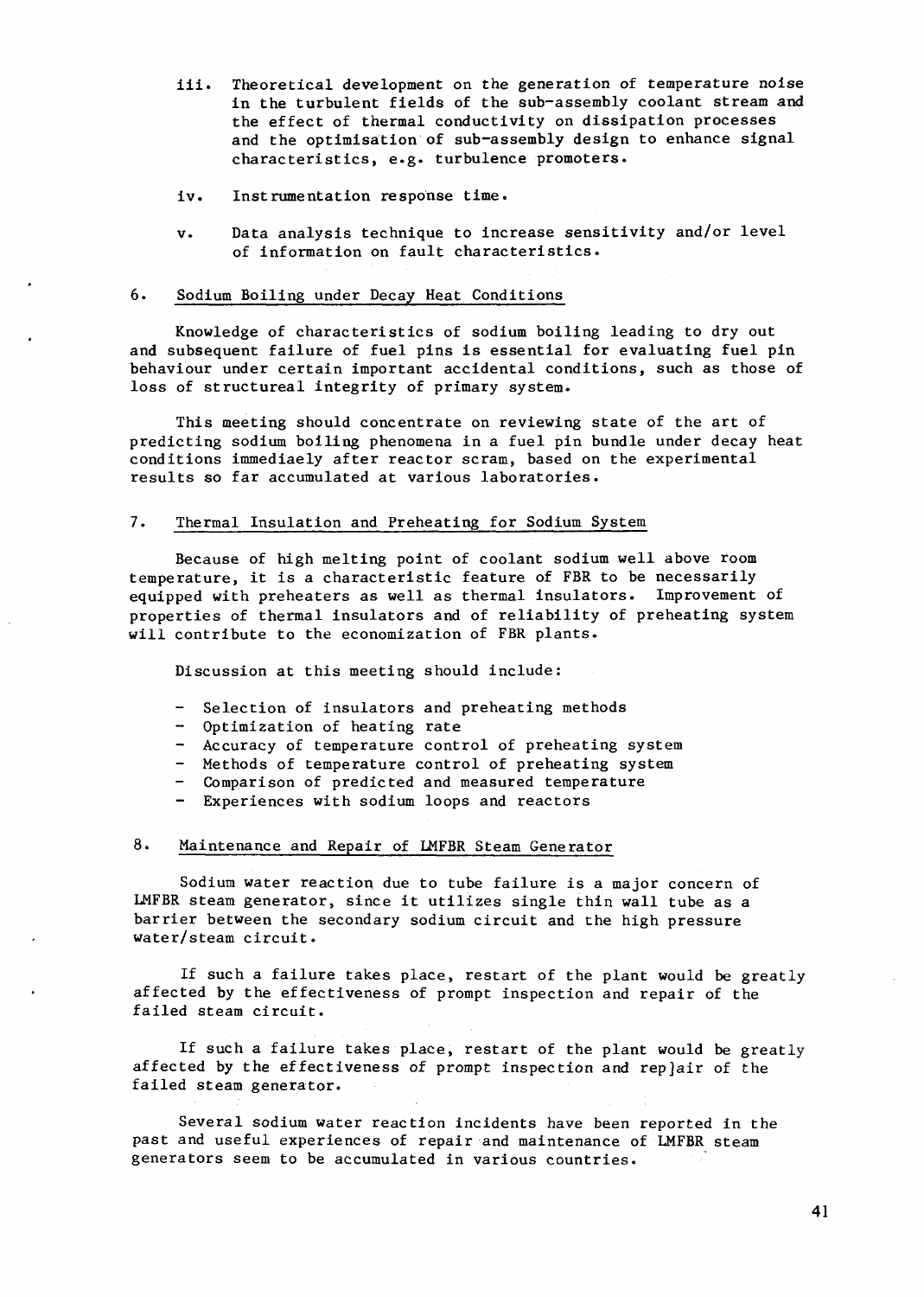Discussion of the meeting should be devoted mainly to:

- In-service inspection of tube bundle
- Identification and inspection of failed tubes
- Repairing of failed tubes
- Cleaning of failed steam generator
- Restarting conditions for failed steam generator based on the experiences gained.

## 9. Properties of Structural Materials including Environmental Effects

To provide a forum for exchange of information on the bahaviour of structural materials in fast breeder reactors with special emphasis on the effects of sodium and irradiation environments on mechanical properties. The main emphasis would be on austenitic materials at high temperatures, but ferritic steel for components in the secondary circuits could be considered also. The objective of guaranteeing the performance of structural steel components for the lifetime of a reactor is of increasing interest and concern throughout the world.

The meeting would in effect be a continuation of the Specialists' Meeting held at Bergisch Gladbach, FRG, 17-21 October 1977. The subject matters would include:

- Mechanical Properties of Materials in Air
- Fracture Mechanics Studies
- Effect of Environment (irradiation, Na) on Materials Properties
- Relationship of Material- Properties and Design Methods with Emphasis on Materials Behaviour Aspects

If it meets with approval the UK would be prepared to host this meeting in 1982 or 1983, probably at Risley.

#### 10. Fast Reactor Absorber Materials

Changes in the physical and mechanical properties of candidate fast reactor absorber materials as a function of burn-up due to neutron irradiation are a well recognised phenomena. Gas release and interaction of absorber materials with cladding tubes due to swelling of the absorbers and due to general corrosion and grain boundary attack are also important in determining the design and performance of absorber pins. The main purpose of the meeting would be to assess the experience of absorber pin behaviour which has been obtained since the last IWGFR meeting on this topic in 1973 and to consider the impact of this experience on absorber pin design. Mechanisms covering the absorber material properties and behaviour should be covered as well as the actual absorber pin behaviour.

## 11. Equation of State of Materials of Relevance to the Analysis of Hypothetical Fast Breeder Reactor Accidents

A specialists' meeting on this topic was held at Harwell, UK on 19 - 27 June 1978. The participants of the meeting recommended that a similar meeting be held in not less than two to three years. Such a meeting would review progress on the thermodynamic properties of appropriate materials.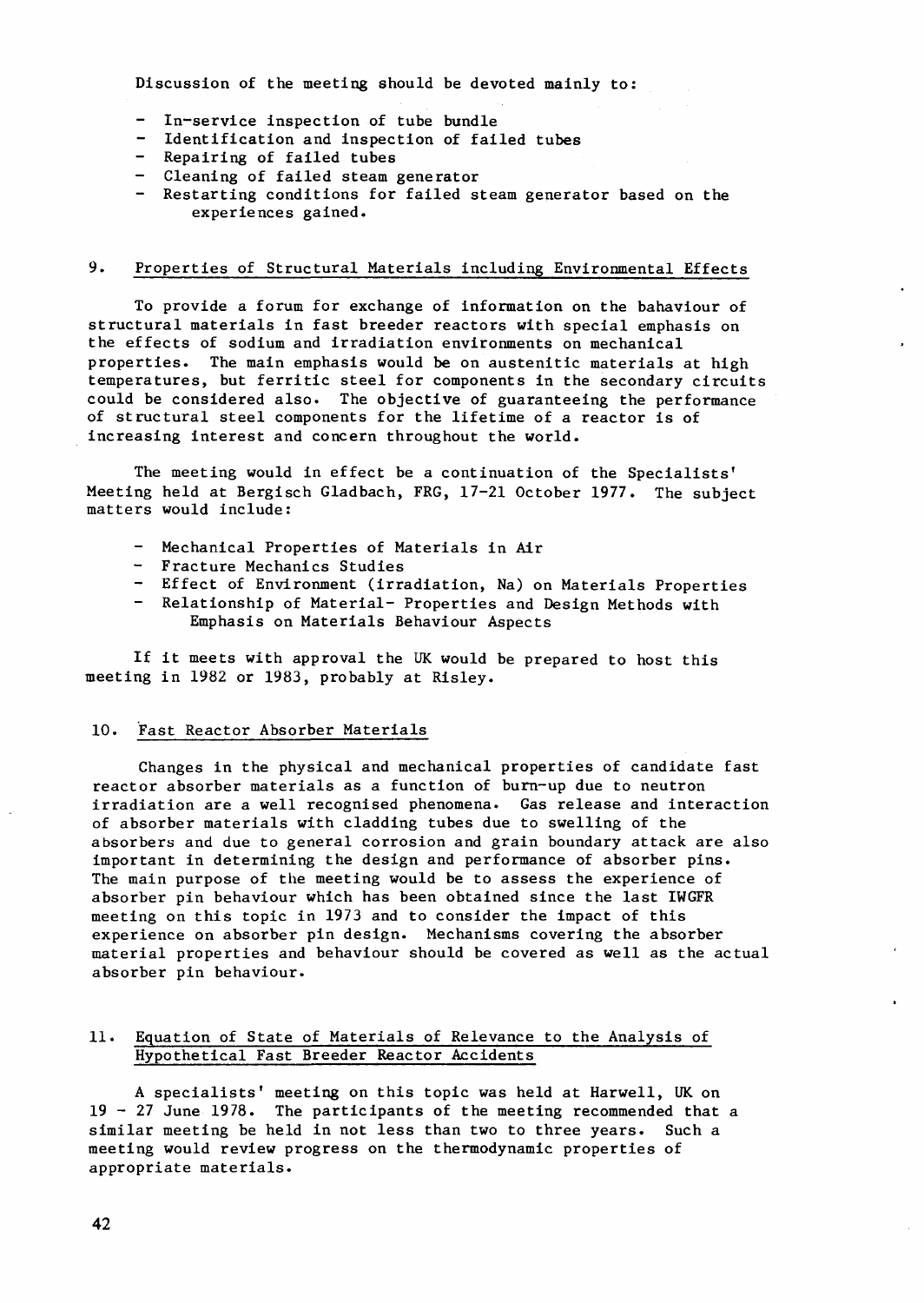## 12. Experience with Water-Side Corrosion of Steam Generator Tubing

The aim of such a meeting should be discussions on stability of the magnetite layer on the steam/water side of steam generators at start-up and load cycling; extrapolation of corrosion rates to long term operation etc.

# $\sqrt{43}$ . Fast Reactors-used as Actinide Burners

The higher actinides contribute substantially to the hazard potential of HAW from thermal and fast reactors. On the other hand they still have an energy content that could be utilized. Once it can be shown that the separation of the actinides from reactor-HAW is technically feasible, this separation is of interest from the environmental point of view. The separated actinides can then be fissioned - or become transmitted to fissionable nuclei - in reactors and in this way will be transformed to fission products of much shorter half-lives, in average.

The main points discussed will be:

- Status of Nuclear Data Basis to calculate actinide burners
- Feasibility of actinide separation for HAW
- Concepts for burning the actibides (LWRs, LMFBRs, specialized reactors)
- Fuel elements \
- Environmental aspects of actinides burning
- Economic aspects of actinides burning

## 14. Ferritic Steel and Nickel Alloys for Fuel Cladding and Wrapper Tube

There is a great interest to increase the fuel burn-up so as to reduce the fuel cycle cost of fast reactors. Presently the limit of the burn-up is imposed by the damage dose  $p$ f the steel and not by the fuel itself. This dose induces steel\swe ${\mathcal{M}}$ ing and creep. If steels with moderate swelling and creep were *ds*éd for fuel cladding and assembly wrapper tube, the burn-up could be largely increased. Ferritic steel and nickel alloys are considered for the purpose. One must investigate their impact on the core neutronics (critical mass, breeding gain,...) and on the design of the fuel pin and of the fuel assembly including the thermal and mechanical calculations and the design criteria.

Economic evaluations on the gain of using such steels or alloys must also be performed taking into account the fuel balance, the additional cost of improved structural material and the increased burn-up.

#### 15. Cover Gas Purification

Argon has to be purified:

- to eliminate any impurity which could be damageable to the sodium circuits,
- to eliminate fission products in case of important pin failures.

This meeting should cover the possible methods and devices to eliminate fission products and chemical impurities.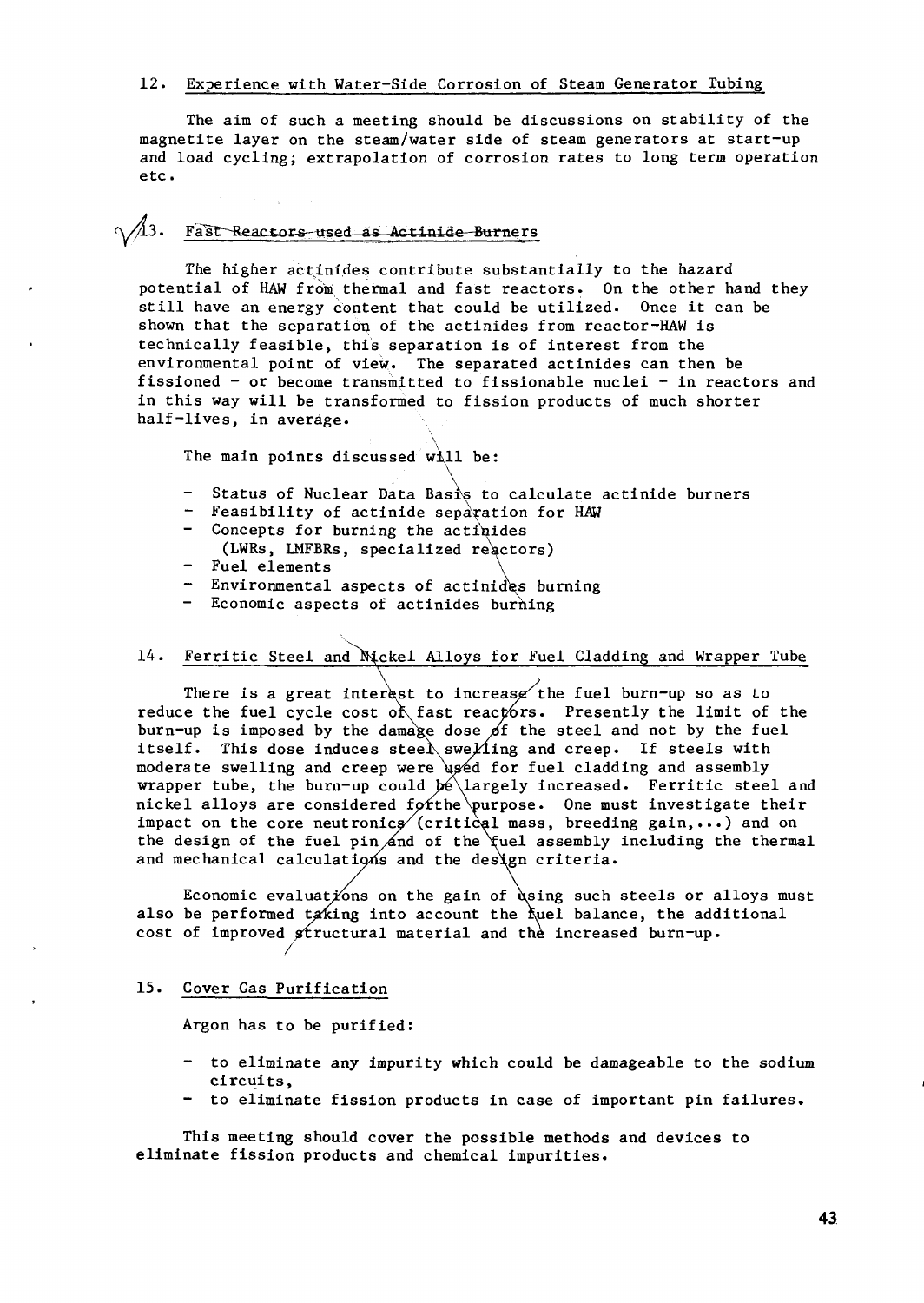## Appendix XII

 $\sim 10^7$ 

 $\sim$ 

 $\mathcal{L}(\mathbf{q})$  and  $\mathcal{L}(\mathbf{q})$  . The set of  $\mathcal{L}(\mathbf{q})$ 

 $\label{eq:2.1} \begin{split} \mathcal{L}_{\text{max}}(\mathbf{x}) & = \mathcal{L}_{\text{max}}(\mathbf{x}) \mathcal{L}_{\text{max}}(\mathbf{x}) \\ & = \mathcal{L}_{\text{max}}(\mathbf{x}) \mathcal{L}_{\text{max}}(\mathbf{x}) \mathcal{L}_{\text{max}}(\mathbf{x}) \mathcal{L}_{\text{max}}(\mathbf{x}) \end{split}$ 

in<br>1940 - George Ba

## List of topics proposed by participants of the Specialists' Meetings

- 1. Repair of LMFBR Components
- 2. Contamination Problems in LMFBRs including Contamination by Fuel
- 3. Fuel Failure Detection and Location and a Strategy of Failed Fuel Management in LMFBRs
- 4. Bowing Behaviour of Fast Reactor Cores
- 5. Acoustic Surveillance for LMFBRs, or

 $\mathcal{L}^{\mathcal{L}}(E)$  and  $\mathcal{L}^{\mathcal{L}}(E)$  is a simple point of the following  $E$  . The contribution of  $E$ 

 $\mathcal{L}_{\rm{max}}$  .

6. Core Surveillance by Noise Analysis Techniques

 $\label{eq:2.1} \begin{split} \mathcal{L}_{\text{max}}(\mathbf{x},\mathbf{y}) = \mathcal{L}_{\text{max}}(\mathbf{x},\mathbf{y}) \,,\\ \mathcal{L}_{\text{max}}(\mathbf{x},\mathbf{y}) = \mathcal{L}_{\text{max}}(\mathbf{x},\mathbf{y}) \,, \end{split}$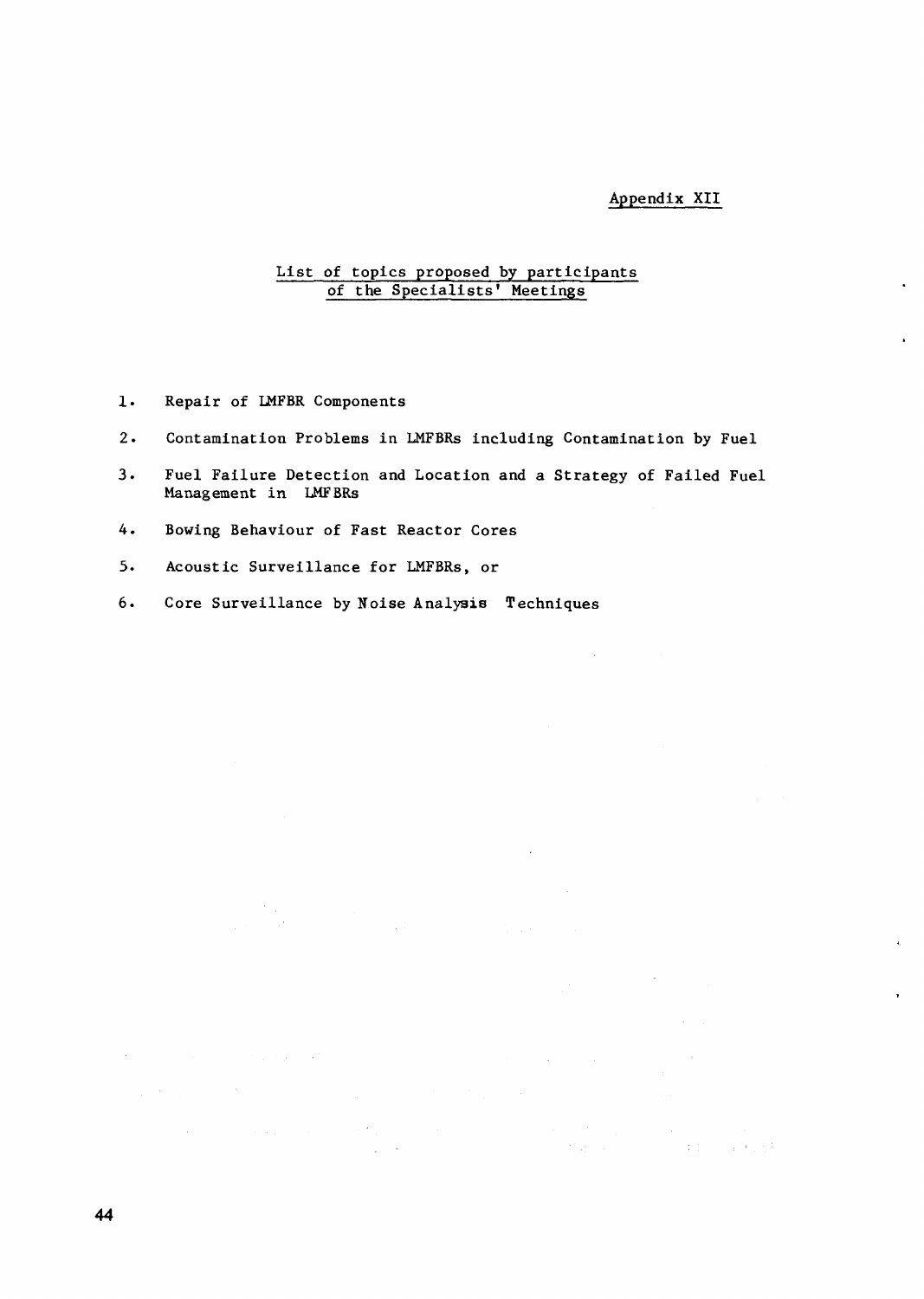## Appendix XIII

 $\mathcal{L}^{\mathcal{L}}$  , where  $\mathcal{L}^{\mathcal{L}}$  and  $\mathcal{L}^{\mathcal{L}}$  are the set of the  $\mathcal{L}^{\mathcal{L}}$ 

 $\label{eq:1} \frac{1}{\sqrt{2\pi}}\left(\frac{1}{2\pi}\left(\frac{1}{2\pi}\right)^2\right)^{1/2}\left(\frac{1}{2\pi}\left(\frac{1}{2\pi}\right)^2\right)^{1/2}$ 

 $\alpha$  ,  $\alpha$  ,  $\beta$  ,  $\beta$  ,  $\beta$  ,  $\beta$  ,  $\alpha$  ,  $\beta$  ,  $\alpha$  ,  $\beta$  ,  $\alpha$  ,  $\beta$  ,  $\alpha$ 

#### Annex II to Terms of Reference, IWGFR (1977)

Recommendations on Preparation and Distribution of Minutes and Reports

1. Two reports are issued on the basis of the annual group meetings of the IWGFR: (1) Minutes of the Meeting including appendices and (2) Status of National Programmes on Fast Breeder Reactors. Summaries of discussions on national programmes will be distributed by letter to the IWGFR members, alternates, representatives and observers.

2. The Minutes of the IWGFR Meeting are prepared during the Meeting. After the meeting the Minutes should be published by the IAEA as soon as possible without additional comments or approval by the members of the IWGFR.

3. The proceedings of the Specialists' Meetings should be published by the host organisation, if possible. If not, only evaluated summaries, conclusions and recommendations of the meeting as well as national position papers should be printed by the IAEA and placed into INIS. Some papers presented at the meeting may be included, provided authors agree. In addition, the Chairman of the Specialists' Meeting should be encouraged to prepare jointly with the Scientific Secretary a suitable summary article of the meeting for publication in an international technical journal. Any references to specialist papers in the article must be agreed with the original author(s).

4. The publications should be given the following distribution: one copy to each participant of a particular specialist meeting, one copy to the resident representative of each state having a member in the IWGFR, one copy to each alternate and observer, three copies to each representative of international organisations and twenty five copies to each IWGFR member. Except for the Minutes, all AGM reports (Part II) and evaluated summaries, conclusions and recommendations of the specialists meetings as well as national position papers will be inserted into INIS to be available in microfiche.

 $\label{eq:2.1} \mathcal{L}_{\mathcal{A}} = \mathcal{L}_{\mathcal{A}} \left( \mathcal{L}_{\mathcal{A}} \right) = \mathcal{L}_{\mathcal{A}} \left( \mathcal{L}_{\mathcal{A}} \right)$ 

 $\mathcal{L}_{\text{max}}$  , where  $\mathcal{L}_{\text{max}}$ 

 $\label{eq:2.1} \mathcal{E}(\mathbf{x}^{\top},\mathbf{y}^{\top}) = \mathcal{E}(\mathbf{x}^{\top},\mathbf{y}^{\top}) = \mathcal{E}(\mathbf{x}^{\top},\mathbf{y}^{\top}) = \mathcal{E}(\mathbf{x}^{\top},\mathbf{y}^{\top}) = \mathcal{E}(\mathbf{x}^{\top},\mathbf{y}^{\top})$ 

 $\sim 10^6$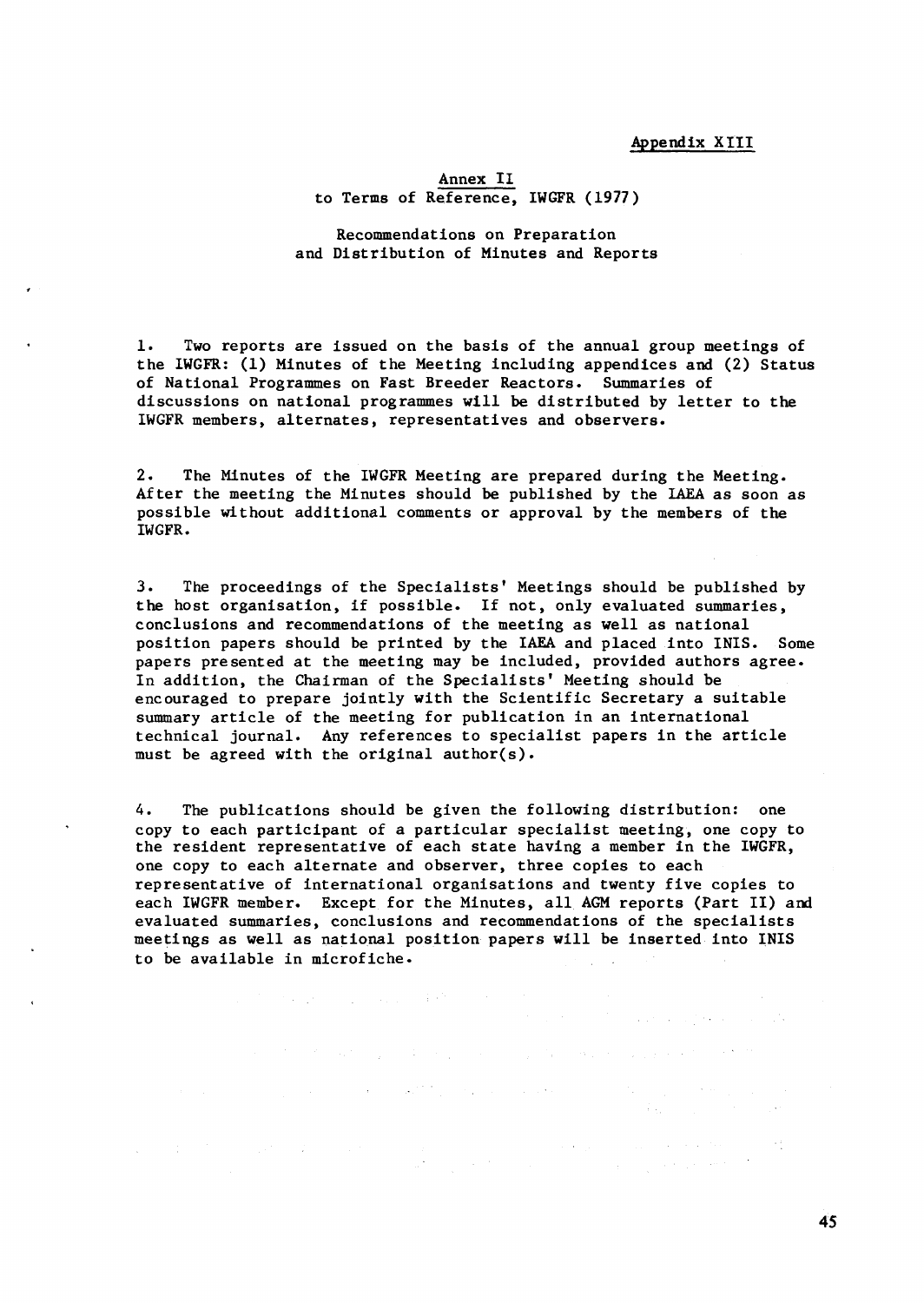# Appendix XIV

 $\ddot{\phantom{1}}$ 

 $\mathbf{v}$ 

 $\hat{\mathcal{L}}$ 

 $\hat{\mathbf{v}}$ 

## LIST OF MEETINGS SPONSORED BY THE IWGFR

 $\hat{\mathcal{A}}_{\text{c}}$  ,  $\hat{\mathcal{A}}_{\text{c}}$  ,  $\hat{\mathcal{A}}_{\text{c}}$  ,  $\hat{\mathcal{A}}_{\text{c}}$ 

| 1.       | Consultants' Meeting on Fast Reactor Problems (March 1967, Vienna)                                                      |
|----------|-------------------------------------------------------------------------------------------------------------------------|
| $2\cdot$ | The First Meeting of the IWGFR (March 1968, Vienna)                                                                     |
| 3.       | SM on Sodium-Water Reactions (November 1968, ANL, USA)                                                                  |
| 4.       | The Second Annual Meeting of the IWGFR (March 1969, Vienna)                                                             |
| 5.       | International Conference on Fast Reactor Irradiation Testing<br>(April 1969, Dounreay, UK)                              |
| 6.       | International Conference on Physics of Fast Reactor Operation and Design<br>(June 1969, London, UK)                     |
| 7.       | SM on Plutonium Alpha (June - July 1969, Winfrith, UK)                                                                  |
| 8.       | SM on Core Instrumentation for Sodium - Cooled Fast Reactors (October<br>1969, Karlsruhe, FRG)                          |
| 9.       | The Third Annual Meeting of the IWGFR (March 1970, Cadarache, France)                                                   |
| 10.      | SM on Sodium Vapour Control (March 1970, Cadarache, France)                                                             |
| 11.      | IAEA Symposium on Sodium - Cooled Fast Reactor Engineering (March 1970,<br>Monaco)                                      |
| 12.      | SM on Failure Cladding Detection (October 1970, Cadarache, France)                                                      |
| 13.      | SM on Fast Reactor Spectrum Measurements and their Interpretation<br>(November 1970, ANL, USA)                          |
| 14.      | SM on Operational Safety of Sodium Circuits (March 1971, Risley, UK)                                                    |
| 15.      | The Fourth Annual Meeting of the IWGFR (May 1971, Vienna)                                                               |
| 16.      | SM on Soduim - Water Reactions (May 1971, Melekess, USSR)                                                               |
| 17.      | Fourth Geneva Conference on Peaceful Uses of Atomic Energy (September<br>1971, Geneva, Switzerland)                     |
| 18.      | SM on Fission and Corrosion Products Behavior in Primary Systems of<br>LMFBRs (September 1971, Bensberg, FRG)           |
| 19.      | The Fifth Annual Meeting of the IWGFR $(19 - 21$ April 1972, Vienna)                                                    |
| 20.      | SM on Handling and Transportation of LMFBR Spent Fuel Elements (April<br>1972, Rome, Italy)                             |
| 21.      | SM on Sodium Fires (Sodium Combustion and its Extinguishment - Techniques<br>and Technology), (May 1972, Richland, USA) |

 $\ddot{\phantom{a}}$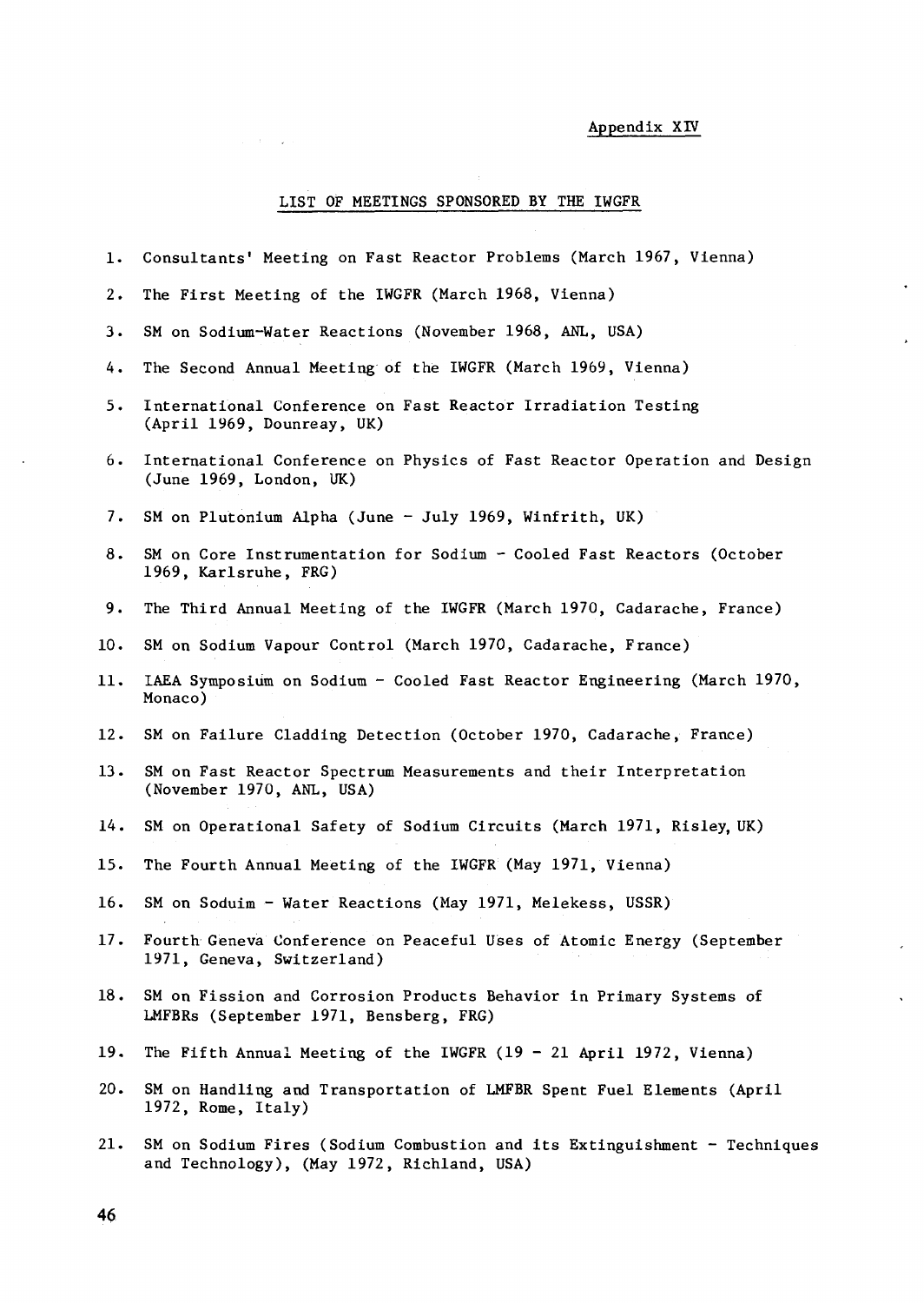- 22. Conference on Engineering of Fast Reactors for Safe and Reliable Operation (9 - 13 October 1972, Karlsruhe, FRG)
- 23. SM on Sodium Impurity Measurements and Control (14 17 November 1972, Cadarache, France)
- 24. SM on Decontamination of Plant Components from Sodium and Radioactivity  $(9 - 12$  April 1973, Dounreay, UK)
- 25 The Sixth Annual Meeting of the IWGFR  $(9 11$  May 1973, Vienna)
- 26. SM on Development and Application of Absorber Materials for Fast Reactors (4- 8 June 1973, Dimitrovgrad, USSR)
- 27. IAEA Symposium on Fuel and Fuel Elements for Fast Reactors (2- 6 July 1973, Brussels, Belgium)
- 28. Symposium on Physics of Fast Reactors (16 23 October 1973, Tokyo, Japan)
- 29. IAEA Panel on Hot-Channel Factor Calculations (22-2 4 November 1973, Karlsruhe, FRG)
- 30. Conference on Fast Reactor Power Stations (11 14 March 1974, London, UK)
- 31. The Seventh Annual Meeting of the IWGFR (18 20 March 1974, Winfrith, UK)
- 32. SM on Handling of the Design for and Mitigation of Thermal Transients in LMFBR Plants  $(17 - 21)$  June 1974, Canoga Park, USA)
- 33. SM on Operating Experience and Design Criteria of Sodium Valves (23 27 September 1974, Richland, USA)
- 34. IAEA Study Group on Steam Generators for LMFBRs (14 17 October 1974, Bensberg, FRG)
- 35. The Eigth Annual Meeting of the IWGFR  $(15 18$  April 1975, Vienna)
- 36. SM on the Reliability of Decay Heat Removal Systems for Fast Reactors (28 April - 1 May 1975, Harwell, UK)
- 37. SM on Fuel Failure Mechanisms (12 16 May 1975, Seattle, Washington, USA)
- 38. SM on Fission and Corrosion Product Behaviour in Primary Circuits of LMFBRs (8 - 11 September 1975, Dimitrovgrad, USSR)
- 39. IAEA IWG NPPCI FR SM on Core & Primary Circuit Instrumentation of LMFBRs  $(27 - 29$  January 1976, Risley, UK)
- 40. SM on In-Service Inspection and Monitoring of LMFBRs (9 12 March 1976, Bensberg, FRG)
- 41. The Ninth Annual Meeting of the IWGFR (30 March 2 April 1976, Vienna)
- 42. SM on Cavitation in Sodium and Studies of Analogy with Water as Compared to Sodium  $(12 - 16$  April 1976, Cadarache, France)
- 43. SM on High Temperature Structural Design Technology (27 30 April 1976, Champion, Pa., USA)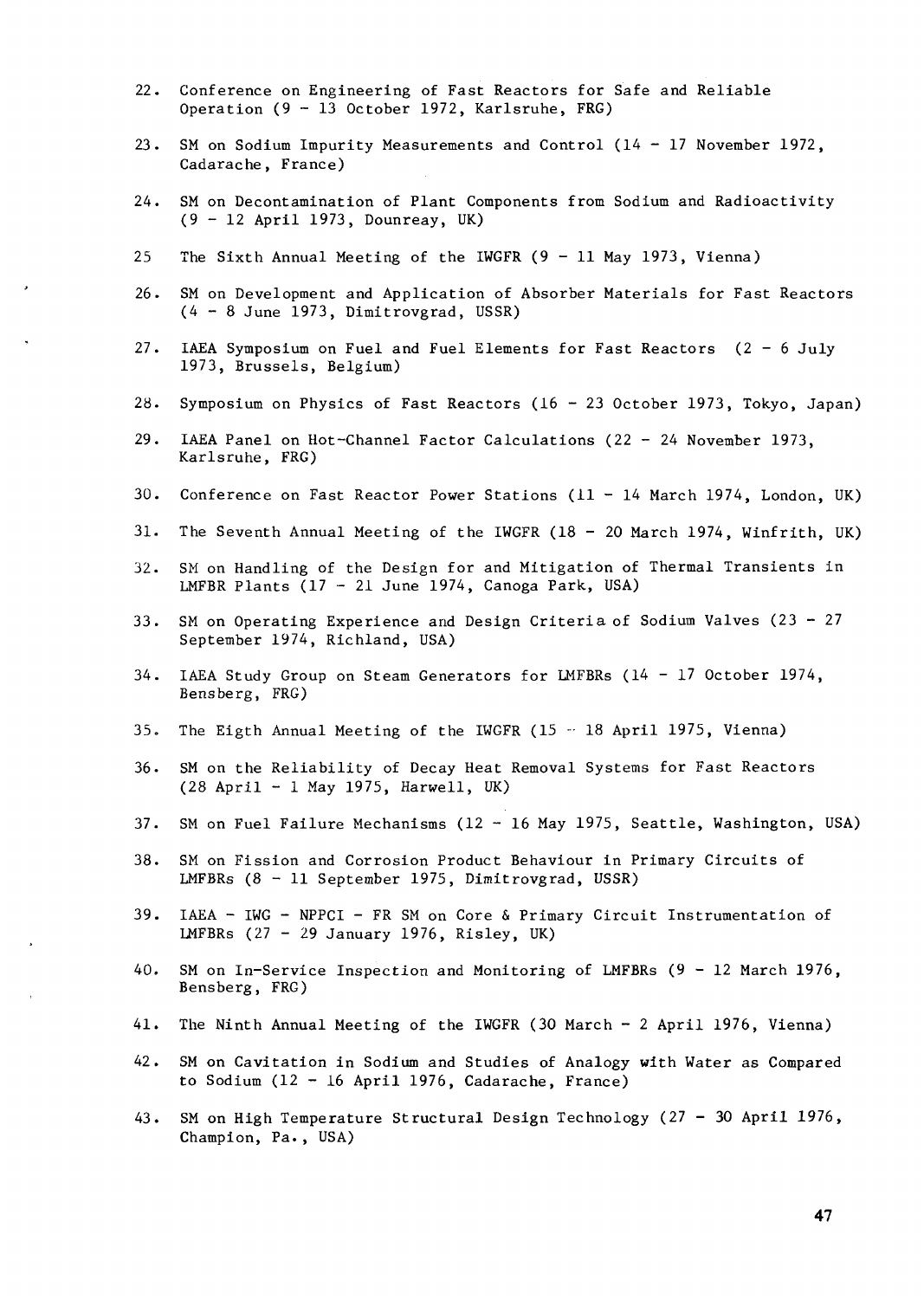- 44. SM on Aerosol Formation, Vapour Deposits and Sodium Vapour Trapping (13 - 17 December 1976, Cadarache, France)
- 45. SM on Fuel and Cladding Interaction (21 25 February 1977, Tokyo, Japan)
- 46. The Tenth Annual Meeting of the IWGFR (29 March 1 April 1977, Vienna)
- 47. SM on the Role of Fission Products in Whole Core Accidents (27 June 1 July 1977, Harwell, UK)
- 48. SM on LMFBR Flow Induced Vibrations (20 23 September 1977, Argonne, Illinois, USA)
- 49. SM on Properties of Primary Circuit Structural Materials including Environmental Effects (17 - 21 October 1977, Bergisch Gladbach, FRG)
- 50. SM on Sodium Removal and Decontamination (14 16 February 1978, Richland, Washington, USA)
- 51. Symposium on Design, Construction and Operating Experience of Demonstration LMFBRs (10 - 14 April 1978, Bologna, Italy)
- 52. The Eleventh Annual Meeting of the IWGFR  $(17 20$  April 1978, Bologna, Italy)
- 53. SM on Leak Detection and Location in LMFBR Steam Generators (6- 9 June 1978, Dimitrovgrad, USSR)
- 54. SM on Equation of State of Materials of Relevance to the Analysis of Hypothetical Fast Breeder Accidents (19 - 23 June 1978, Harwell, UK)
- 55. SM on Sodium Fires and Prevention (20 24 November 1978, Cadarache, France)
- 56. SM on Thermodynamics of Fast Breeder Reactor Fuel Sub-Assemblies under Nominal and Non-nominal Operating Conditions  $(5 - 7$  February 1979, Karlsruhe, FRG)
- 57. The Twelfth Annual Meeting of the IWGFR (27 30 March 1979, Vienna)
- 58. SM on Theoretical Modelling of LMFBR Fuel Pin Behaviour (28 May 1 June 1979, Fontenay-aux-Roses, France)
- 59. Symposium on Fast Reactor Physics (24 28 September 1979, Aix-en-Provence, France)
- 60. SM on Bellows for Sodium Systems (5- 9 November 1979, Tokyo, Japan)
- 61. SM on Carbon in Sodium (27 30 November 1979, Harwell, UK)
- 62. The Thirteenth Annual Meeting of the IWGFR (9 11 April 1980, Vienna)
- 63. SM on In-service Inspection and Monitoring of LMFBRs (20 23 May 1980, Bergisch Gladbach, FRG)
- 64. SM on Demonstration of Structural Integrity under Normal and Faulted Conditions  $(3 - 5$  June 1980, Chester, UK)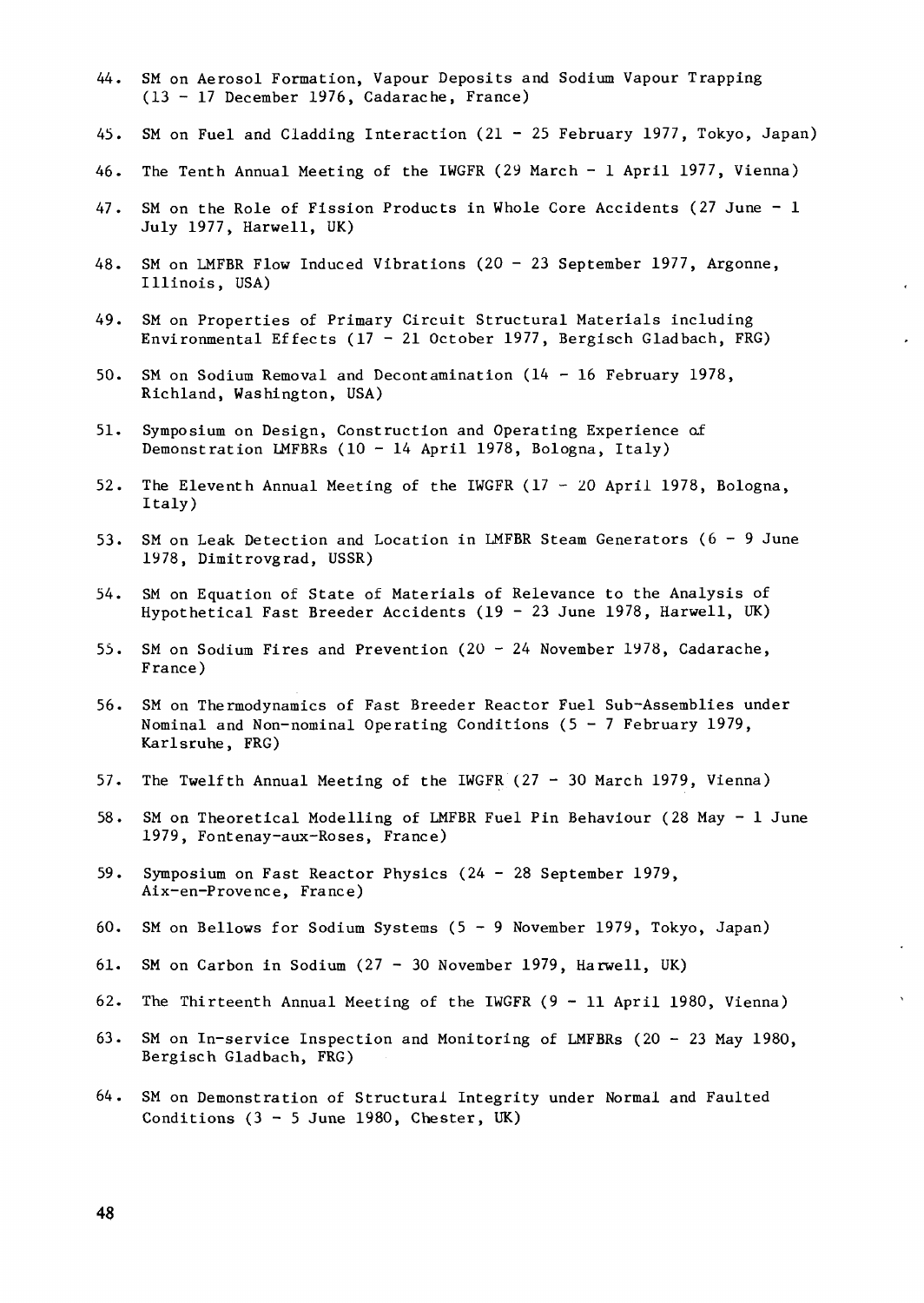- 65. The Fourteenth Annual Meeting of the IWGFR (31 March 3 April 1980, Vienna)
- 66. SM on Fuel Failure Detection and Location in LMFBRs (11 14 May 1981, Karlsruhe, FRG)
- 67. SM on Design Features Affecting the Dynamic Behaviour of Fast Reactor Cores  $(2 - 5$  June 1981, Rome, Italy)
- 68. SM on Sodium Boiling Noise Detection (9 11 June 1981, Chester, UK)
- 69. The Fifteenth Annual Meeting of the IWGFR (30 March 2 April 1982, Obninsk, USSR) gia.

 $\label{eq:2.1} \mathcal{L}(\mathcal{L}(\mathcal{L}(\mathcal{L}(\mathcal{L}(\mathcal{L}(\mathcal{L}(\mathcal{L}(\mathcal{L}(\mathcal{L}(\mathcal{L}(\mathcal{L}(\mathcal{L}(\mathcal{L}(\mathcal{L}(\mathcal{L}(\mathcal{L}(\mathcal{L}(\mathcal{L}(\mathcal{L}(\mathcal{L}(\mathcal{L}(\mathcal{L}(\mathcal{L}(\mathcal{L}(\mathcal{L}(\mathcal{L}(\mathcal{L}(\mathcal{L}(\mathcal{L}(\mathcal{L}(\mathcal{L}(\mathcal{L}(\mathcal{L}(\mathcal{L}(\$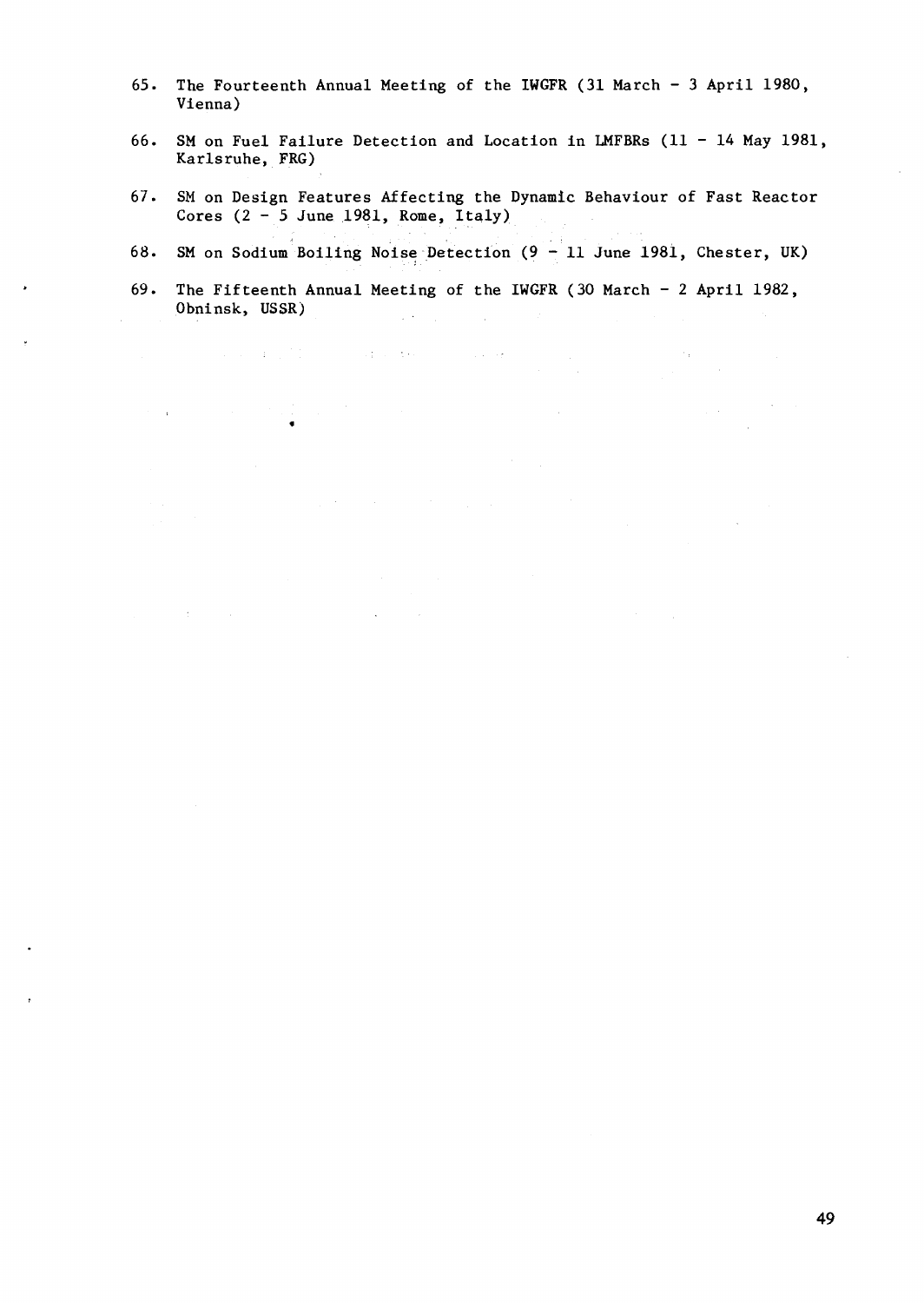#### Appendix XV

## LIST OF MEETINGS RECOMMENDED BY THE IWGFR TO BE HELD AFTER THE 15TH ANNUAL GROUP MEETING (From April 1982 through 1983)

- 1. SM on Sodium Fires, Design and Testing (24 28 May 1982, Richland, USA)
- 2. SM on Advances in Structural Analysis for LMFBR Applications (11 15 October 1982, Paris, France)
- 3. SM on Thermal Stratification in Sodium (18 21 October 1982, Grenoble, France)
- 4. Sixteenth Meeting of the IWGFR (12 15 April 1983, Vienna, Austria)
- 5. SM on Theoretical and Experimental Work on Steam Generator Safety with Particular Reference to Leak. Development and Detection (May 1983, FRG or Netherlands)
- 6. SM on Fast Reactor Absorber Materials (June 1983, USSR)
- 7. SM on Properties of Structural Materials Including Environmental Effects (September 1983, United Kingdom)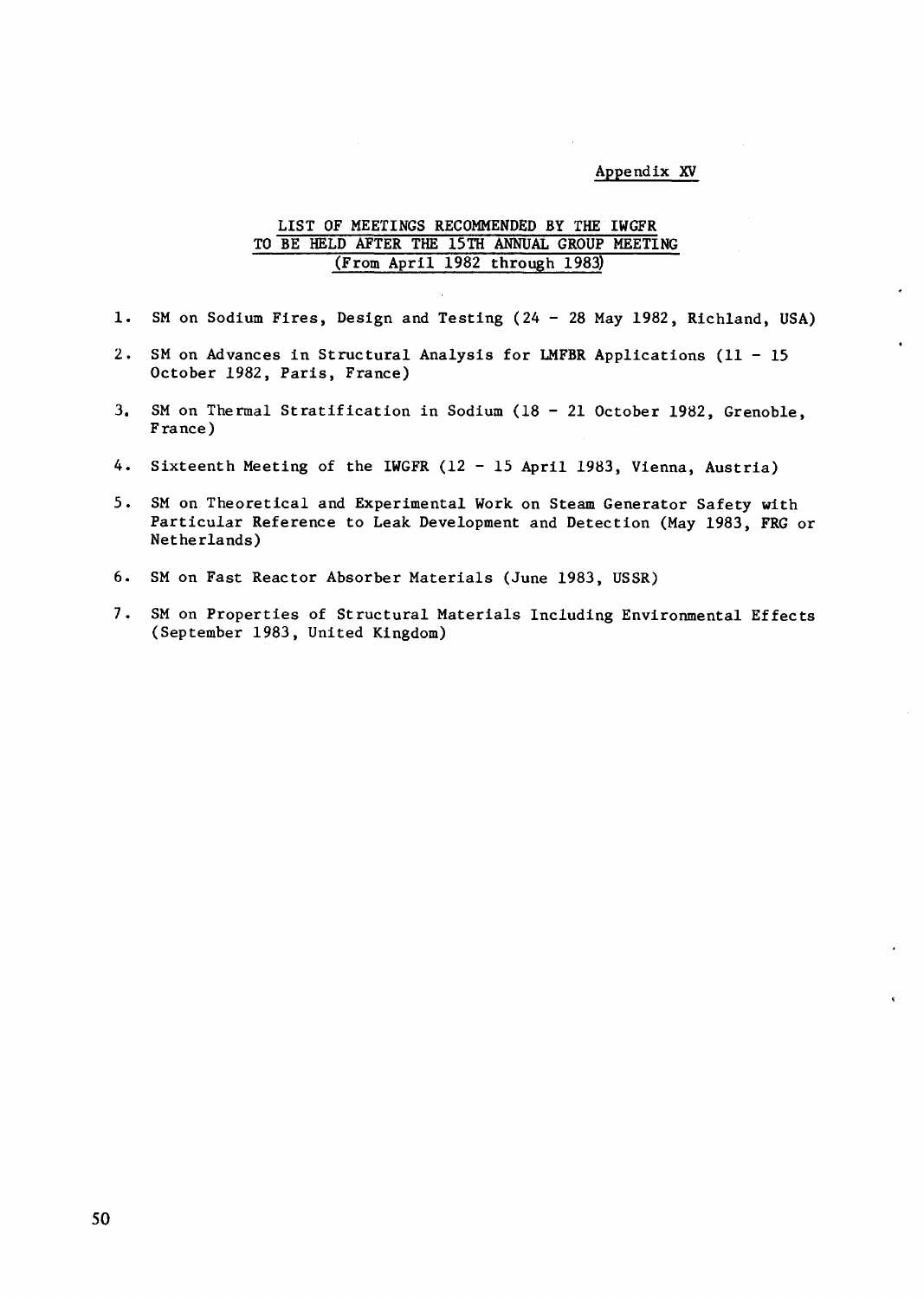## INTERNATIONAL WORKING GROUP ON FAST REACTORS

#### LIST OF MEMBERS, ALTERNATES AND REPRESENTATIVES

## MEMBER S ALTERNATES

## FRANCE

Mr. L. Vautrey Commissariat a l'Energie Atomique CEN de Saclay B. P. No. 2 91190 Gif-sur-Yvette

#### GERMANY, FEDERAL REPUBLIC OF

Dipl. Ing. M. Kempken Bundesministerium fiir Forschung und Technologie Heinemannstrasse 2 Postfach 20 07 06 D-5300 Bonn 2

#### INDIA

Dr. S. R. Paranjpe Reactor Research Centre Kaipakkam-603 102 Chingleput District Tamil Nadu

## ITALY

Prof. F. Pierantoni CNEN Fast Reactor Programme Via Arcoveggio 56/23 1-40129 Bologna

#### JAPAN

Mr. Yoshiaki Matsuno Assistant Manager Experimental Fast Reactor Division 0-arai Engineering Center, PNC 4002 Naritamachi, 0-arai Higashi Ibaragi-gun Ibaragi-ken 311-13

Dr. W. Marth Kernforschungszentrum Karlsruhe Projekt Schneller Briiter Postfach 3640 D-7500 Karlsruhe

Dr. L. Bruzzi CNEN Fast Reactor Programme Via Arcoveggio 56/23 1-40129 Bologna

Mr. Shigeru Bando Senior Staff Project Planning and Management Division, PNC Sankaido Building 1-9-13 Akasaka Minato-ku, Tokyo 107